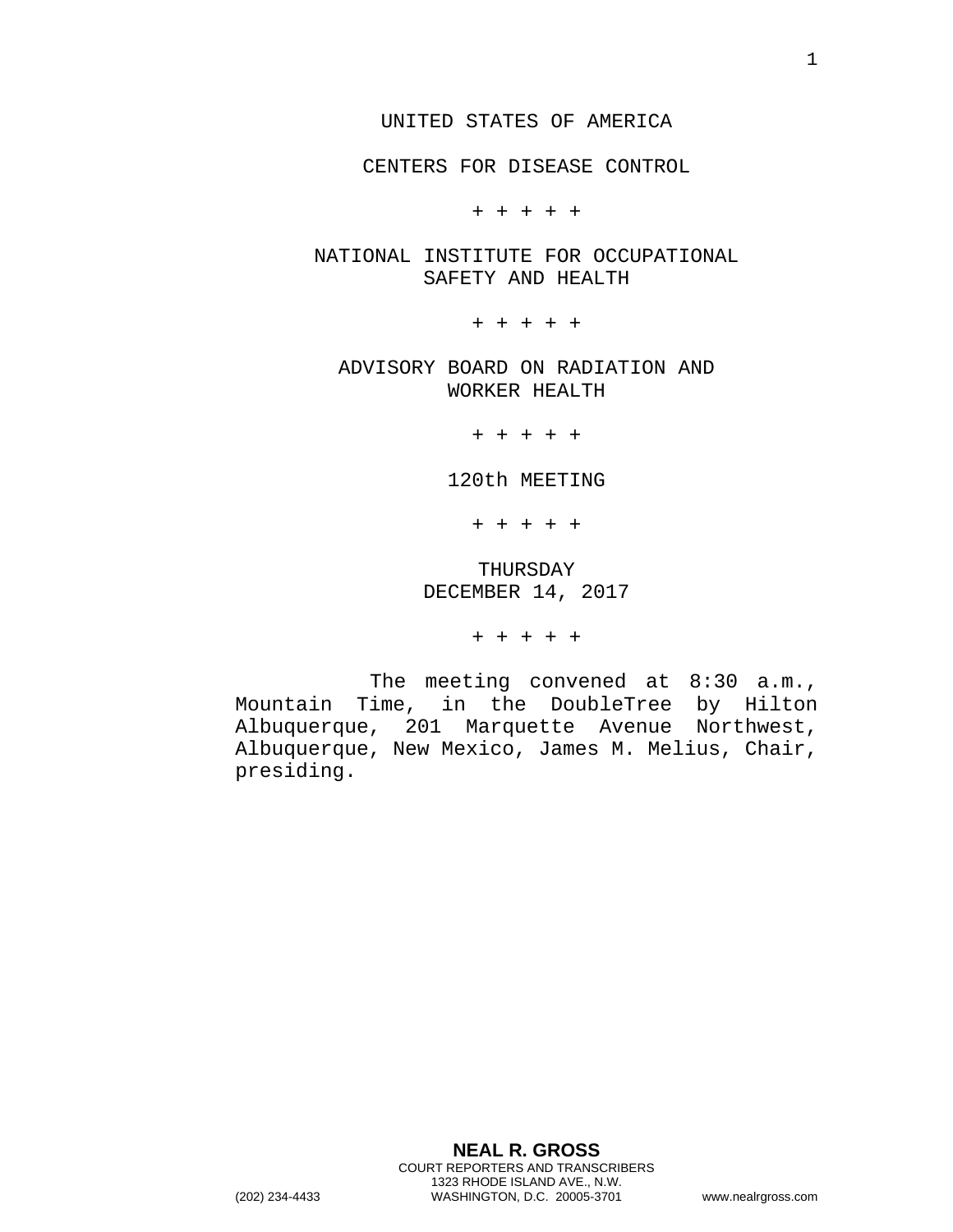JAMES M. MELIUS, Chair HENRY ANDERSON, Member JOSIE BEACH, Member BRADLEY P. CLAWSON, Member\* R. WILLIAM FIELD, Member DAVID KOTELCHUCK, Member WANDA I. MUNN, Member JOHN W. POSTON, SR., Member\* DAVID B. RICHARDSON, Member GENEVIEVE S. ROESSLER, Member\* LORETTA R. VALERIO, Member TED KATZ, Designated Federal Official

REGISTERED AND/OR PUBLIC COMMENT PARTICIPANTS

ADAMS, NANCY, NIOSH Contractor BARTON, BOB, SC&A BLAZE, D'LANIE BURGOS, ZAIDA, NIOSH CALHOUN, GRADY, DCAS DOMINA, KIRK FITZGERALD, JOE, SC&A GRIFFON, MARK HUGHES, LARA, DCAS\* HINNEFELD, STU, DCAS JACQUEZ-ORTIZ, MICHELLE KINMAN, JOSH, DCAS LIN, JENNY, HHS NETON, JIM, DCAS RUTHERFORD, LAVON, DCAS STIVER, JOHN, SC&A TAULBEE, TIM, DCAS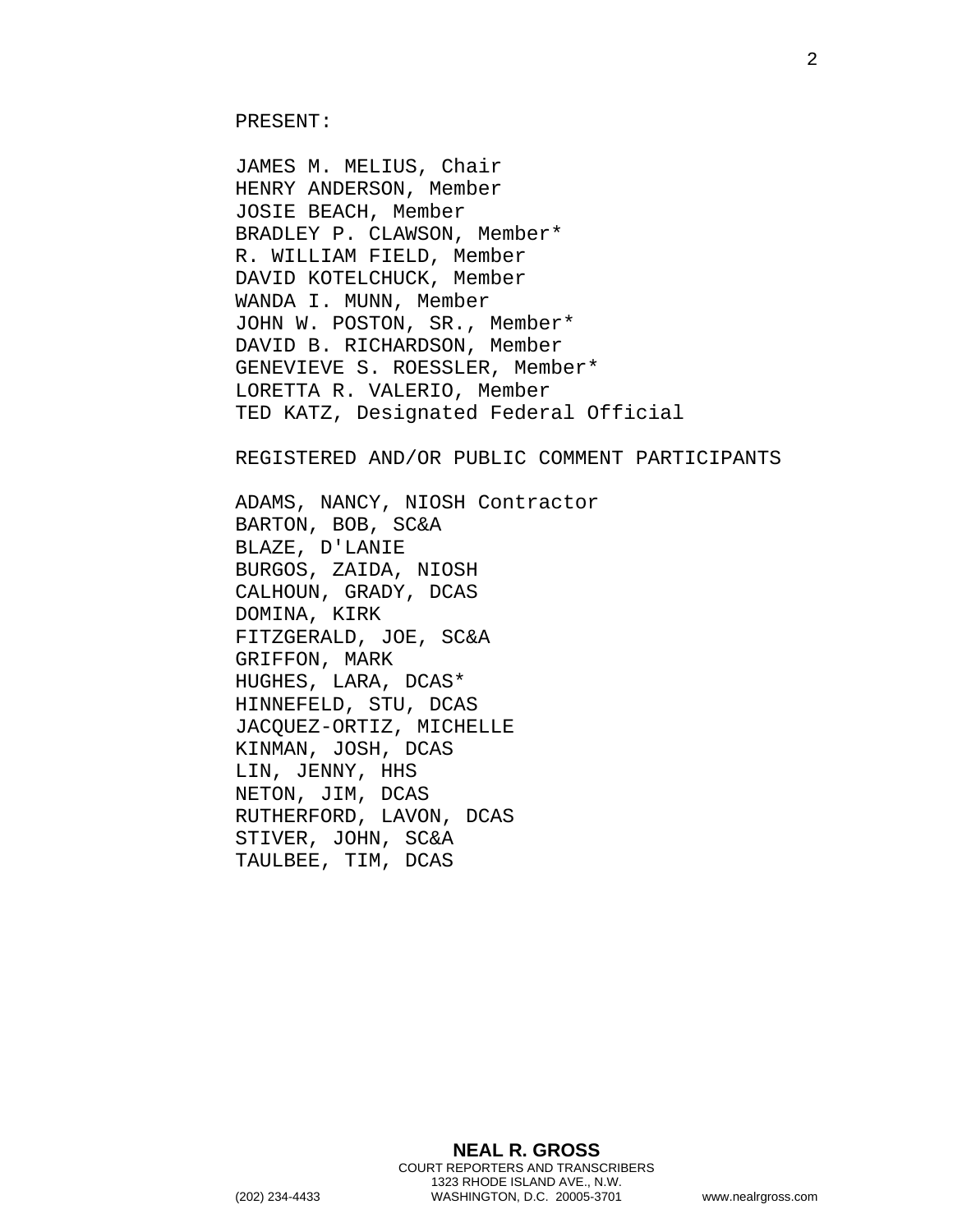## **Table of Contents**

| Welcome and Roll Call 4                       |
|-----------------------------------------------|
| Review Status of Area IV Santa Susana Field 6 |
|                                               |
| Petitioner Comments 24                        |
|                                               |
| Work Group Comments 48                        |
|                                               |
| Subcommittee on Procedures Review 54          |
|                                               |
|                                               |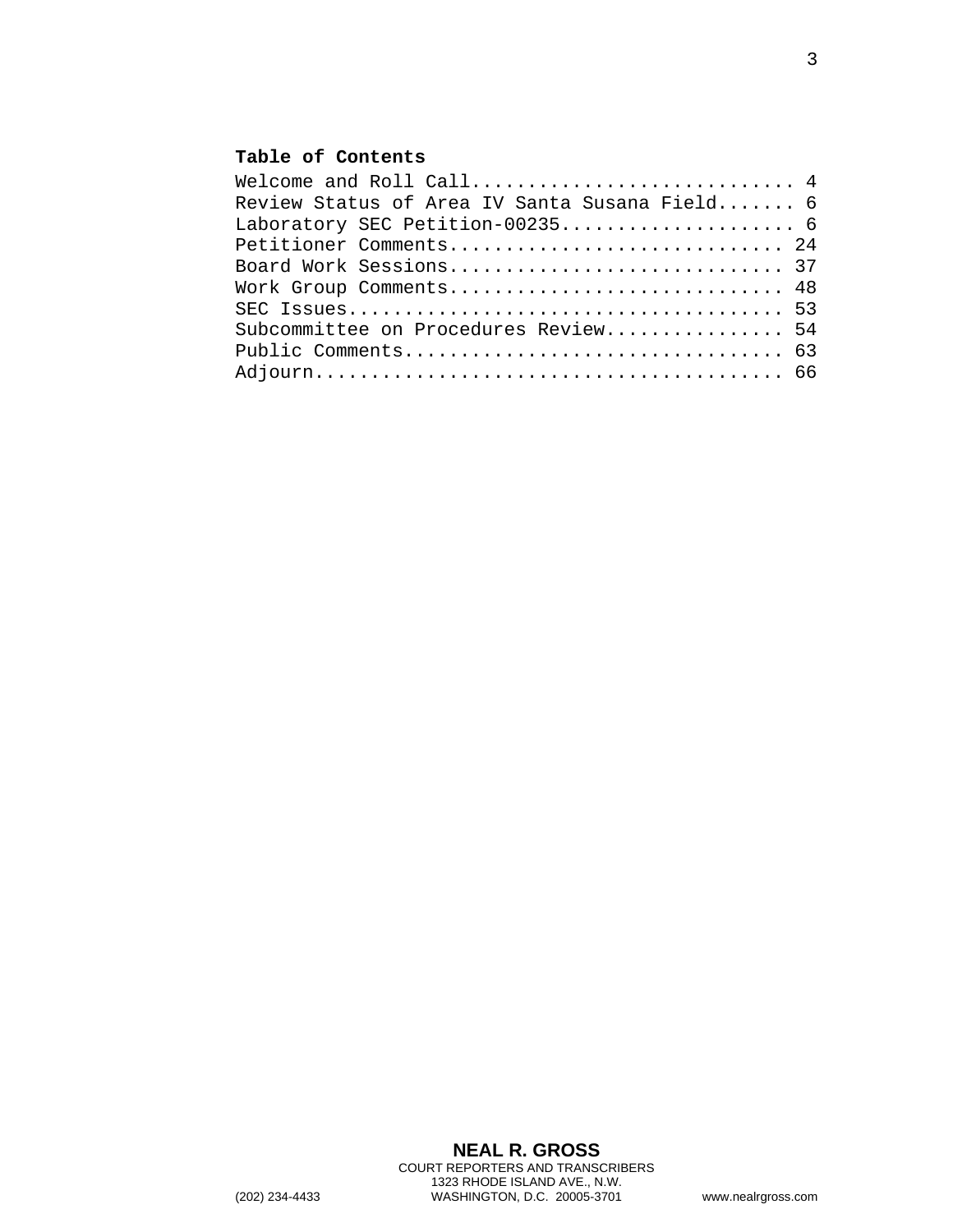<span id="page-3-0"></span>

| $\mathbf 1$    | $P-R-O-C-E-E-D-I-N-G-S$                           |
|----------------|---------------------------------------------------|
| $\overline{2}$ | (8:30 a.m.)                                       |
| 3              | Welcome and Roll Call                             |
| $\overline{4}$ | MR. KATZ: Good morning, everyone,                 |
| 5              | Advisory Board on Radiation and Worker Health,    |
| 6              | second day of our meeting. Just morning, at our   |
| 7              | meeting today. The main feature is Santa Susana,  |
| 8              | Field Laboratory Area IV, SEC Petition. But we    |
| 9              | also have a Board work session following that.    |
| 10             | So for folks on the phone who want to             |
| 11             | follow along with the presentation.<br>The        |
| 12             | presentation's posted on the NIOSH website Board  |
| 13             | section, schedule of meetings, today's date. So   |
| 14             | you go there and you can find that presentation,  |
| 15             | PowerPoint presentation.                          |
| 16             | You can also on the agenda, it lists the          |
| 17             | Skype connection for a web connection if you want |
| 18             | to see the slides move as they're changed here in |
| 19             | the room, that's there. And also background       |
| 20             | materials for today are also posted on the        |
| 21             | website, if you want to see those.                |
| 22             | Let's go through -- we have no conflicts          |

**NEAL R. GROSS** COURT REPORTERS AND TRANSCRIBERS 1323 RHODE ISLAND AVE., N.W.

(202) 234-4433 WASHINGTON, D.C. 20005-3701 www.nealrgross.com

4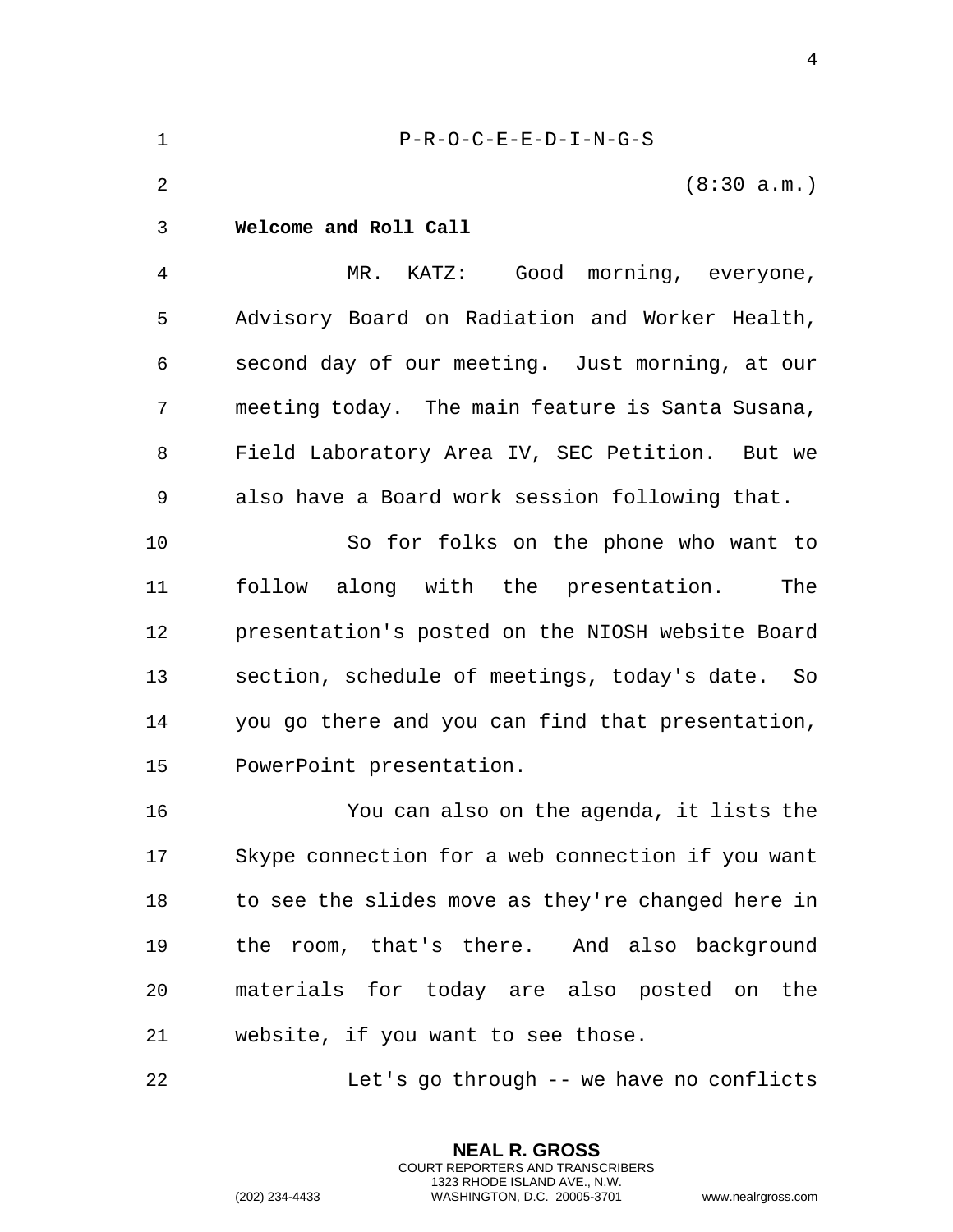1 of interests so I don't need to address those as 2 we go through Board Members, but the few Board 3 Member roll call. I'll just go down 4 alphabetically.

5 (Roll call)

6 MR. KATZ: Okay well, we have a quorum. 7 So, we're good to go. And let's just remind 8 people on the phone to mute your phones. Press 9 \*6 to mute your phone. And it's also \*6 to take 10 the phone off of mute. Thank you.

11 CHAIR MELIUS: Okay. Start here in a 12 second. Just for the Board work session, we will 13 be going over the August public comments. So, 14 take a quick look at those, it would be helpful. 15 But before that, we'll finish up the

16 Work Group and Subcommittee reports. And I also 17 want to give the time to finish up Savannah River.

18 So I at least want to get updates from 19 Tim and SC&A, Joe, on what our next steps are. 20 The timeframe for those next steps. So we'll do 21 a little bit of planning on that. So you know 22 what's coming. And we'll finish by 11:00.

> **NEAL R. GROSS** COURT REPORTERS AND TRANSCRIBERS 1323 RHODE ISLAND AVE., N.W.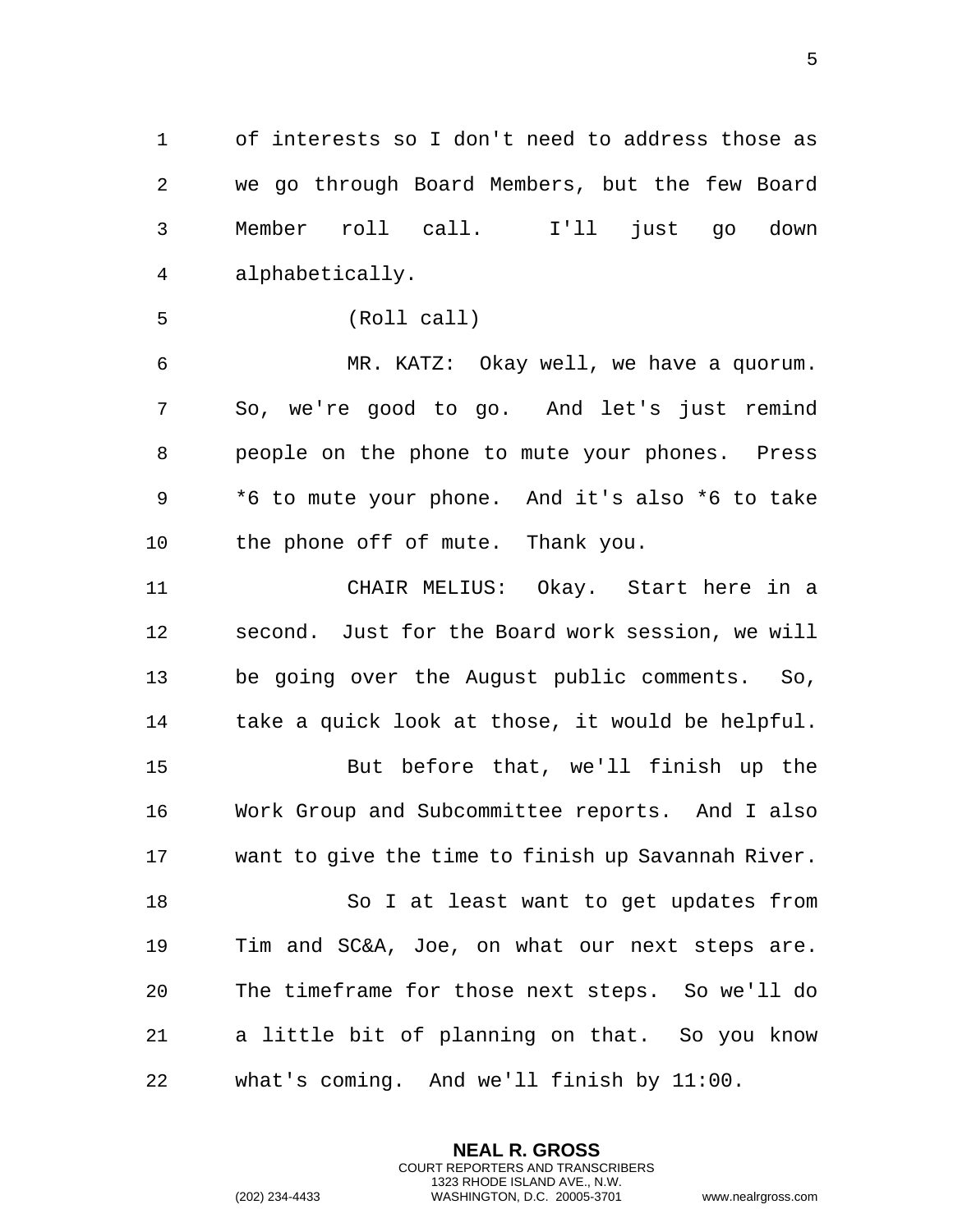1 So, and Phil's not here. So, John 2 Stiver is doing a presentation on peer review of 3 the Santa Susana recent petition.

<span id="page-5-0"></span>4 **Review Status of Area IV Santa Susana Field** 

<span id="page-5-1"></span>5 **Laboratory SEC Petition-00235** 

6 MR. STIVER: Yes, good morning, 7 everybody. I'm John Stiver from SC&A. And today 8 we're going to be talking about our review of the 9 Evaluation Report for SEC Petition-235, for the 10 Santa Susana Field Laboratory. From SC&A, Doug 11 Farver and Bob Barton have been working on this. 12 Bob is here, and so if you have questions, we can 13 refer to him.

14 Let's go ahead and get started. These 15 are the Work Group Members. I believe we're all 16 acquainted here.

17 Okay, let's start off with a little bit 18 of a background on the petition itself. In August 19 2016, Petition SEC-235 received for Class, which 20 was all employees of North American Aviation, to 21 include corporate successors and subcontractors 22 who worked at Area IV of the

> **NEAL R. GROSS** COURT REPORTERS AND TRANSCRIBERS 1323 RHODE ISLAND AVE., N.W.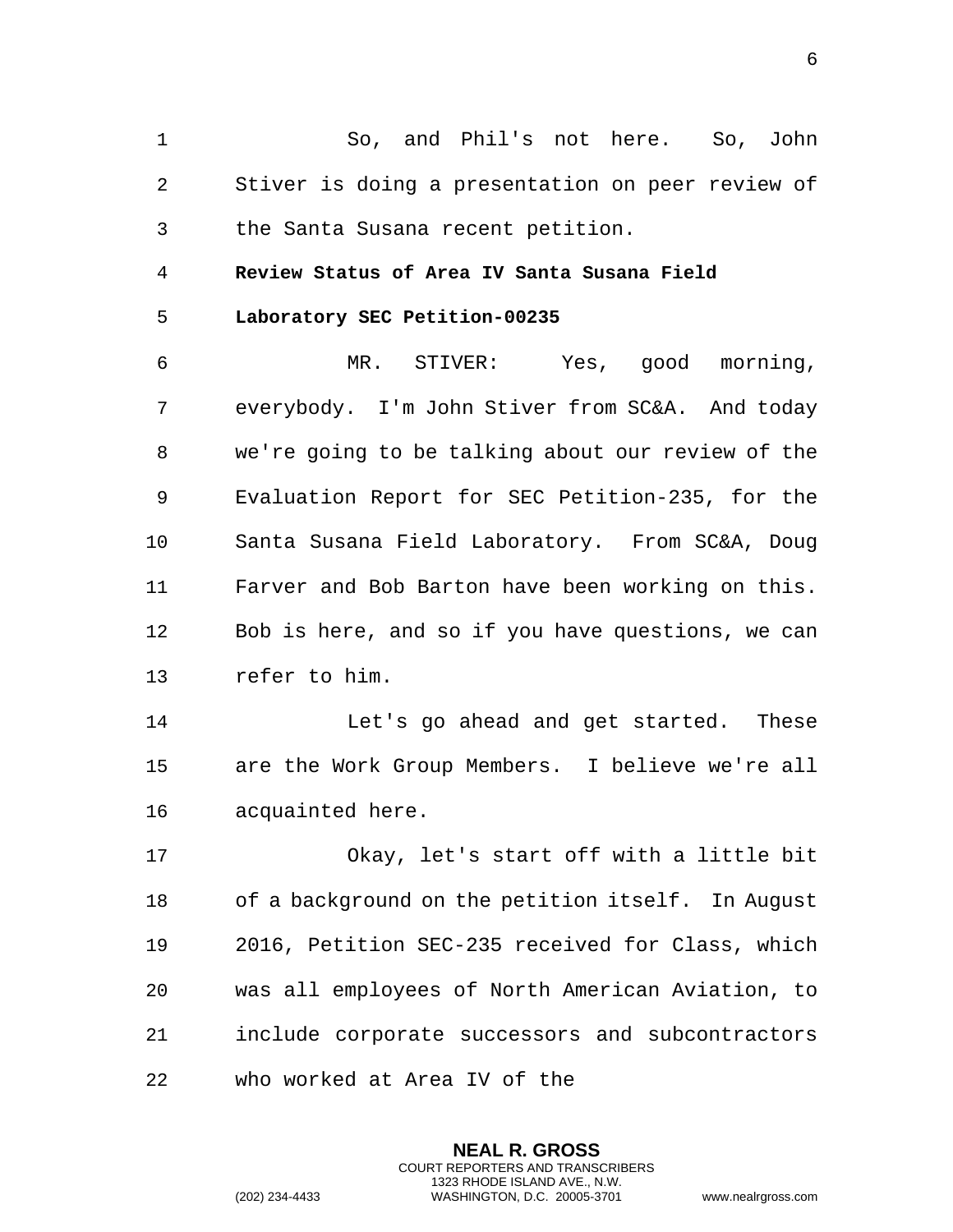1 SSFL from December 31, 1964 through the present. 2 In February of 2017, NIOSH qualified the 3 petition for a limited Class, which was all 4 employees who worked at Area IV SSFL from August 5 1, 1991 through June 30, 1993.

6 And the petition qualified for 7 evaluation based on lost, falsified, or destroyed 8 dosimeter data due to the site's use of a 9 contractor, Controls for Environmental 10 Pollution, or CEP, for providing internal 11 dosimeter data for the period August 1991 to June 12 1993.

13 In August 2017 at the Board meeting in 14 Santa Fe, SC&A was tasked to provide a focused 15 review of the petition. But to really check 16 NIOSH's position that the lack of data for that 17 short evaluation period, did not affect your 18 ability to perform sufficiently accurate internal 19 dose reconstruction for monitored or unmonitored 20 workers.

21 And in November of 2017, we delivered 22 our report to the Work Group, titled A Focused

> **NEAL R. GROSS** COURT REPORTERS AND TRANSCRIBERS 1323 RHODE ISLAND AVE., N.W.

(202) 234-4433 WASHINGTON, D.C. 20005-3701 www.nealrgross.com

7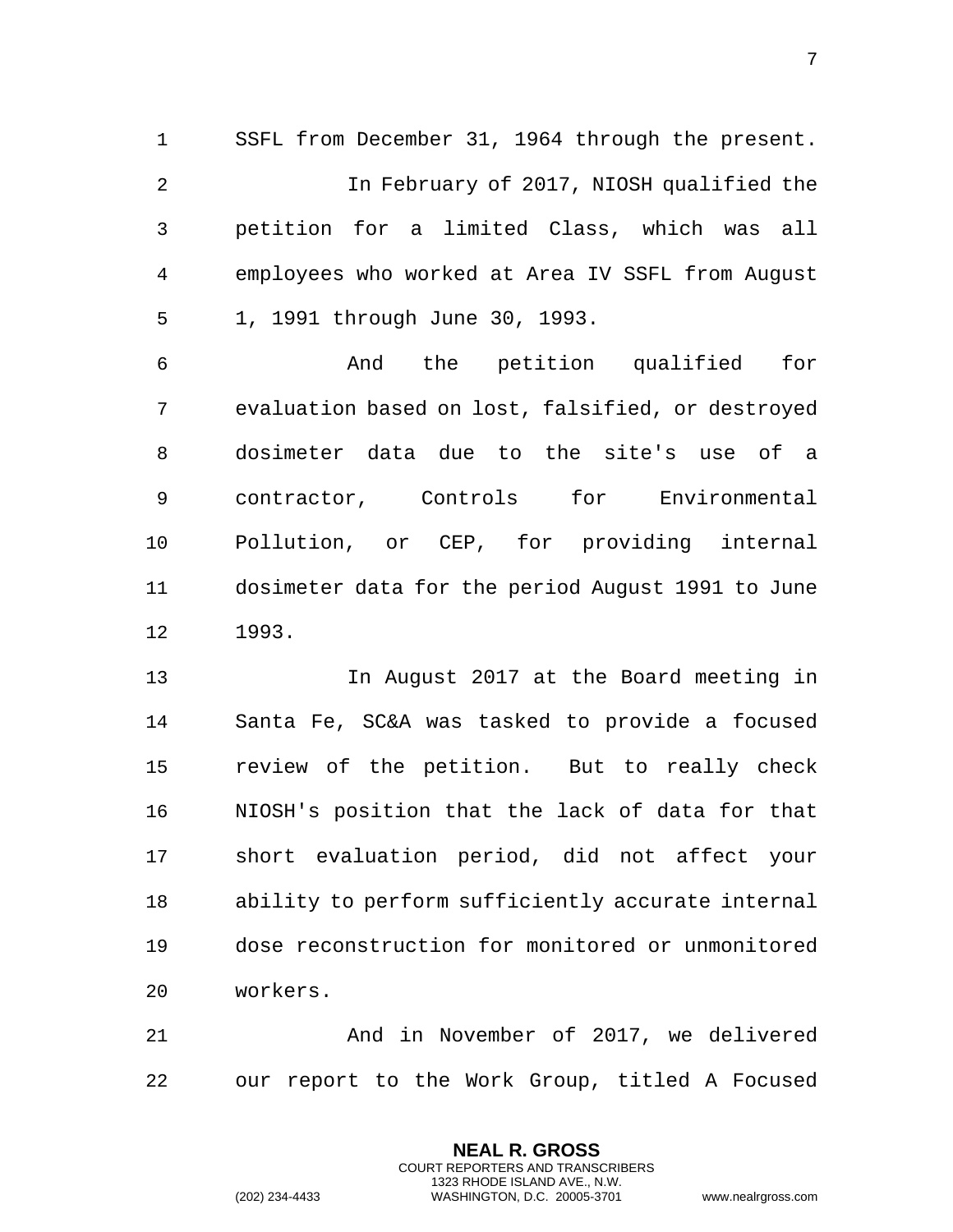1 Review of NIOSH SEC-00235 Petition Evaluation 2 Report for the Santa Susana Field Laboratory Area 3 IV.

4 And then on December 4th, just a little 5 over a week ago, the Work Group met to discuss 6 our report and the path forward.

7 Now there are three previous classes 8 that have been added to the SEC for SSFL. In 9 2009, Petition 93, for '55 through December 31st, 10 1958. And Petition 156 from January '59, through 11 December 31st, 1964. And then finally SEC 12 Petition 234 which extended the Class from 13 January 1st '65, through December 31st 1988. So 14 basically the entire operational period up 15 through 1988.

16 Now let's just talk a little bit about 17 our review findings in general. We found the 18 employee monitoring and workplace monitoring data 19 was sufficient to bound external exposures. And 20 let me just back up. All of those previous SECs 21 were based on inability to reconstruct internal 22 doses. It was never as issue regarding external

> **NEAL R. GROSS** COURT REPORTERS AND TRANSCRIBERS 1323 RHODE ISLAND AVE., N.W.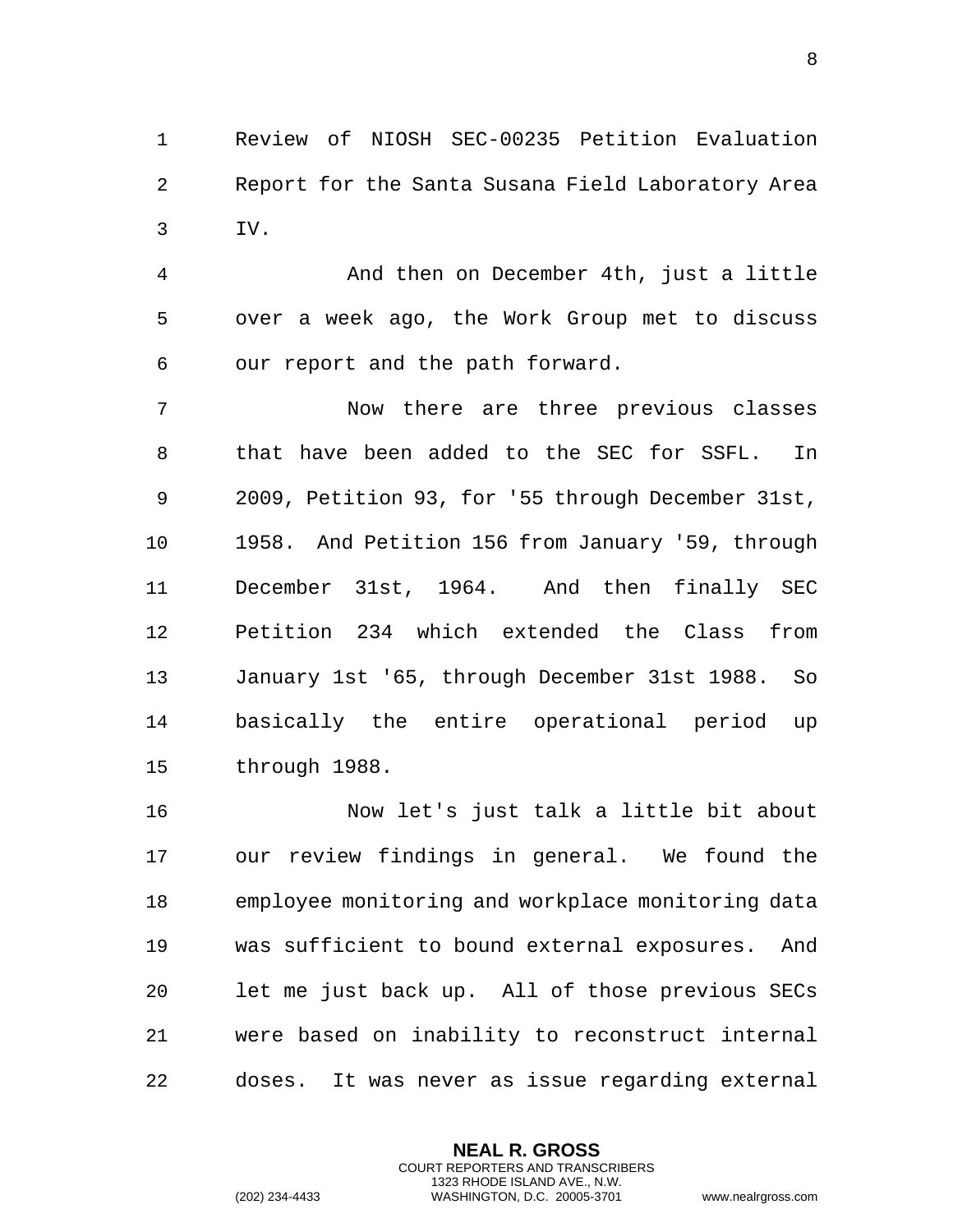1 dose. And we found the same things for this 2 current SEC petition.

3 Our review of the available 4 documentation didn't indicate any significant 5 changes in the nature of radiological work or any 6 unusual events or occurrences during that SEC 7 period that would preclude dose reconstruction.

8 The bioassay obtained during the 9 remediation period did not exceed that from 10 operations. In other words, the pre-1988 that 11 are proposed for use in dose reconstruction. And 12 basically there are data available outside the 13 CEP period from '89 up to '91, and then post '91 14 as well.

15 So you have kind of two pieces to the 16 remediation period with kind of gap in the 17 middle, and then you have the pre-'88 internal 18 dose coworker model.

19 Let's see, we also found that extending 20 uranium, plutonium, and mixed fission product 21 intake rates as proposed in the OTIB-80 likely 22 bound the potential intake rates during the CEP

> **NEAL R. GROSS** COURT REPORTERS AND TRANSCRIBERS 1323 RHODE ISLAND AVE., N.W.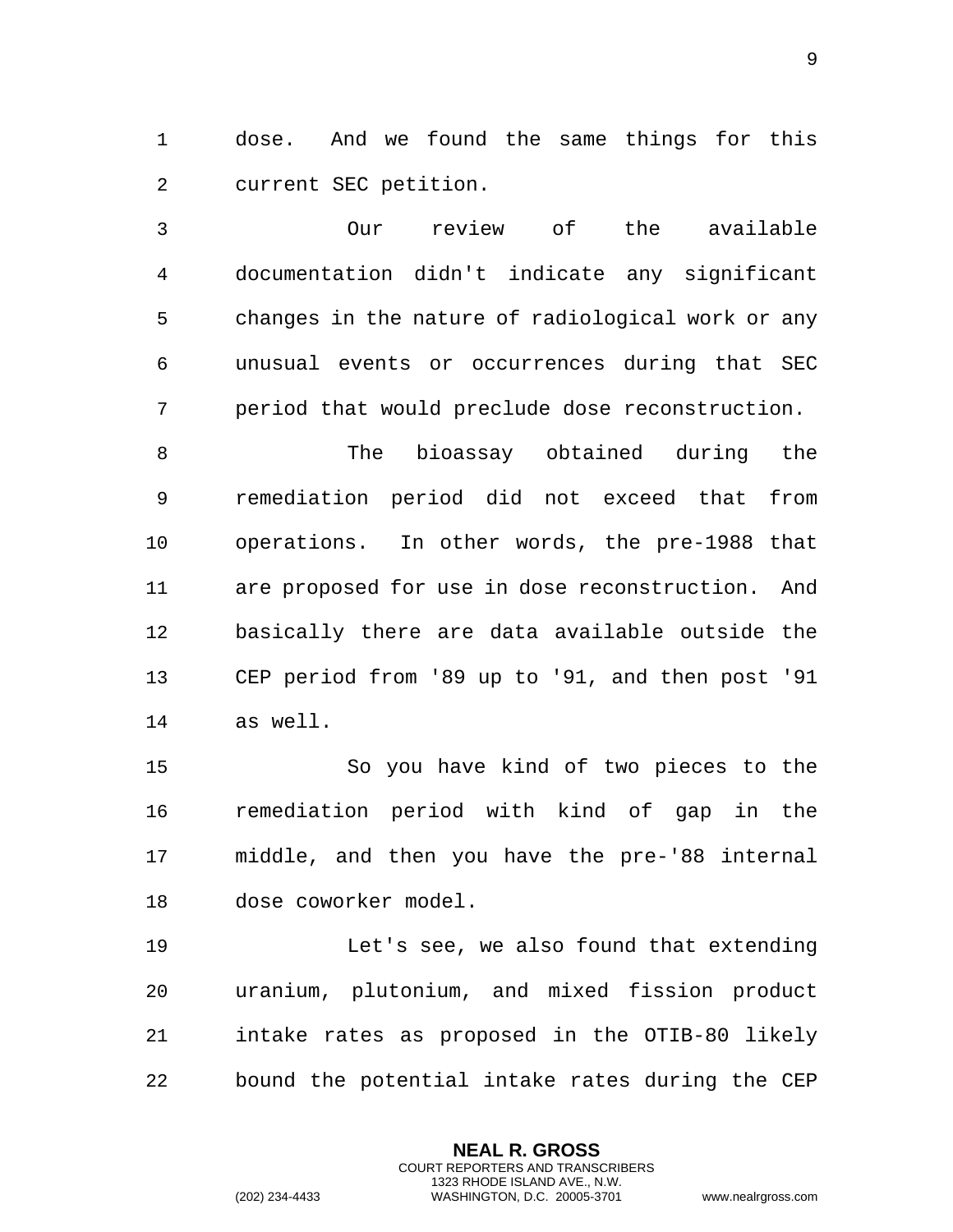1 period for those radionuclides. With a caveat, 2 which we'll get into at little bit later, 3 assuming it is adequately established via air 4 sampling that conditions did not appreciably 5 change.

6 And one of the main reasons we're kind 7 of focusing on air sampling data -- don't want to 8 jump too far ahead here -- was that the main 9 source of exposure during D&D work is obviously 10 that being airborne particulates stirred up 11 during operations.

12 We thought it was important to take a 13 look at that. Even though NIOSH is hanging their 14 hat on the bioassay where the rubber meets the 15 road. So we're looking at those.

16 Remaining areas of concern, our review 17 of OTIB-80, which was delivered back in November 18 of 2014, identified several findings relevant to 19 the '91 to '93 period. And none of those findings 20 that have been made up to today have actually 21 been resolved. And it's also not clear how NIOSH 22 is going to reconstruct internal exposures to

> **NEAL R. GROSS** COURT REPORTERS AND TRANSCRIBERS 1323 RHODE ISLAND AVE., N.W.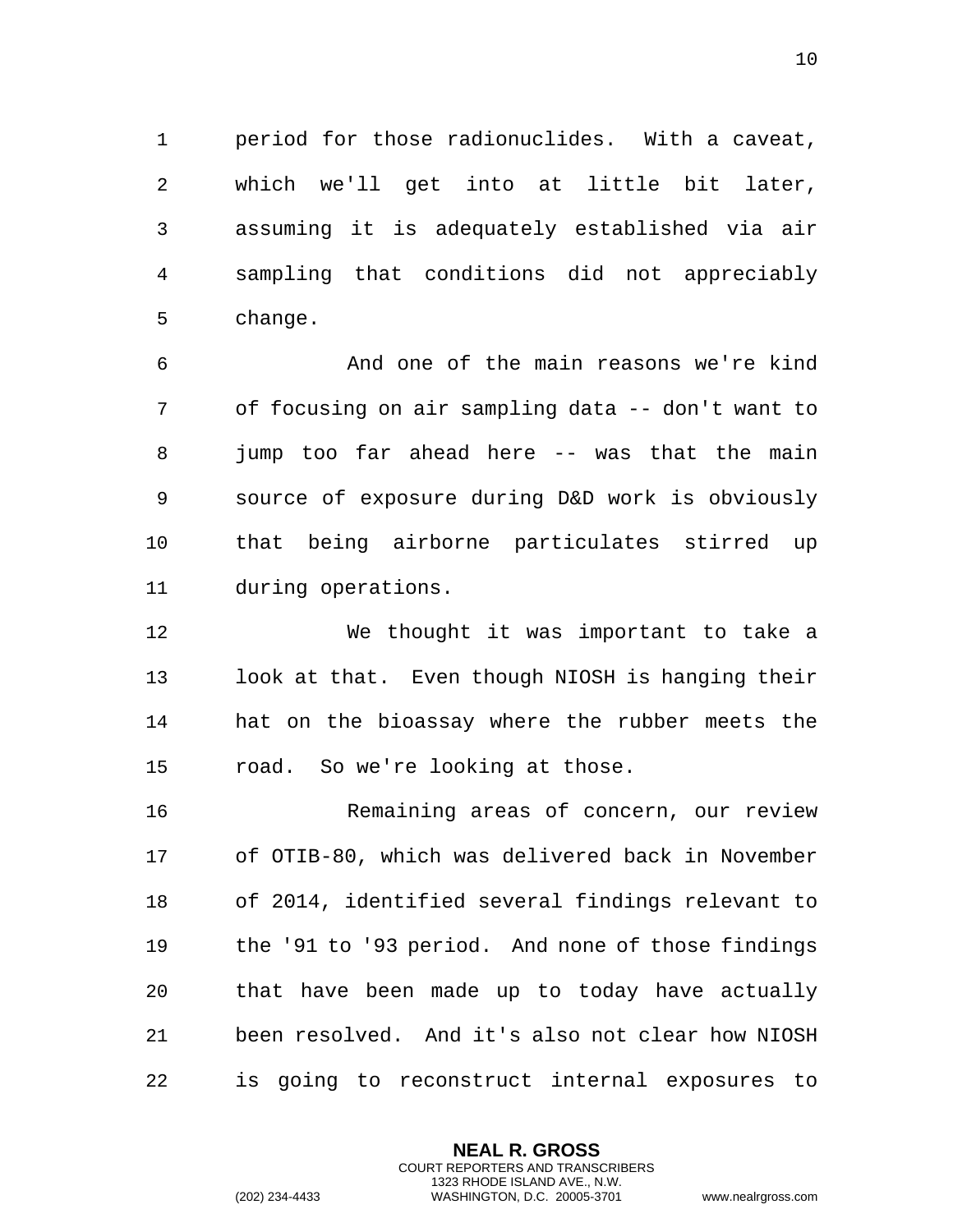1 other actinide contaminants, such as americium 2 and thorium, during the evaluated period.

3 And just keep in mind that inability to 4 reconstruct intakes for those two radionuclides 5 is that basis for SEC Petition-234, which would 6 consist of the period of the operations, tail end 7 of the operation period.

8 As I mentioned earlier, we also 9 suggested a comparison of general air and 10 breathing zone data from the 1991 to 1993 period. 11 The other D&D data, the period right before and 12 after that. And also the operational period, 13 mainly as an assurance that radiological 14 conditions are sufficiently similar or bounding 15 for use in internal dose assessment.

16 NIOSH does propose to use the internal 17 coworker data from the operations period to 18 reconstruct intakes during the SEC period. And 19 when we were doing review, it kind of left us 20 scratching our head. Because it's kind of a 21 unique way of using a coworker model during the 22 operations period for a later period when types

> **NEAL R. GROSS** COURT REPORTERS AND TRANSCRIBERS 1323 RHODE ISLAND AVE., N.W.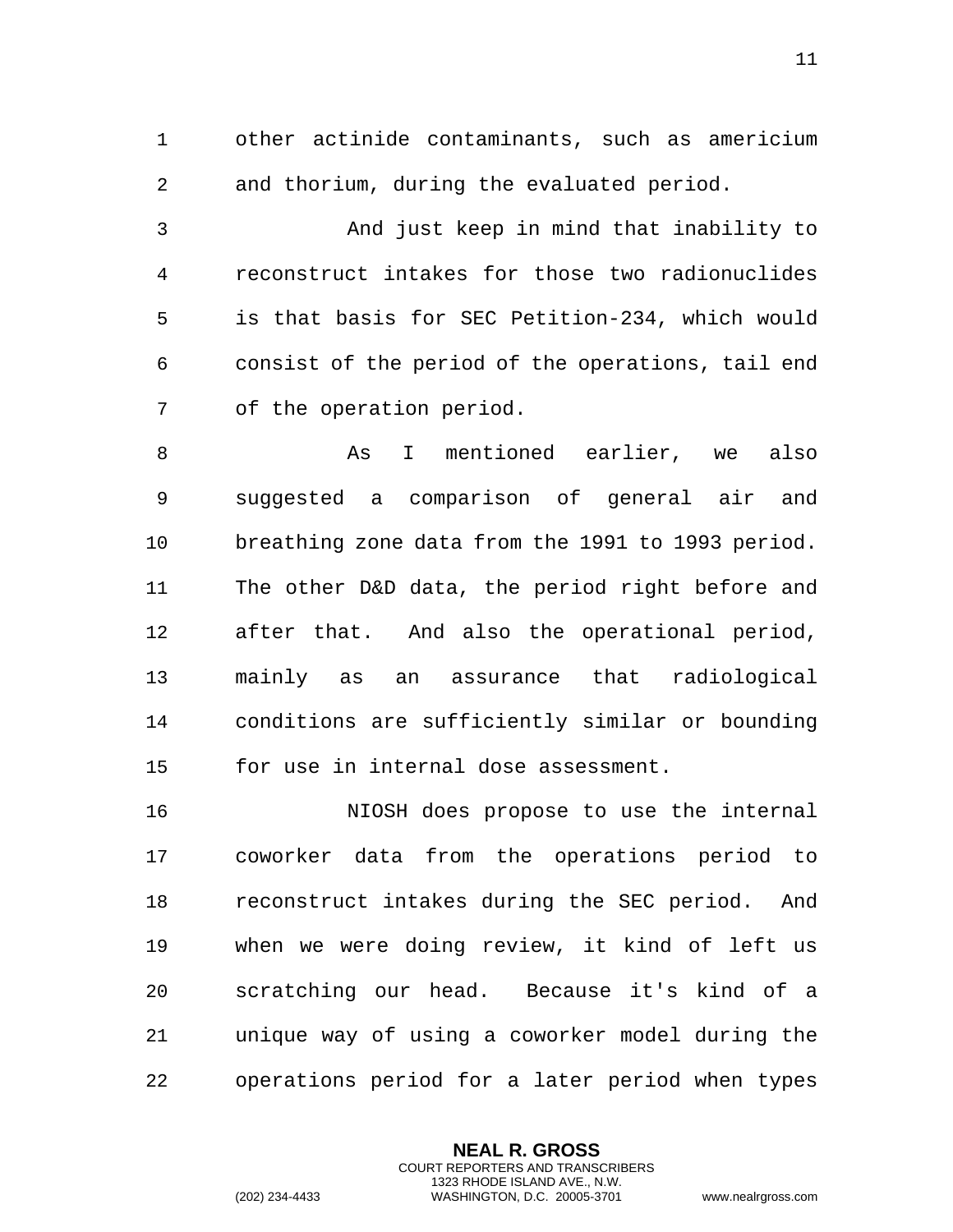1 of activities are different.

| $\overline{2}$ | So it's in a way, it can be thought of            |
|----------------|---------------------------------------------------|
| 3              | as kind of straddling this gray area between      |
| 4              | traditional gap analysis, where you might have a  |
| 5              | couple of years where you've got no data but you  |
| 6              | have good data before and after that.             |
| 7              | You know by process knowledge and other           |
| 8              | research that conditions didn't change during     |
| 9              | that gap. So, then you can use the data before    |
| 10             | and after to kind of bridge that gap.             |
| 11             | But then you also have this idea                  |
| 12             | that well, you know, we've got this data. This    |
| 13             | coworker model during the operations period.      |
| 14             | We're going to apply to D&D activities after the  |
| 15             | operations.                                       |
| 16             | Well, you know, we thought about that.            |
| 17             | Is that really a surrogate data issue?<br>It's    |
| 18             | really not according to the strict definition of  |
| 19             | the Advisory Board, taking data from one facility |
| 20             | and using it for another. Here we're taking it    |
| 21             | from the same facility.                           |

22 We've got the same source terms, the

**NEAL R. GROSS** COURT REPORTERS AND TRANSCRIBERS 1323 RHODE ISLAND AVE., N.W.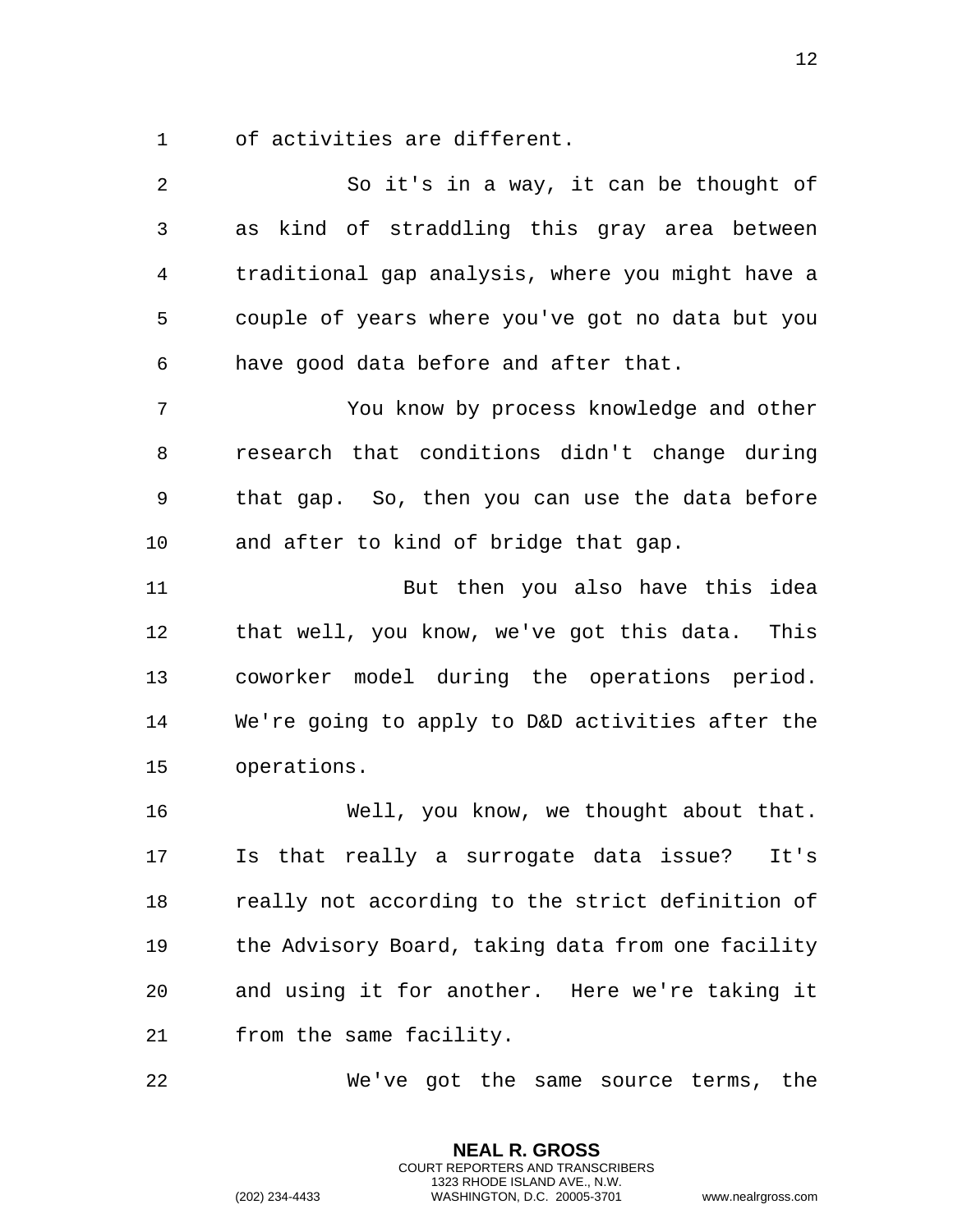same mix of radionuclides, we just have different activities during the period in question, compared to what's going on during the operations period.

 So, given that, I mean we were okay using that even though to my knowledge, I've never seen that particular approach proposed. So I mean, we may have done that, and Jim would probably be able to answer that question.

 OTIB-80 -- get back to OTIB-80 -- was approved in March 2014 and provides intake values for plutonium, uranium, and fission products. The plutonium intakes were developed for '65 to '88, uranium for '65 to -- excuse me, plutonium '65 to '86, uranium for '65 to '88, and the fission product from '65 to '91. As I said earlier, we reviewed and submitted our review report in November 2014, with a total of 15 findings.

 Now what findings, if any, are still relevant to the SEC-235? We found that some of the original findings were obviated by SEC-234.

> **NEAL R. GROSS** COURT REPORTERS AND TRANSCRIBERS 1323 RHODE ISLAND AVE., N.W.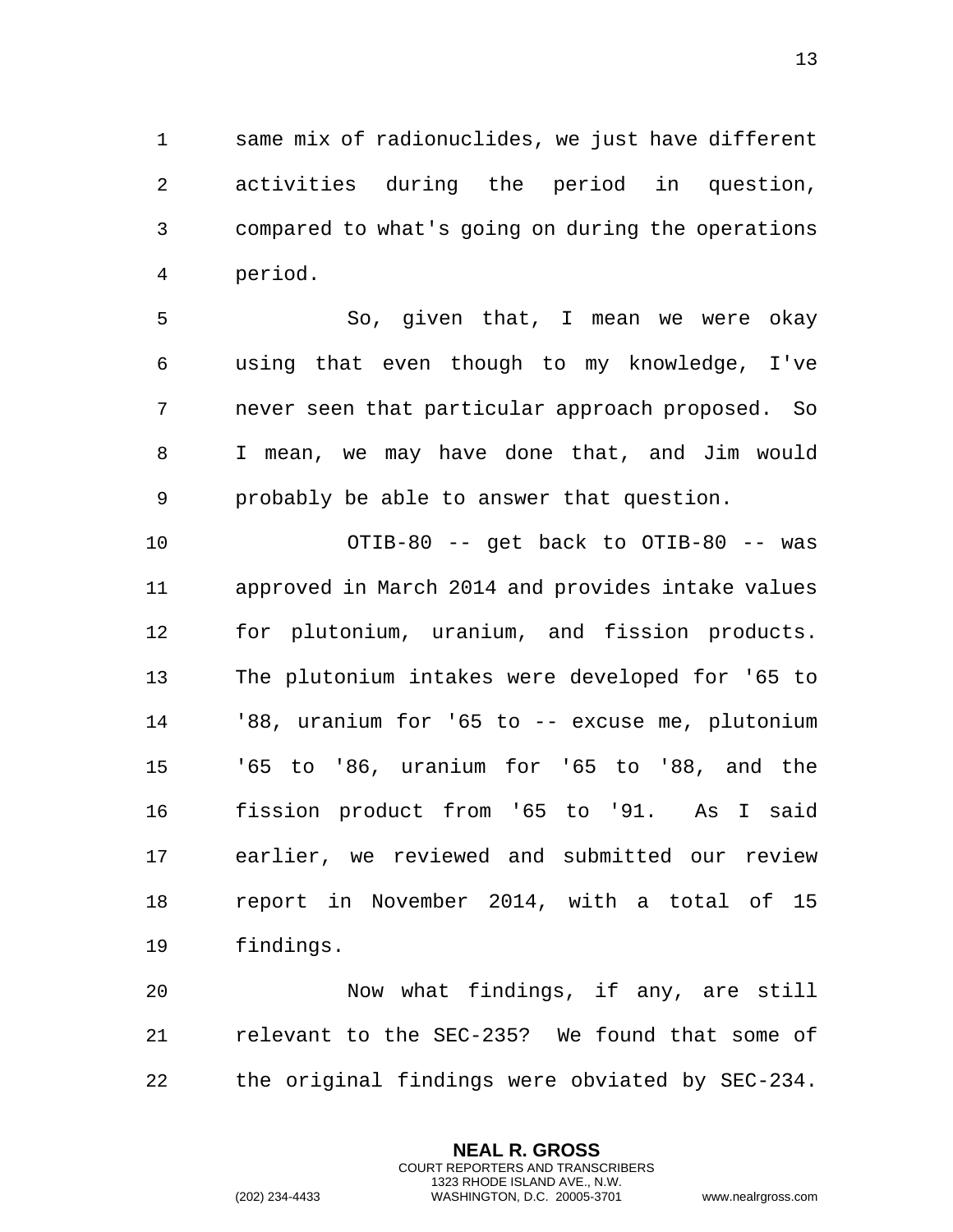Those were Findings 4 and 11. Others are no longer relevant because OTIB-80 has not been 3 updated to reflect the time-weighted-one-person-one-statistic or TWOPOS approach to coworker model. And that would be 5, 8, and 10.

 And most of the remaining findings center around the calculation of the coworker intakes during the operational period. They're probably not really relevant to the SEC. But still are applicable to Site Profile issues.

 These included for example, combining years of data in order to get a statistically valid sample. The IMP guides I believe are suggesting around five years. I think we're at a period of about 27 years of learning from this period.

 But anyway, be that as it may, I don't really want to go into that right now. The other was interpretation of "less than," so in the bioassay results and inclusion criteria for usable bioassay results.

> **NEAL R. GROSS** COURT REPORTERS AND TRANSCRIBERS 1323 RHODE ISLAND AVE., N.W.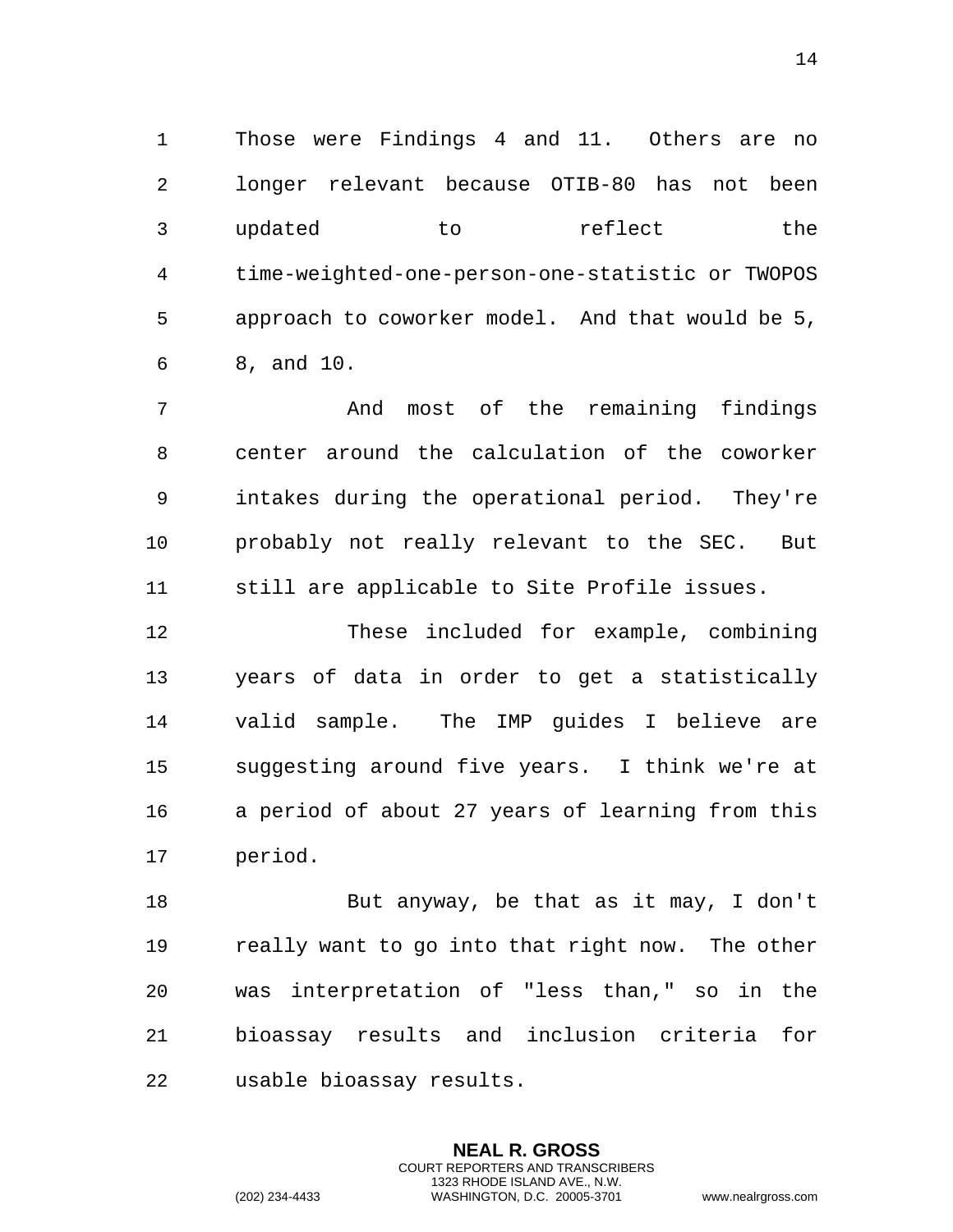1 There's only one finding we felt that 2 was still relevant to this particular SEC. And 3 that was of other potential radionuclides, 4 tritium, thorium, americium. And as I said 5 earlier this Finding 15 was really what prompted 6 NIOSH to go take a closer look and really was 7 what prompted the SEC-234. We feel that's 8 relatively valid.

9 The SEC-234 is granted based mainly on 10 the inability to reconstruct internal exposures 11 to thorium and americium during the operational 12 period. And the current SEC evaluation does not 13 discuss this. It's silent on this potential 14 source term or the methods for reconstruction, 15 doses of radionuclides during potentially 16 relevant D&D activities.

17 Based on our discussions, December 14th 18 meeting, NIOSH has agreed to evaluate the 19 exposure potential to these contaminants and if 20 necessary develop methods to reconstruct internal 21 exposures to them.

22 Air sampling data during the SEC period.

**NEAL R. GROSS** COURT REPORTERS AND TRANSCRIBERS 1323 RHODE ISLAND AVE., N.W.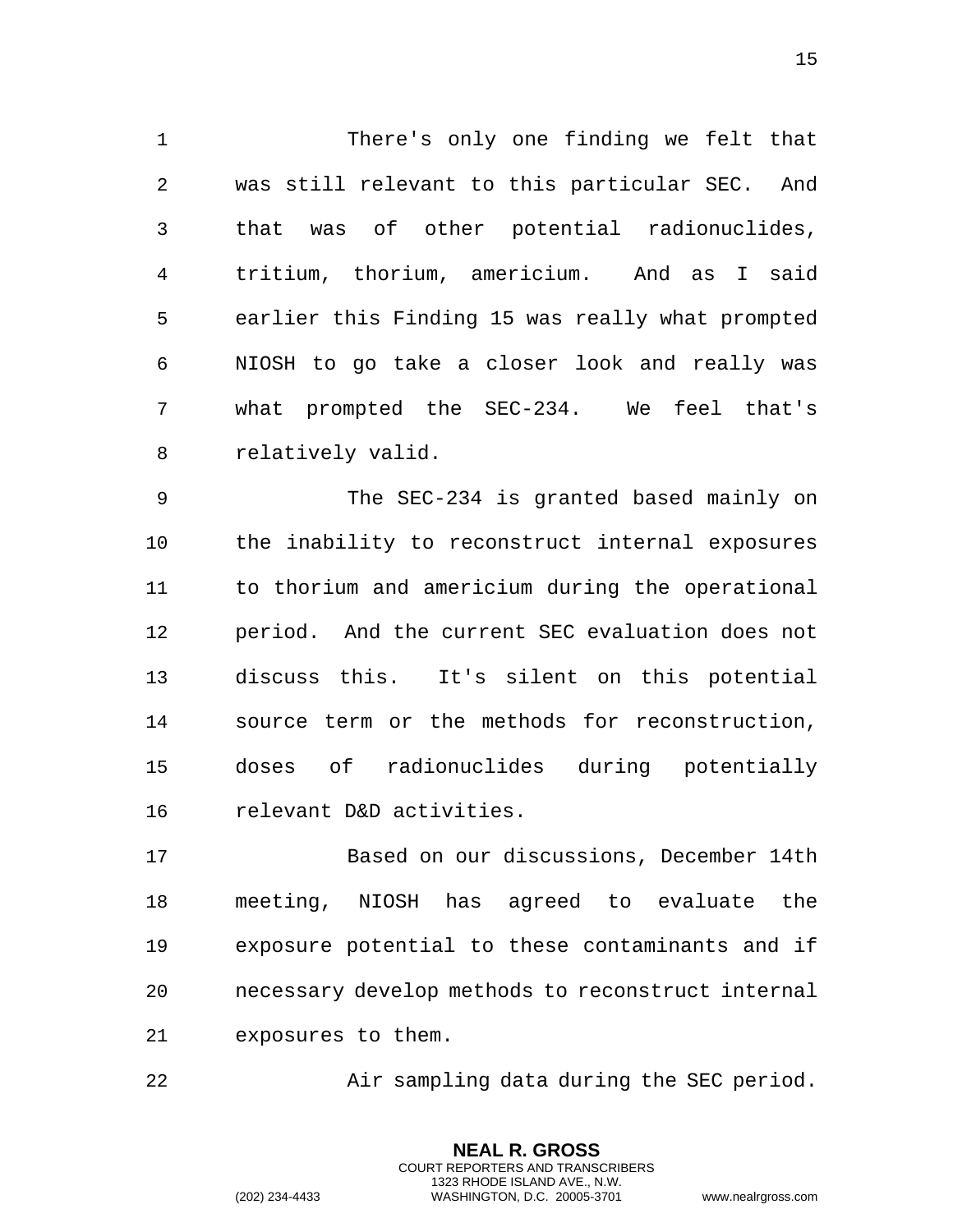1 I think this is important to look at. Those types 2 of data are available for most radiological areas 3 during the SEC period. For example the Rockwell 4 International Hot Laboratory, the Radiological 5 Materials Disposal Facility, and the SNAP 6 facilities, System Nuclear Auxiliary Power 7 Facility.

8 The Hot Laboratory data are available 9 throughout SEC period. Other areas have partial 10 data due to regulatory recommendations at the 11 time. Other relevant air sampling may be 12 available but has not really been researched and 13 codified, developed at this point. As I said, 14 because NIOSH is relying on the bioassay data for 15 the coworker.

16 However, be that as it may, NIOSH has 17 agreed to determine the availability of air 18 sampling records and evaluate relevant records to 19 assure that radiological conditions during the 20 SEC period are sufficiently similar to other D&D 21 activities, and are effectively bounded. So 22 basically, it just provides kind of an assurance

> **NEAL R. GROSS** COURT REPORTERS AND TRANSCRIBERS 1323 RHODE ISLAND AVE., N.W.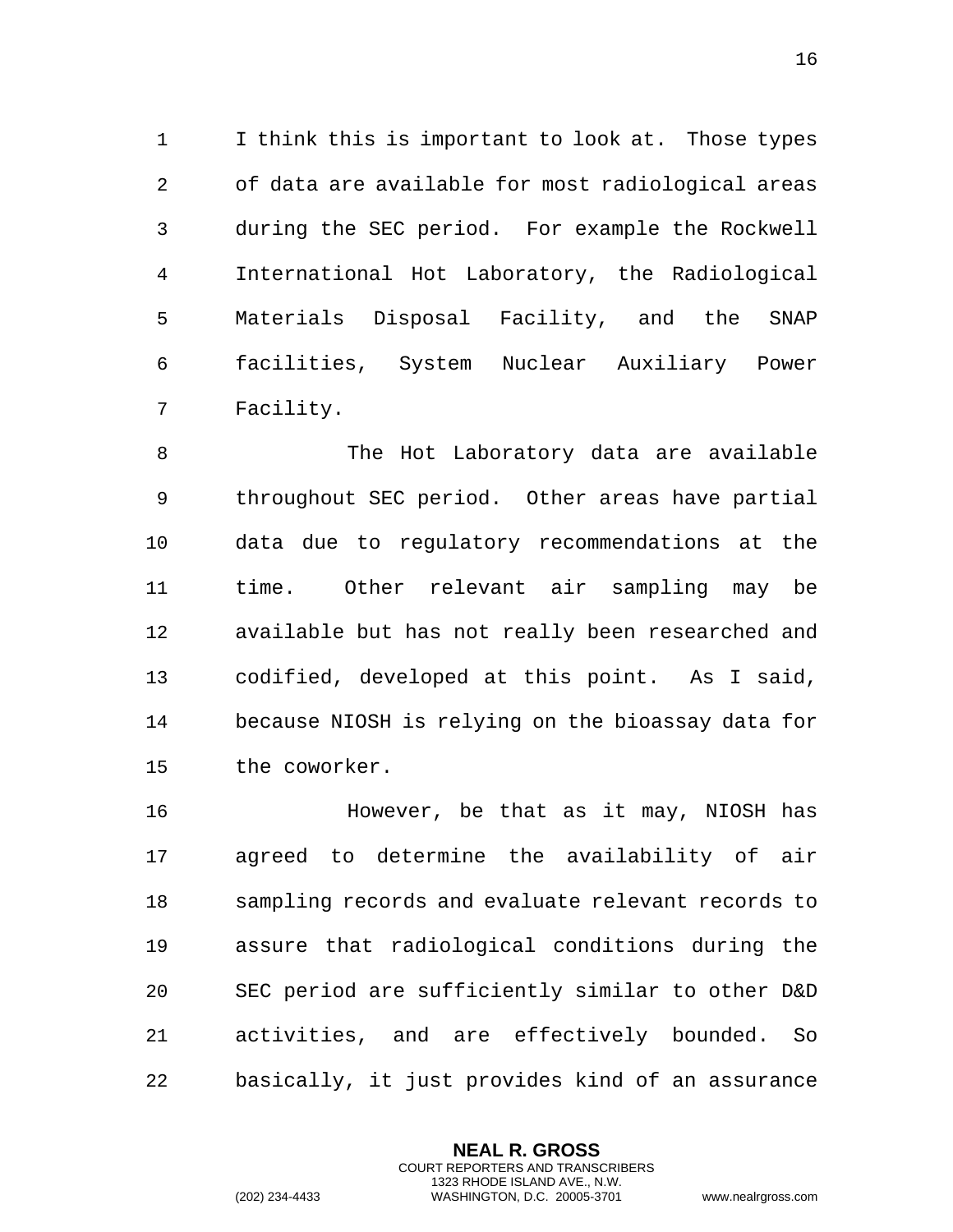1 value. Just kind of a second corroborating set 2 of data, to say, yes, we're pretty confident that 3 radiological conditions didn't really change 4 during this two year period.

5 Next, we've got to move on to another 6 aspect. We looked at the affected claimants for 7 this evaluation period. We found a total of 30 8 claims. One more had been submitted since the 9 NIOSH Evaluation Report was released. We took a 10 look at the claims for CATI information that 11 might have been relevant to the SEC discussions.

12 We found that there was one incident 13 described, demolition work, but it wasn't clear 14 that there were radiological hazards present. It 15 was just based on, you know, health hazards.

16 We didn't find any information in the 17 CATI reports that would indicate significant 18 changes in work practices or the general 19 radiological environment during the SEC period. 20 We thought that was quite important. And we have 21 kind of a limited sample size.

22 Several claims did indicate that they

**NEAL R. GROSS** COURT REPORTERS AND TRANSCRIBERS 1323 RHODE ISLAND AVE., N.W.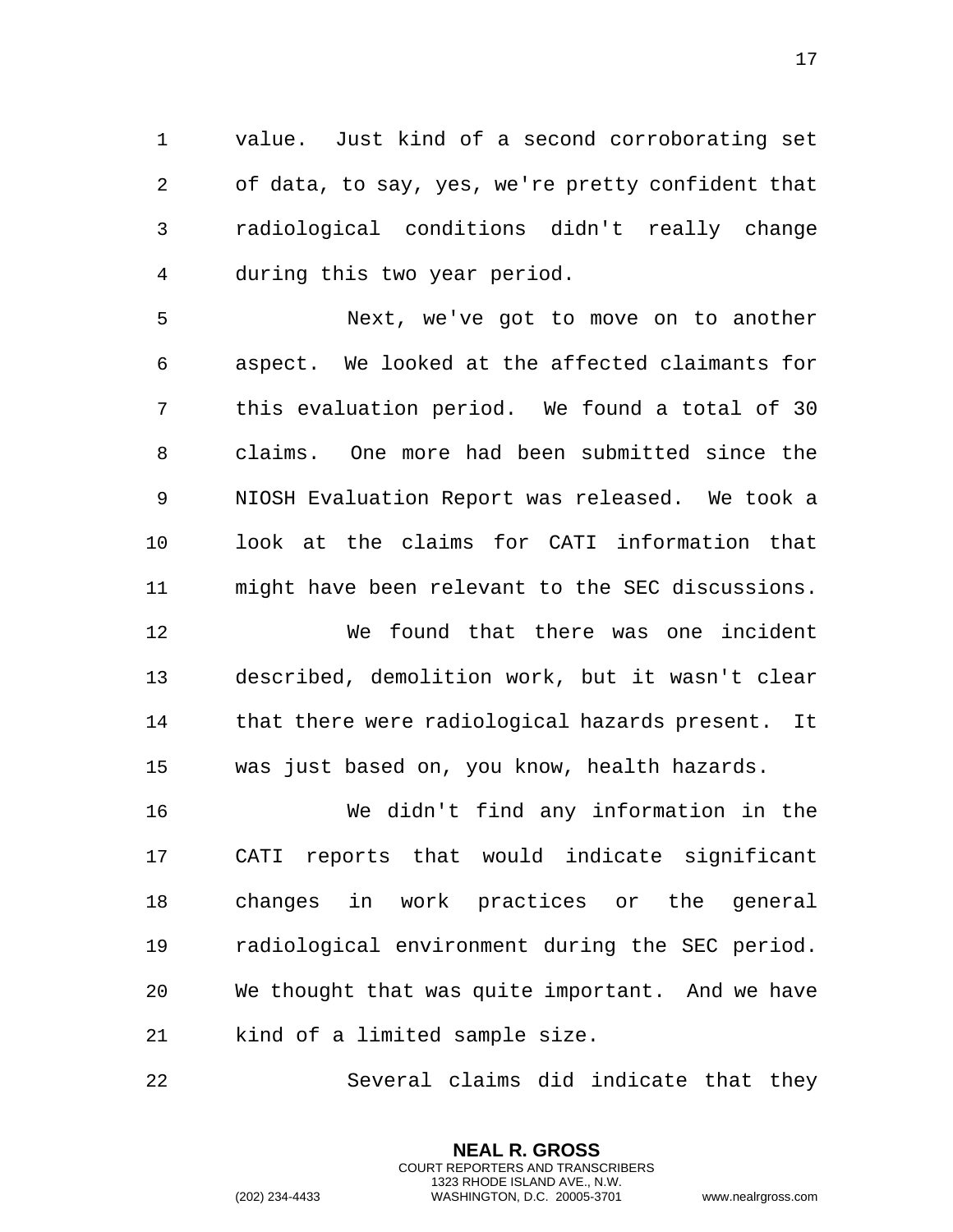1 were monitored externally and/or internally. 2 However, no corresponding monitoring records, DOE 3 records, were identified in the files. Of the 4 monitoring records that were found, the DOE 5 records, the internal data, the whole body counts 6 were 5 of 29. The reason there was only 29 is 7 because that last claimant, the data had none. 8 They received -- external data was available for 9 10 of the 29.

10 Our survey found that of the current 11 population, 11 of 30 would likely require a dose 12 reconstruction if it is deemed feasible. The 13 others have already been compensated or have been 14 administratively pulled.

15 And we also looked at the past dose 16 reconstruction methods for these claimants. For 17 internal dose, whole body counts were used when 18 available. And then, environmental internal 19 exposures or program-wide guidance documents, 20 like OTIB-2 and OTIB-18 were applied.

21 For external dose, obviously personal 22 monitoring data were used, or not available. And

> **NEAL R. GROSS** COURT REPORTERS AND TRANSCRIBERS 1323 RHODE ISLAND AVE., N.W.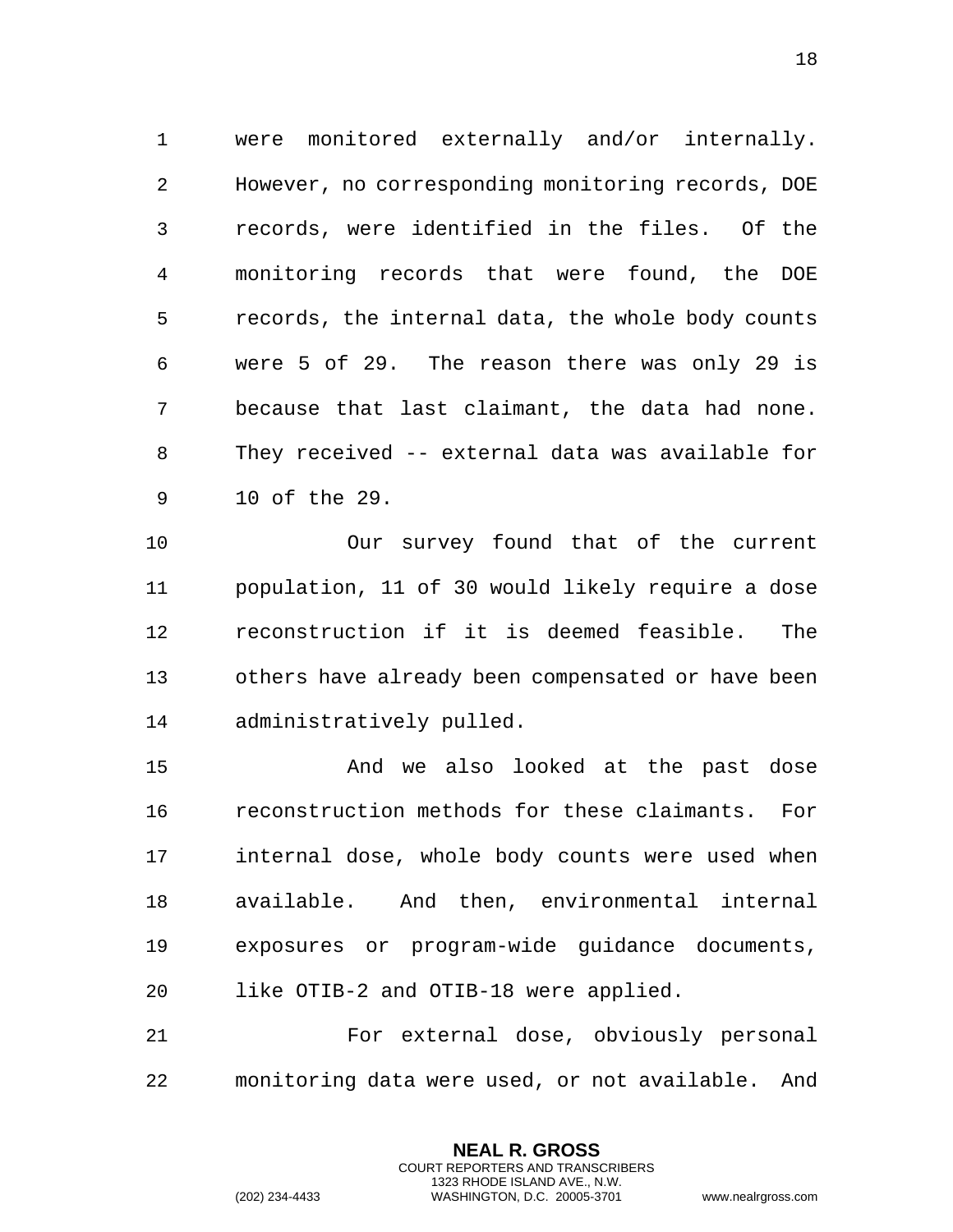1 when not, ambient external exposures, or some 2 combination of the two were adapted.

3 Our recommendation in regard to the 4 claimants is if dose reconstruction is deemed 5 feasible, we felt it would be beneficial to the 6 Board to review some example dose 7 reconstructions. Either real or hypothetical, 8 just to understand how NIOSH would implement 9 their new internal and external coworker dose 10 assignments. Note, that we don't consider this 11 a Site Profile issue.

12 Now for a path forward, there were 13 basically four things that came out of our 14 meeting, the summary, whatever I talked about.

15 First is that NIOSH is going to review 16 and summarize the available reports, extract 17 summary air sample information for relevant 18 facilities for the remediation period, post-1988. 19 And as I said this is to rule out any 20 abnormalities in the exposure potential during 21 the CEP period, as well as before and after.

22 They're going to present this and in a

**NEAL R. GROSS** COURT REPORTERS AND TRANSCRIBERS 1323 RHODE ISLAND AVE., N.W.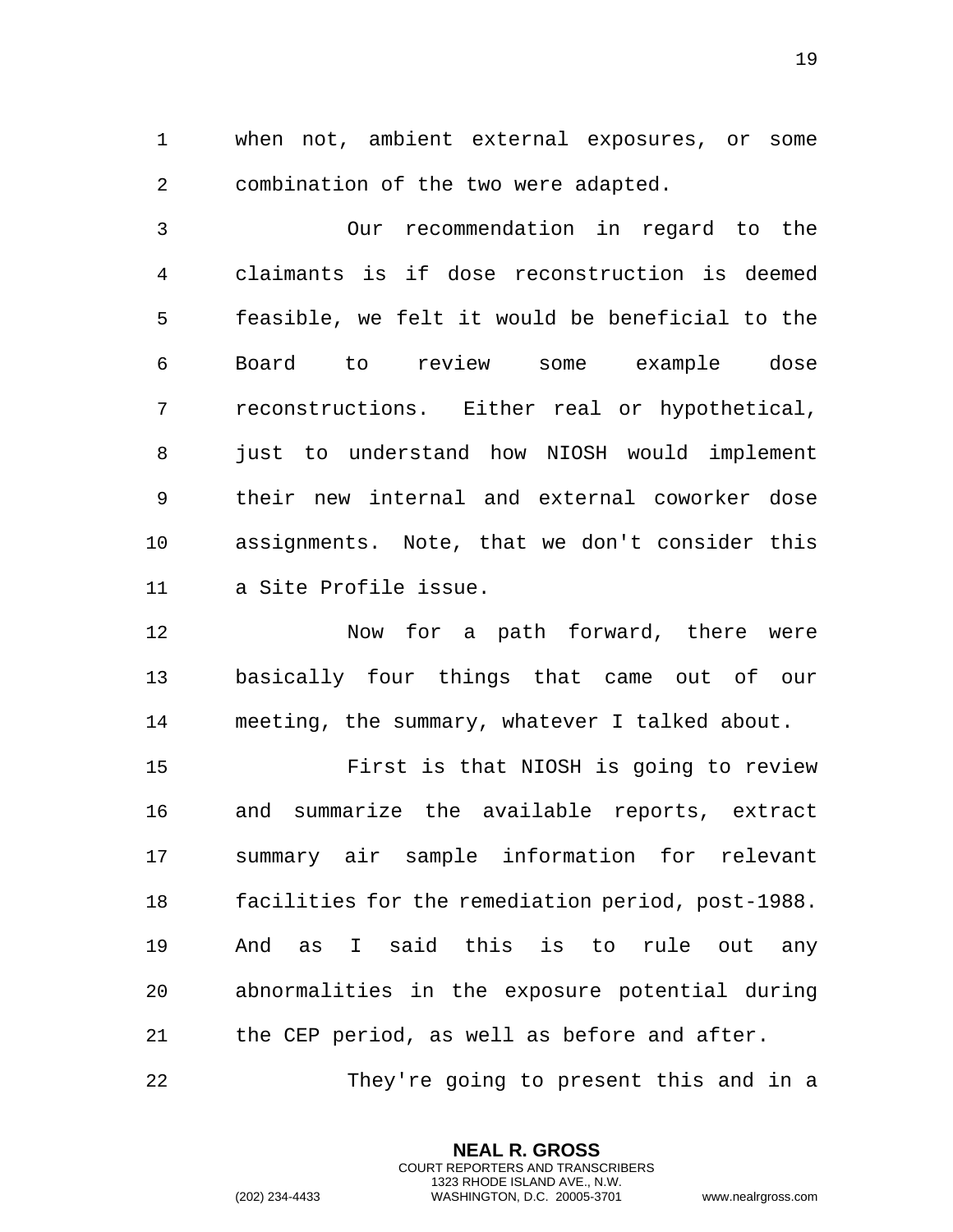1 paper. And I believe there are a lot of quarterly 2 summary reports available. So, it's not really 3 going to be a granular study in any regard. But 4 trends will be available, if there are any there, 5 to show abnormalities.

6 Issue 2, NIOSH is going to provide more 7 detail and relevant references on the nature of 8 the source term for thorium and americium during 9 the residual period, based on the continuation of 10 possible feasibility as it's seen as the basis 11 for SEC-234.

12 NIOSH is also going to provide the 13 sample dose reconstructions for the CEP period, 14 after Issues 1 and 2 have been discussed and 15 resolved.

16 And then finally, the petitioner 17 provided a lot of additional information that may 18 be relevant to this SEC, just before the December 19 4th meeting. And so, NIOSH and SEC are going to 20 review that information and then report out. 21 That's really all I have to say. I'll

> **NEAL R. GROSS** COURT REPORTERS AND TRANSCRIBERS 1323 RHODE ISLAND AVE., N.W.

22 take any questions you have, Mr. Chair.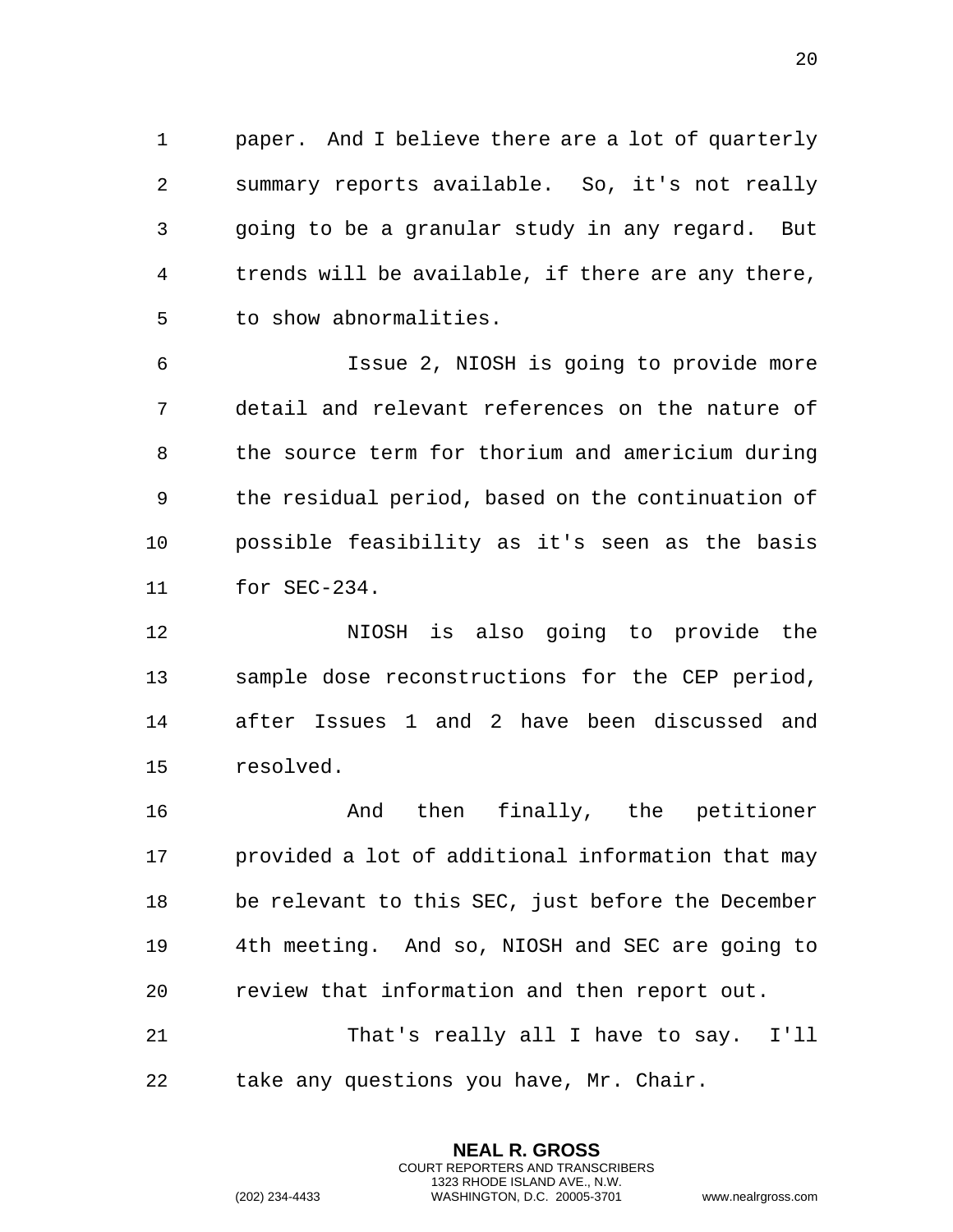1 CHAIR MELIUS: Okay. Board Member 2 questions for John? David.

3 MEMBER RICHARDSON: So you pointed out 4 the difference between the types of activities 5 and types of controls during operations periods 6 versus seen non-operations periods. And one of 7 the examples that came on the CATI was demolition 8 work.

9 And I guess what this is making me just 10 think about is could you describe a little bit 11 more? These are quarterly samples, quarterly 12 summaries of air sample gathering, routine air 13 sampling? Or is this task based on specific air 14 samples, the way you would do for an asbestos, 15 for demolition work? Was that --

16 MR. STIVER: I'm not really sure what 17 data are available at this time. That's really 18 one of the reasons that NIOSH is going to go back 19 and look at it and see what's there. It's kind 20 of a corroboration.

21 MEMBER RICHARDSON: I guess, I mean you 22 could imagine, it being very reassuring in a

> **NEAL R. GROSS** COURT REPORTERS AND TRANSCRIBERS 1323 RHODE ISLAND AVE., N.W.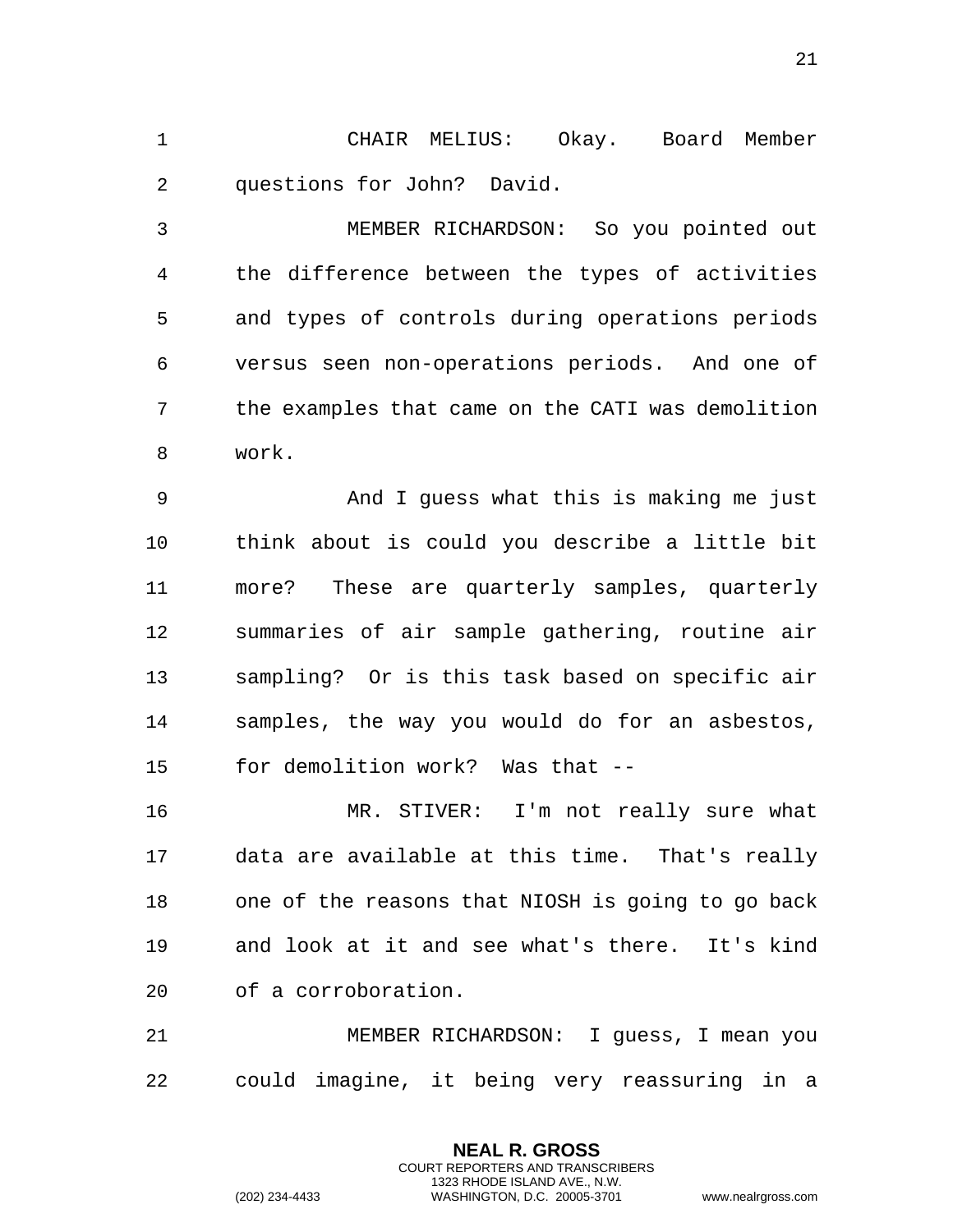1 sense if you've got area monitory placement in a 2 few places. But performing tasks which have the 3 potential to kick up or generate.

4 MR. STIVER: Oh, absolutely. I mean you 5 could have highly concentrated localized air 6 concentrations.

7 MEMBER RICHARDSON: And we've seen that. 8 MR. STIVER: Individual lists, and then, 9 you know, ten meters away hardly any. Depending 10 on which way the movement was. And there's going 11 to be a lot more uncertainty and air stability. 12 But what we're looking for is not really -- I'll 13 tell you, whoever reviews this thing, that NIOSH 14 is not going to use this data for dose 15 reconstruction, but just a sort of a secondary 16 check.

17 MEMBER RICHARDSON: Right.

18 MR. BARTON: Just to clarify a little 19 bit. On those quarterly reports, we took a look 20 at a few of them, examples. And they contained 21 both area monitoring and job specific breathing 22 zone samples. And there will be averages over

> **NEAL R. GROSS** COURT REPORTERS AND TRANSCRIBERS 1323 RHODE ISLAND AVE., N.W.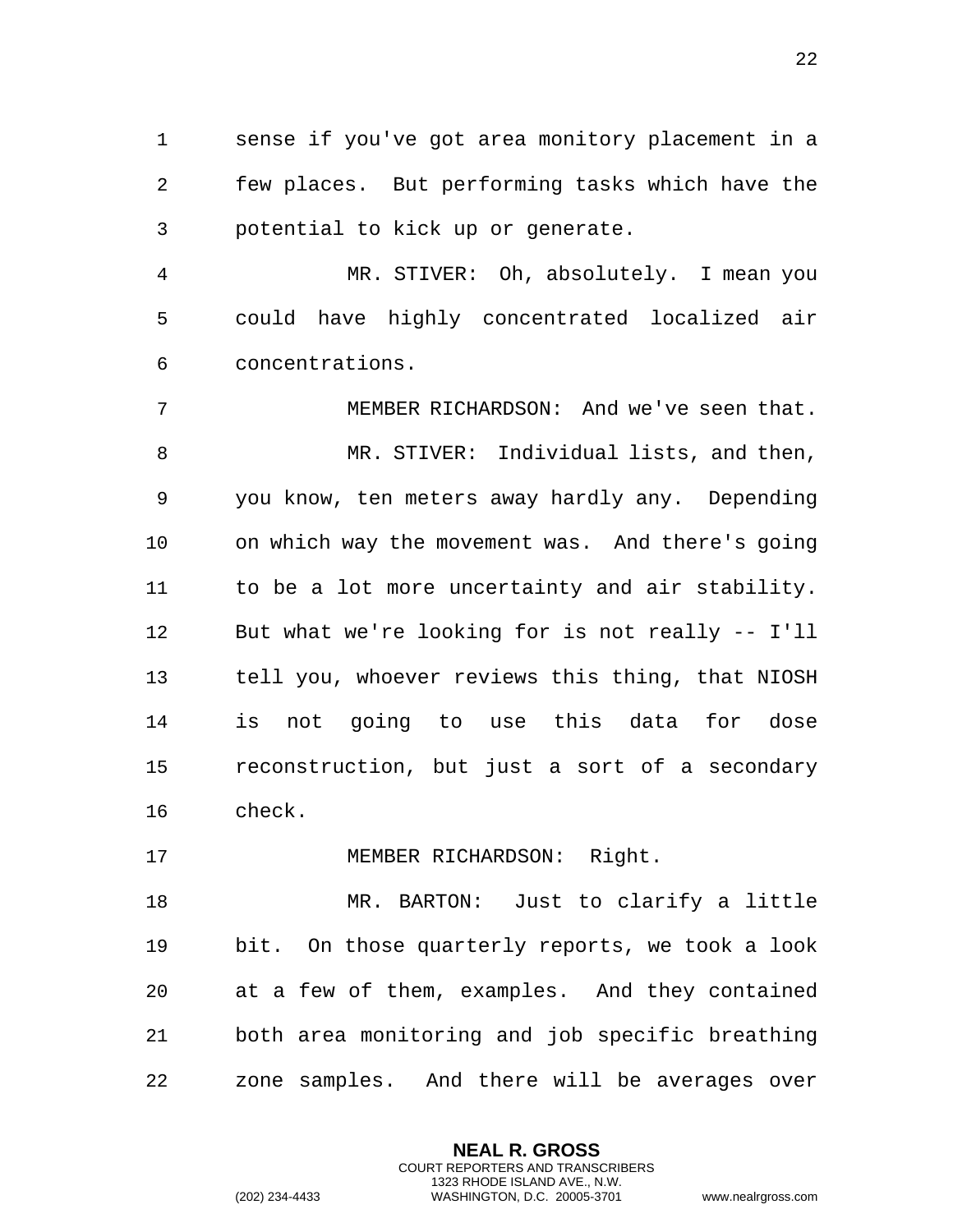1 the quarter. They also show some maximizing 2 results, and results that are above a certain 3 amount.

4 They also talk a lot about respiratory 5 protection. That's why we felt they would be 6 very useful as a weight of evidence to really 7 address the notion that things didn't change 8 during this two year window that we're talking 9 about.

10 And the other thing I wanted to clarify 11 is when we talk about the types of jobs and 12 processes not changing, it's actually from the 13 radiation period before, during the period we're 14 talking about, and after.

15 We see no evidence of significant 16 project changes or anything that would give us 17 cause that there's some strange activity going on 18 that's very different from the surrounding 19 activities, or necessarily the operational 20 period.

21 But again, we felt that since that air 22 sampling data, at least there's some of it there.

> **NEAL R. GROSS** COURT REPORTERS AND TRANSCRIBERS 1323 RHODE ISLAND AVE., N.W.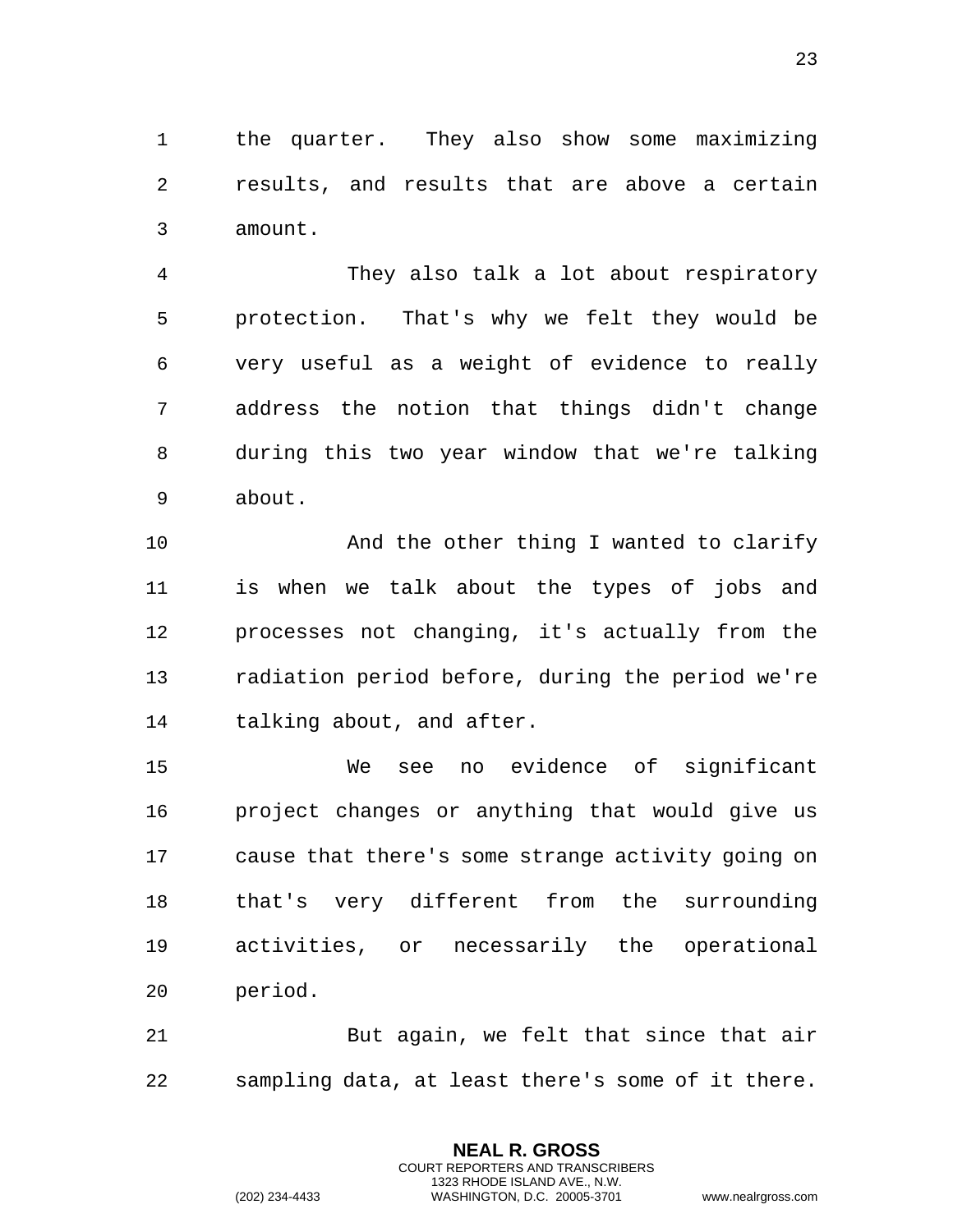1 There may be even more there, and to not do a 2 vigorous statistical analysis on it. But again, 3 you see trends. And if there was any red flags 4 in there, I think you might see that too, which 5 is why we suggested it. It was not a finding. 6 It was a suggestion.

7 Again, just to provide more information 8 and assurance that we're on solid ground here.

9 CHAIR MELIUS: Additional questions from 10 Board Members? No.

11 Our Petitioner is here, do you wish to 12 speak?

<span id="page-23-0"></span>13 **Petitioner Comments** 

14 MS. BLAZE: I'm sorry. I'm confused. 15 CHAIR MELIUS: You're up. You're up. 16 MS. BLAZE: Okay, thank you.

17 CHAIR MELIUS: I was trying to find you, 18 I didn't know if you were in the room. I couldn't 19 see you behind Tim.

20 MS. BLAZE: I wouldn't miss this for 21 anything.

22 CHAIR MELIUS: Well, we weren't going

**NEAL R. GROSS** COURT REPORTERS AND TRANSCRIBERS 1323 RHODE ISLAND AVE., N.W.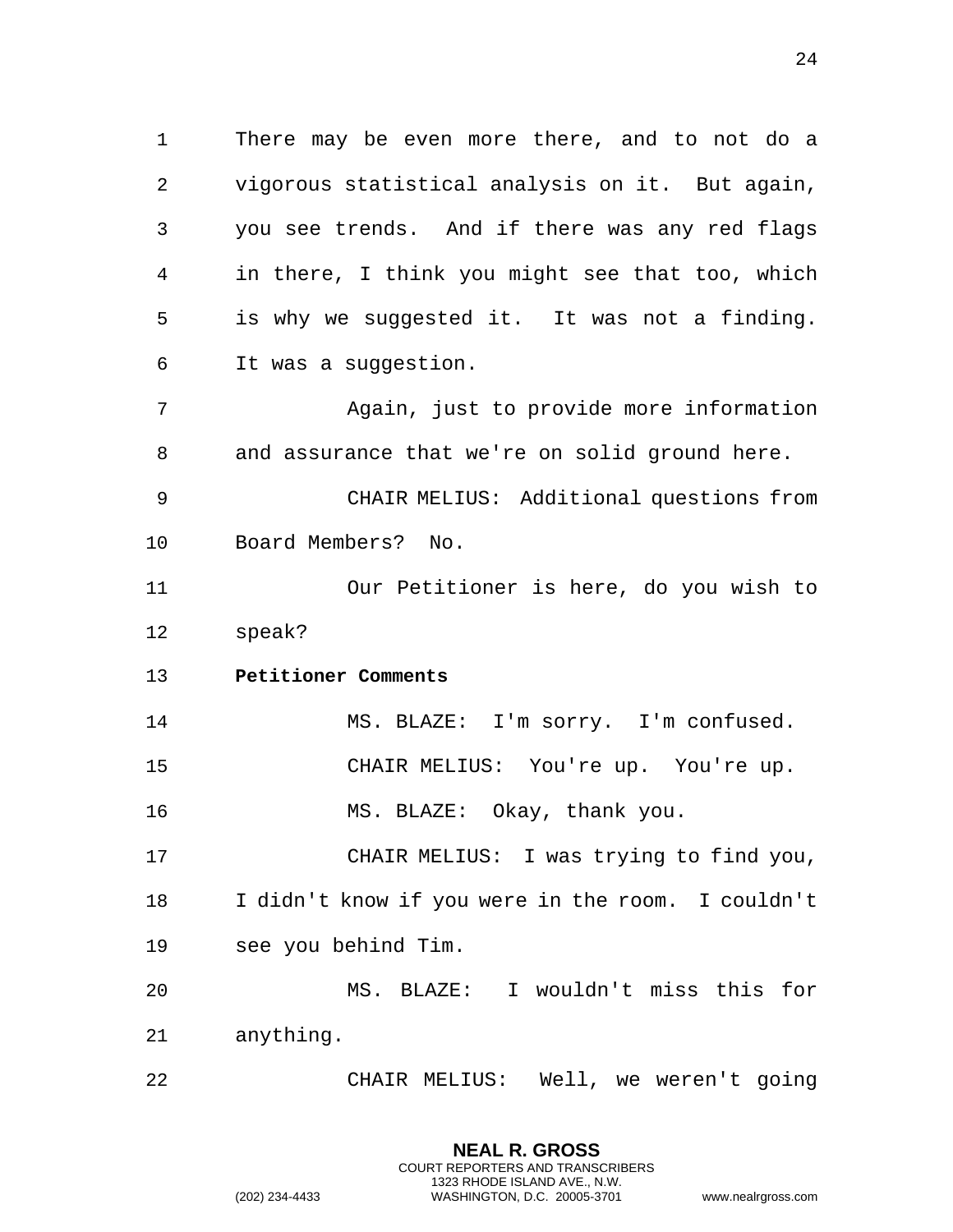1 to go look for you. I saw you earlier.

2 MS. BLAZE: I'm D'Lanie Blaze, of CORE 3 Advocacy, representing Santa Susana and SEC-235. 4 SEC-235 was written to include all Santa Susana 5 employees of DOE, its contractors, corporate 6 successors, and subcontractors from 1965 to the 7 present.

8 NIOSH limited this SEC to 1991 through 9 1993. And on December 4th a teleconference was 10 held to address this, in its review of the NIOSH 11 ER. I promised to provide some additional 12 information to support my SEC. And I asked that 13 NIOSH restore the dates that were originally 14 specified.

15 Essentially, we cannot reconstruct dose 16 with sufficient accuracy for workers of Santa 17 Susana and its associated sites. And those 18 people that were originally intended to be helped 19 by our previous SECs, they, in many cases, still 20 don't have access to this program. Not in the 21 way that NIOSH intended, when they initiated 22 these Classes.

> **NEAL R. GROSS** COURT REPORTERS AND TRANSCRIBERS 1323 RHODE ISLAND AVE., N.W.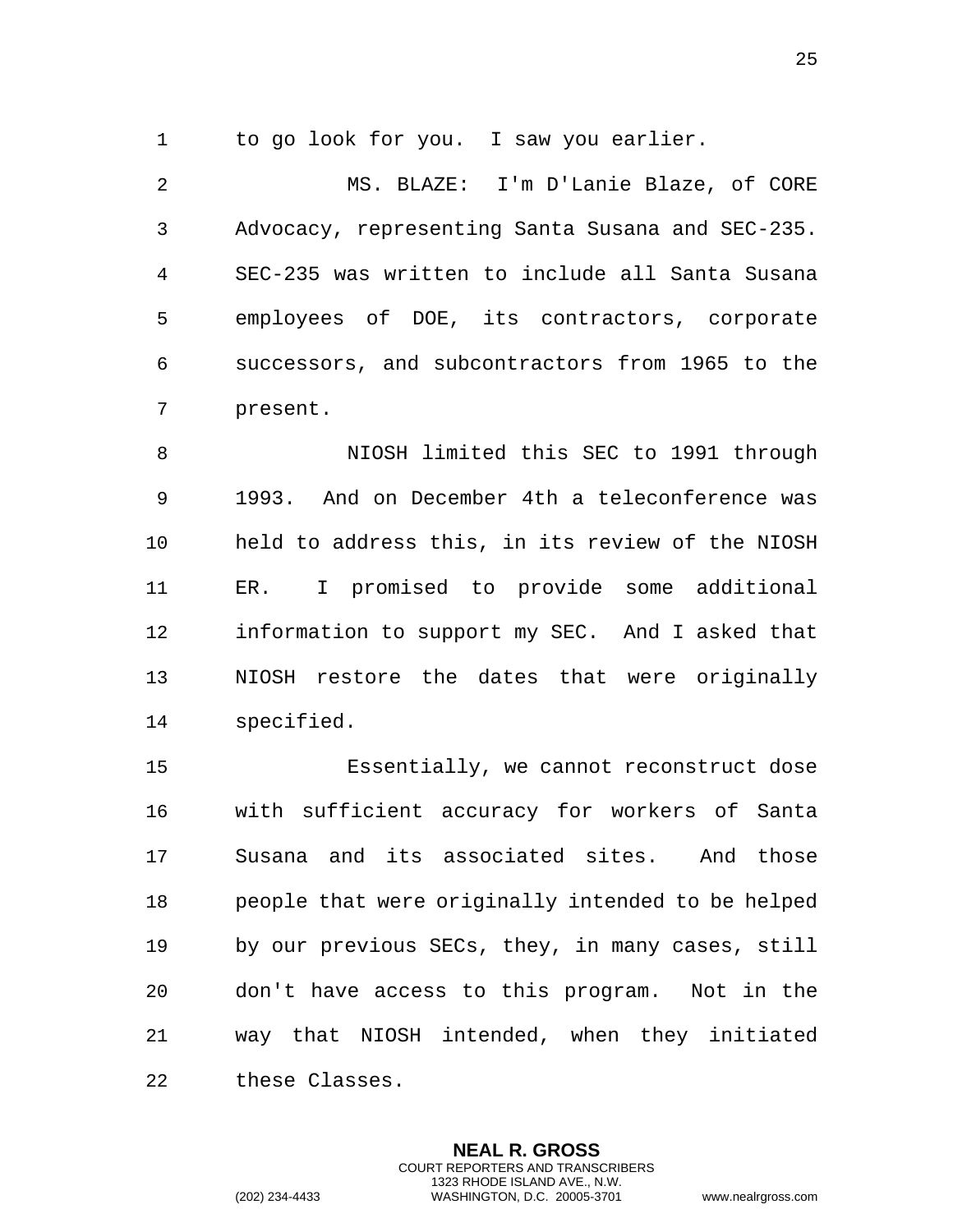1 So, restoration of my SEC timeframe to 2 its original dates for all the workers, 3 regardless of work location or job title could 4 help correct the problem.

5 NIOSH has not demonstrated that it can 6 reconstruct dose to americium or thorium after 7 1988, which is when site remediation really 8 geared up. And that's when most Area IV site 9 remediation workers would be likely to encounter 10 those materials.

11 The NIOSH TBDs verify the presence of 12 americium and thorium, and stack effluent at 13 Santa Susana and De Soto facility until at least 14 1999. And records show radiation, D&D's site 15 remediation workers routinely rotated between 16 both sites with no changes in job codes, 17 radiation badge numbers, or visitor badges. And 18 I've provided that documentation.

19 Area IV site remediation personnel meet 20 the established eligibility criteria with 21 subcontractor employees, including those 22 employed right now today, cannot prove that they

> **NEAL R. GROSS** COURT REPORTERS AND TRANSCRIBERS 1323 RHODE ISLAND AVE., N.W.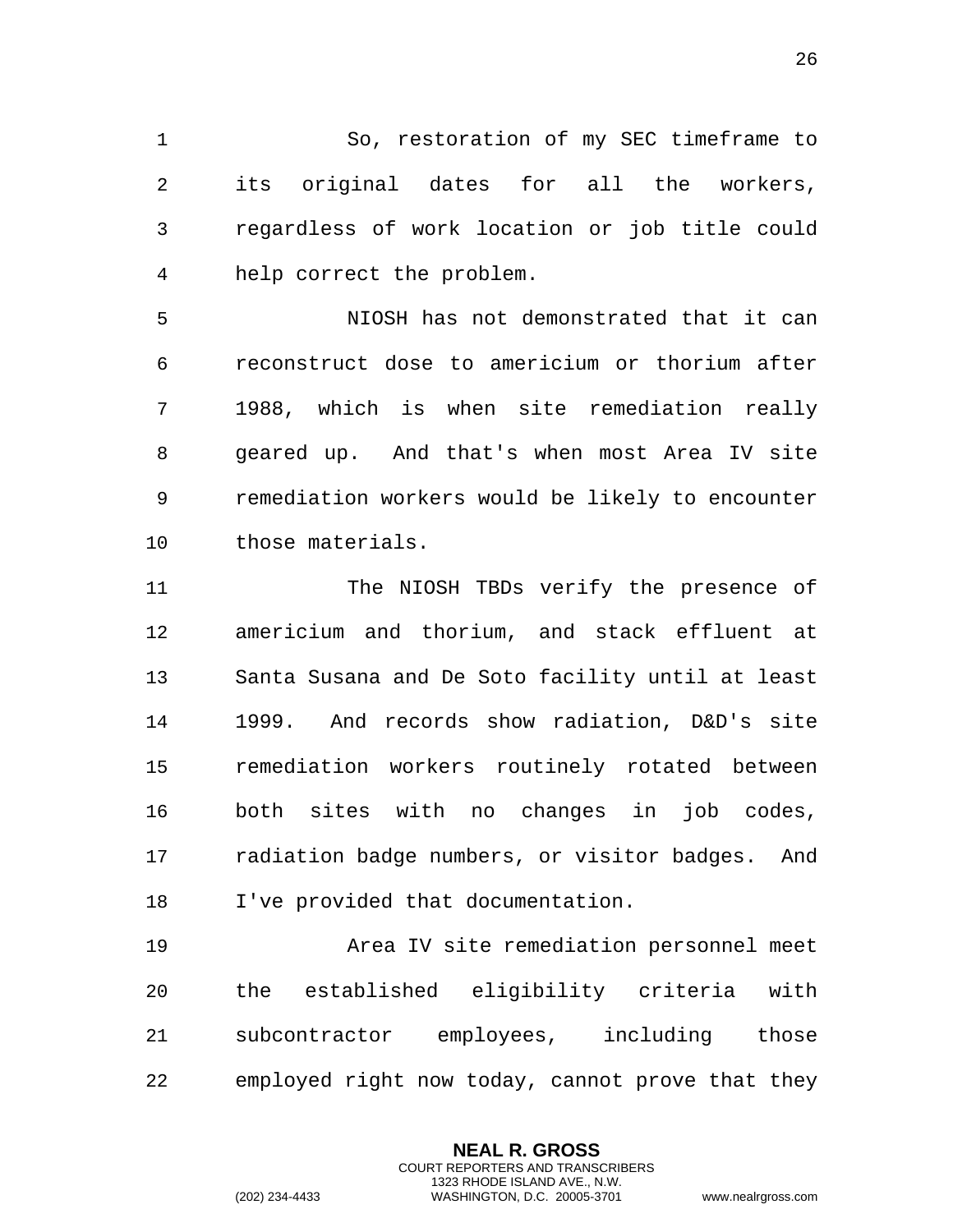1 are working in Area IV.

| 2            | Many of these employees were<br>once              |
|--------------|---------------------------------------------------|
| $\mathsf{3}$ | employed by Boeing, but Boeing has been providing |
| 4            | information to Department of Labor<br>that        |
| 5            | misrepresents these workers as affiliated with    |
| 6            | non-covered locations.                            |
| 7            | Many of these workers may be represented          |
| 8            | as Canoga employees, or workers affiliated with   |
| 9            | Areas 1, 2 and 3, and summarily dismissed. Large  |
| $10$         | portions of their employment totally disqualified |
| 11           | or all of their employment totally disqualified.  |
| 12           | And on another look we find that they were in     |
| 13           | Area IV, monitored for radiation. They should     |
| 14           | have qualified for the program.                   |
| 15           | Once these guys become subcontractor              |
| 16           | employees, they are unable to obtain<br>any       |
| 17           | employment verification from DOE or Boeing.       |
| 18           | Neither of which will disclose a list of the      |
| 19           | subcontractors currently on site.                 |
| 20           | Even if the employee can get records              |
| 21           | from social security to verify the employer,      |
|              |                                                   |

22 those records will never verify an Area IV work

**NEAL R. GROSS** COURT REPORTERS AND TRANSCRIBERS 1323 RHODE ISLAND AVE., N.W.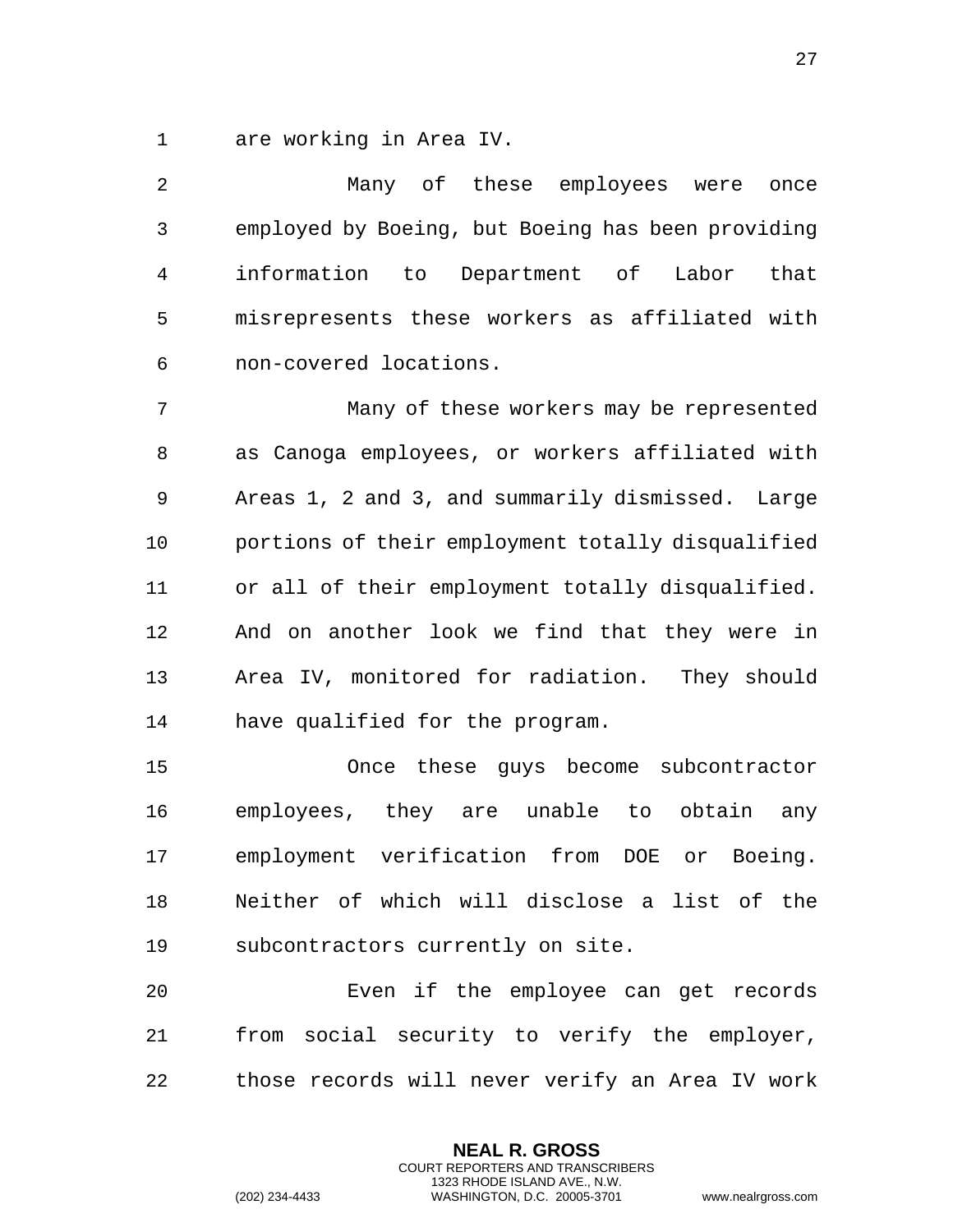location. Area IV subcontract workers tell me that Boeing has been discouraging them from applying for EEOICPA, by stating, this program was never meant for them anyway.

 Some of them have sent me photographs showing that their performing site remediation in Area IV. And in the photos they're at the radioactive materials handling facility wearing Boeing-issued gear, and Boeing-issued work badges. And it's still not enough to qualify them for EEOICPA.

 Upon switching from Boeing to subcontractor status, they lost their unions, their wages and benefits were lowered. In some cases, their radiation monitoring protection was taken away. But their work locations and their job duties never changed.

 Boeing states it cannot verify subcontractor employment because they have no access to personnel files for another company. But today, I'm submitting a copy of the Boeing D&D subcontractor general requirements contract

> **NEAL R. GROSS** COURT REPORTERS AND TRANSCRIBERS 1323 RHODE ISLAND AVE., N.W.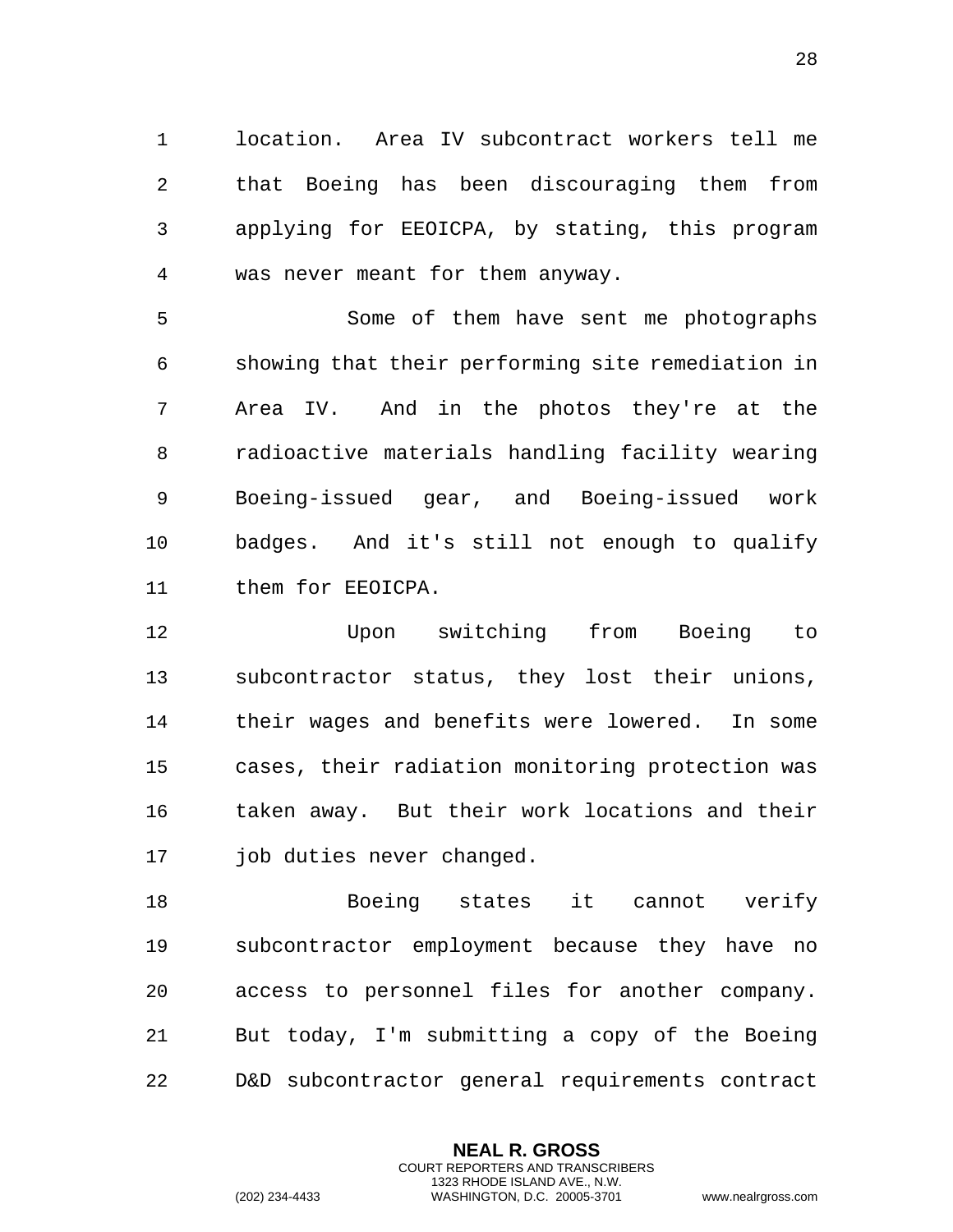1 that outlines subcontractor obligations to 2 provide Boeing with detailed information about 3 every worker on site.

4 So it does appear that Boeing is in 5 possession of employment data that is subject to 6 the Privacy Act in EEOICPA. They just won't 7 provide it. And I think that's a pretty good 8 basis for an SEC there.

9 So, we're finding that there's been 10 information provided to Department of Labor that 11 persistently misrepresents eligible workers 12 across all years of site operations as ineligible 13 employees. And this is proving not to be an 14 eligibility issue, but it's looking like a data 15 falsification issue. Or at least a data 16 manipulation issue.

17 When we discovered this had been 18 happening, and it impacted an unknown number of 19 eligible claimants, we started seeing claims able 20 to be reopened. We don't know how many have 21 impacted. We don't know how many dose 22 reconstructions have been totally derailed based

> **NEAL R. GROSS** COURT REPORTERS AND TRANSCRIBERS 1323 RHODE ISLAND AVE., N.W.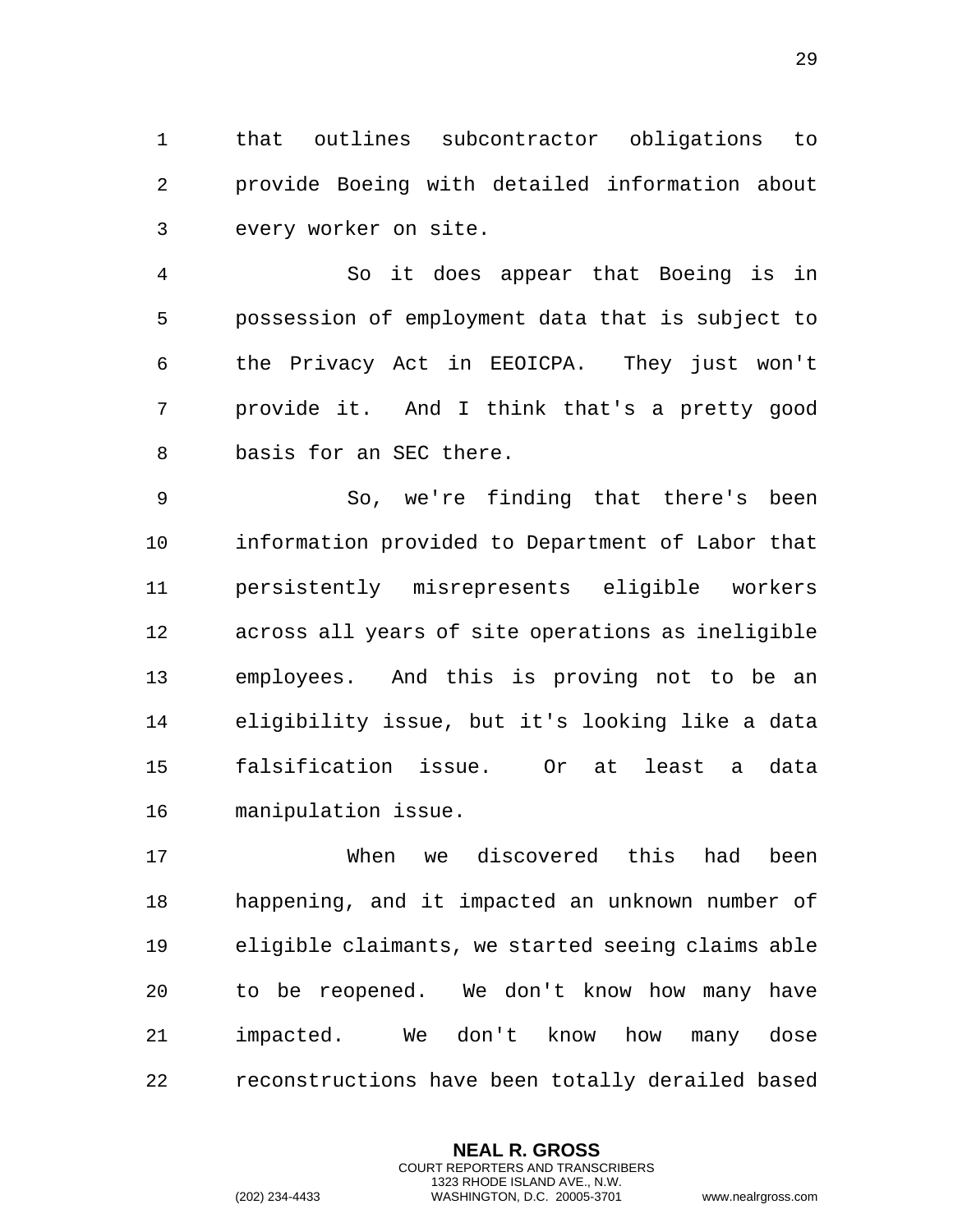on incomplete information. DOE and Boeing then stopped complete personnel files that actually contain authentic employment records.

 And according to Department of Energy, they've now changed Boeing's contract, so they don't have to provide complete personnel files. But they are still allowed to provide the misleading data that has been proven to be inaccurate.

 NIOSH based its decision to limit this SEC on the data falsification that occurred between 1991 to 1993 by CEP. NIOSH has demonstrated its latitude to call out data falsification when it interferes with dose reconstruction.

 It's been established and we've been talking about this for the last day and a half, about the importance of establishing job titles and work locations to obtain accurate dose reconstructions.

 Boeing has been providing information that keeps NIOSH from recognizing the length of

> **NEAL R. GROSS** COURT REPORTERS AND TRANSCRIBERS 1323 RHODE ISLAND AVE., N.W.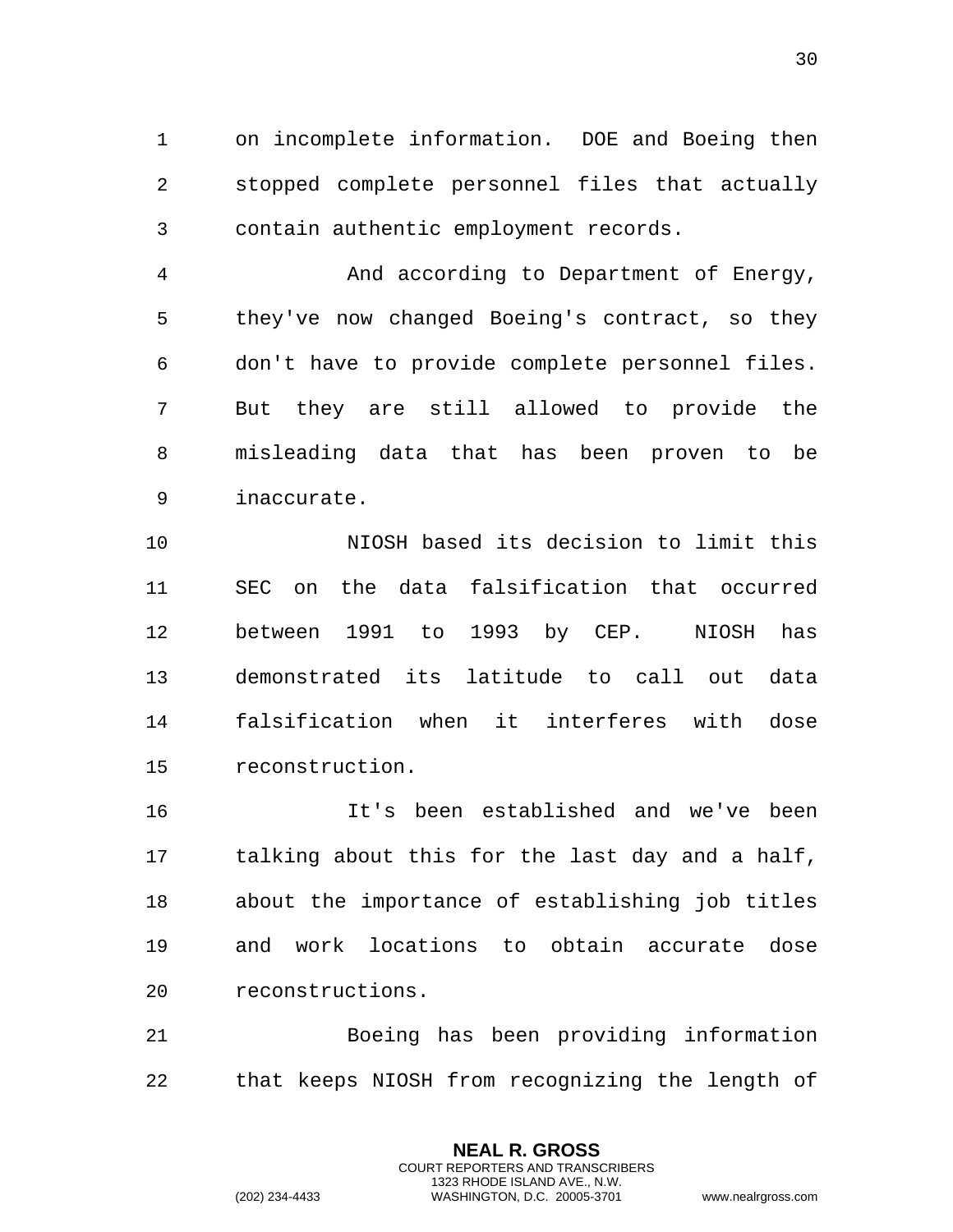time that a worker was in the covered area, the location the worker was monitored for radiation expose, the worker's potential job titles or duties that may have been performed. And even what radionuclides they might have been exposed to or monitored for.

 NIOSH can't say this is an eligibility issue. This is basis for an SEC Class and we have an obligation to acknowledge that we're unable to reconstruct dose with sufficient accuracy under these kinds of circumstances.

 We discussed some other topics during the teleconference. Some of the information that I've brought with me and provided to LaVon, includes a complete list of Area IV locations where EPA identified americium and thorium. There's about 60 locations. Most of those are missing from the Site Profile, along with all of their associated processes and environmental data. That is supportive of an SEC Class. The list includes an approximate date

of structure and facility demolition. But that's

**NEAL R. GROSS** COURT REPORTERS AND TRANSCRIBERS 1323 RHODE ISLAND AVE., N.W.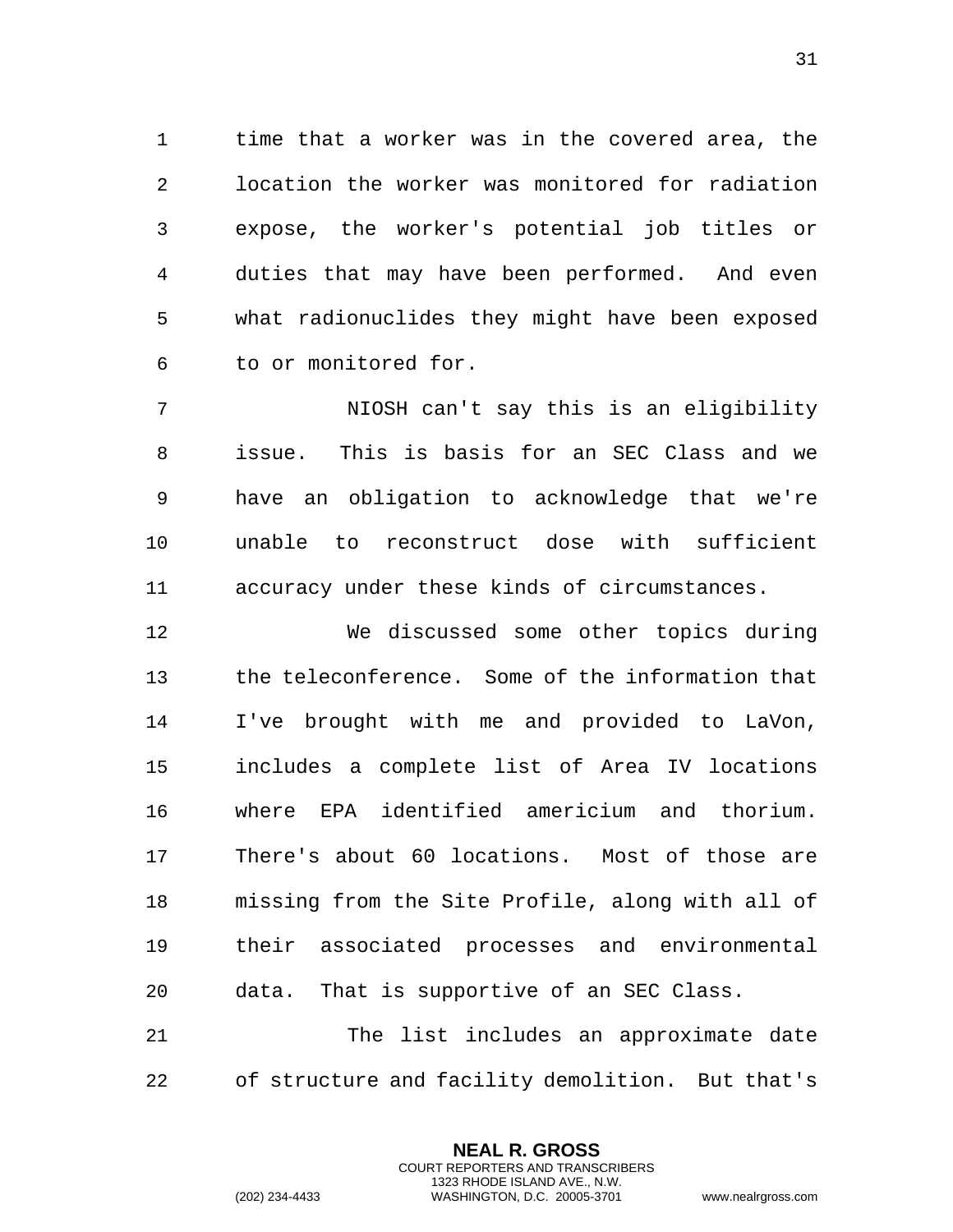1 a poor indication of risk for site remediation 2 workers, given job requirements that are 3 associated with soil excavation, environmental 4 restoration, heavy equipment operation and 5 maintenance, ground and surface water 6 remediation, debris removal and waste disposal.

7 All these things that occur after a 8 structure has been removed. And in some cases, 9 those things didn't start happening until years 10 after the facility had been demolished and taken 11 away.

12 Also I provided Boeing's incident report 13 on air sampling media from the RMHF. That was 14 never evaluated or included in the environmental 15 data used in the Site Profile. The air sampling 16 media was found in a file cabinet, contaminating 17 historical records that were designated for 18 preservation.

19 But by 1994, that building had been 20 taken over by rodents that had damaged the 21 records. The report might address various gaps 22 in air monitoring data for some of the more

> **NEAL R. GROSS** COURT REPORTERS AND TRANSCRIBERS 1323 RHODE ISLAND AVE., N.W.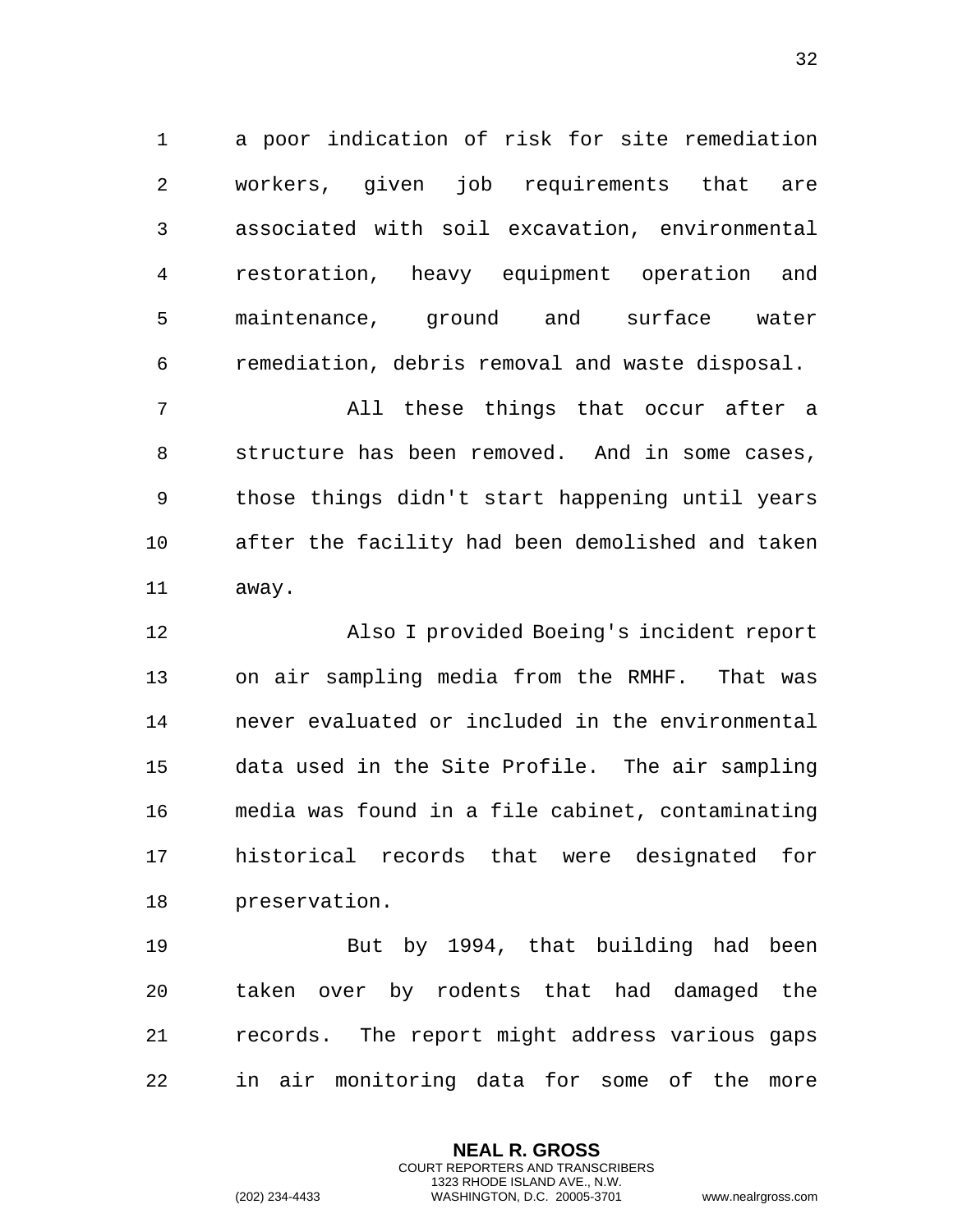1 important facilities. And also our hardship in 2 obtaining historical records, or at least give 3 NIOSH an idea of the precedent and how those 4 things were handled on site.

5 And I included evidence showing the 6 visitor badges were issued quarterly. There are 7 records of dosimeter issuance at various 8 radiological locations at Area IV and De Soto. 9 But NIOSH cannot interpret the location of 10 issuance or use of the badge, how long the badge 11 was worn, the length of time the worker may have 12 been in the covered area when they were wearing 13 the badge, the radionuclide that was monitored, 14 or the frequency or duration of the exposure.

15 These inabilities support an SEC Class 16 and it also shows that many workers wore several 17 visitors' badges at the same time in addition to 18 their standard issued personnel film badge.

19 This raises questions about why so often 20 Boeing only provides the visitor log records in 21 personnel files for workers that we'd expect to 22 see abundant radiation monitoring data. They are

> **NEAL R. GROSS** COURT REPORTERS AND TRANSCRIBERS 1323 RHODE ISLAND AVE., N.W.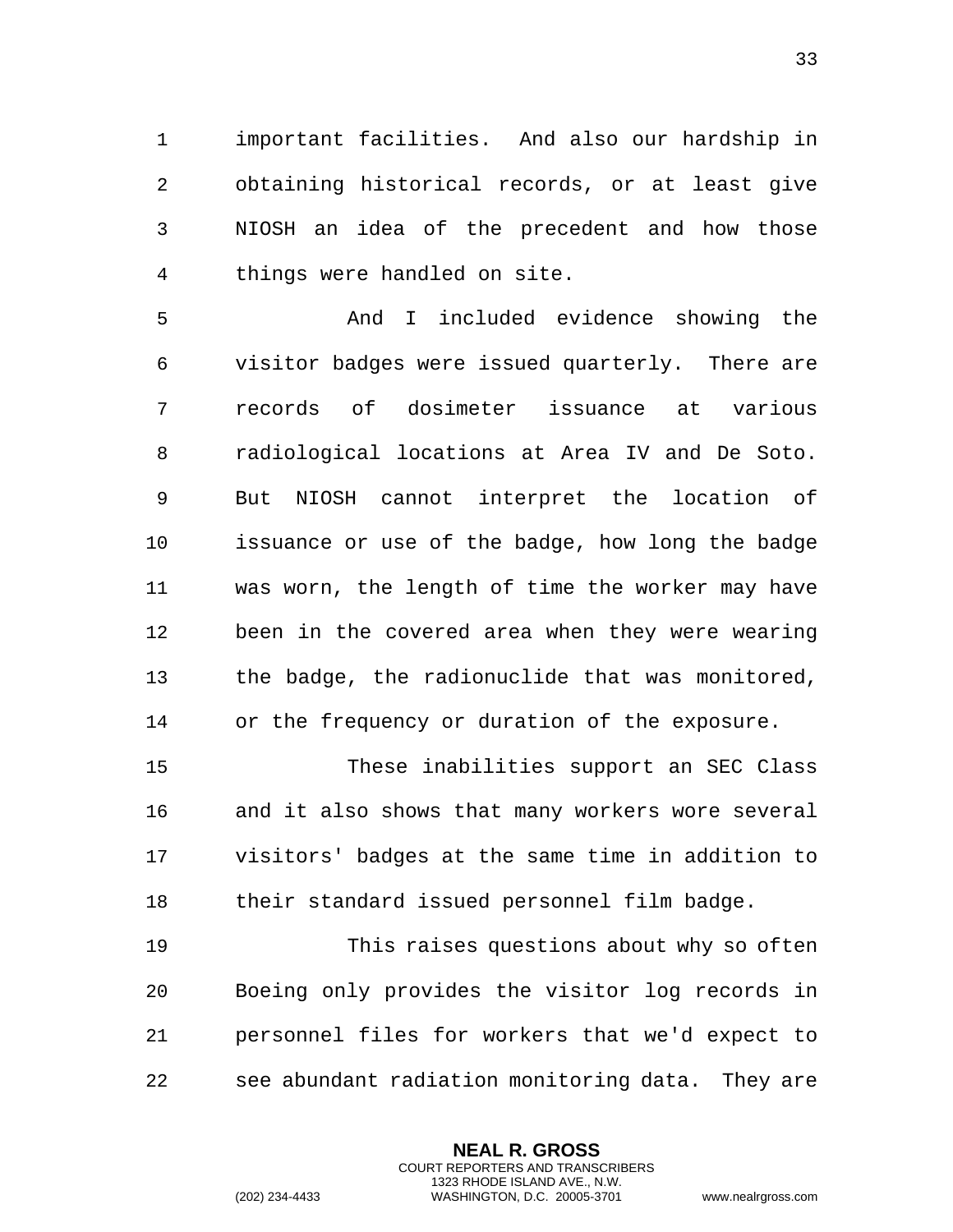1 portrayed as workers associated with a non-2 covered location. And then as only occasional 3 visitors into the site with sporadic monitoring. 4 And often times that is totally inaccurate.

5 And I've submitted evidence showing that 6 in vivo whole body scan results were selectively 7 omitted from employee radiation records. 8 Including Helgeson data. And I think those 9 records were generated in the late 1980s. And 10 I'll soon be providing more information on that. 11 I thank you guys for your hard work on 12 this site. I know there's a lot of complex 13 issues. And I'm confident that if we keep working 14 on it, we'll get through it. Thank you.

15 CHAIR MELIUS: Okay, thank you. Any 16 further comments or discussion? Do we have a 17 time table on our next steps? Mr. Neton, Jim.

18 DR. NETON: I don't know that, if you 19 could establish an exact date. Lara Hughes is on 20 the phone, maybe, and she might be able to shed 21 some light on that. But I don't think these are 22 big research type issues.

> **NEAL R. GROSS** COURT REPORTERS AND TRANSCRIBERS 1323 RHODE ISLAND AVE., N.W.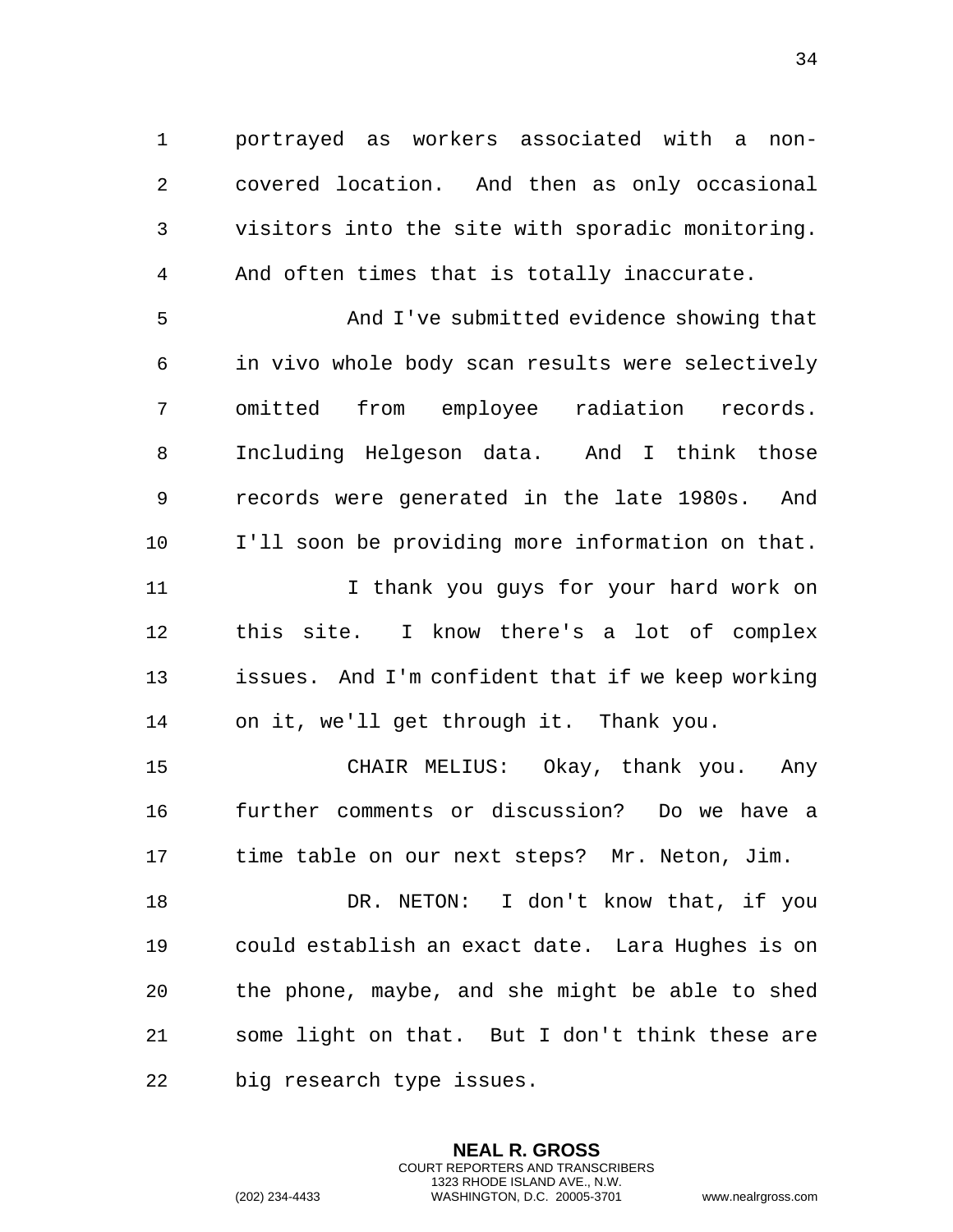1 We purposely said that we would evaluate 2 the air monitoring results that we had. And not 3 go out and do some de novo data capture effort. 4 So that shouldn't take that long. I think we're 5 in the several month timeframe. 6 CHAIR MELIUS: Okay. 7 DR. HUGHES: Yes, this is Lara Hughes. 8 Yes, I agree with Jim. We're looking at a few 9 months in my estimation. 10 CHAIR MELIUS: Okay, thank you. Phil's 11 not here. Any of the Work Group Members have any 12 comment? 13 MEMBER BEACH: I don't really have any 14 comments. I mean we just had our meeting and 15 John covered what the next steps were. But how 16 do we bridge the gap between '88 to '91? 17 17 I'm not really clear because the SEC 18 ended in '88 and then this new one starts in '91. 19 Is there a path that we could ask for, anyways? 20 DR. HUGHES: This is Lara. 21 CHAIR MELIUS: Go ahead. 22 DR. HUGHES: Based on our current

> **NEAL R. GROSS** COURT REPORTERS AND TRANSCRIBERS 1323 RHODE ISLAND AVE., N.W.

(202) 234-4433 WASHINGTON, D.C. 20005-3701 www.nealrgross.com

35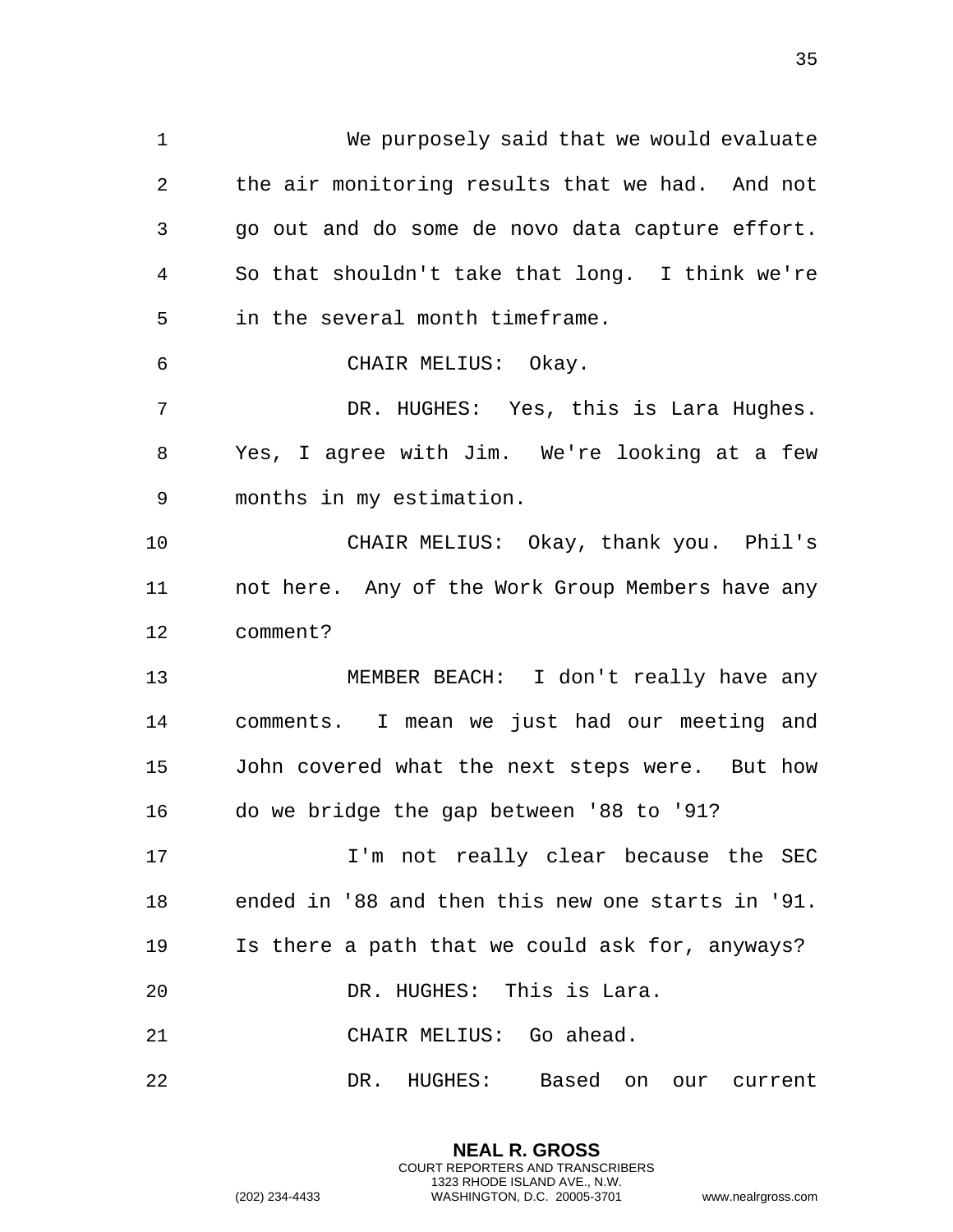1 situation, we do not have established an 2 infeasibility. So there is no dose 3 reconstruction gap in that sense. That we will 4 continue doing dose reconstruction for that time 5 period like we have been in the past.

6 CHAIR MELIUS: I think it would be a 7 Site Profile issue. I mean when your next step, 8 would be a Site Profile. And then if in that 9 process you find an infeasibility, then I think 10 that -- short of a petition of some -- that's the 11 other, yes. I think that would be the way to 12 handle it. Okay. Henry. Okay, Board Work 13 Session. Well, actually why don't we just go 14 ahead straight into Savannah River. I think 15 we've got the time and maybe some questions. 16 First, Tim, do you want to give us an update on 17 what's the next step for you?

- 18 DR. TAULBEE: Yes.
- 19 (Simultaneous speaking)
- 20 CHAIR MELIUS: You when --
- 21 DR. TAULBEE: The whole group --
- 22 CHAIR MELIUS: Yes, well--

**NEAL R. GROSS** COURT REPORTERS AND TRANSCRIBERS 1323 RHODE ISLAND AVE., N.W. (202) 234-4433 WASHINGTON, D.C. 20005-3701 www.nealrgross.com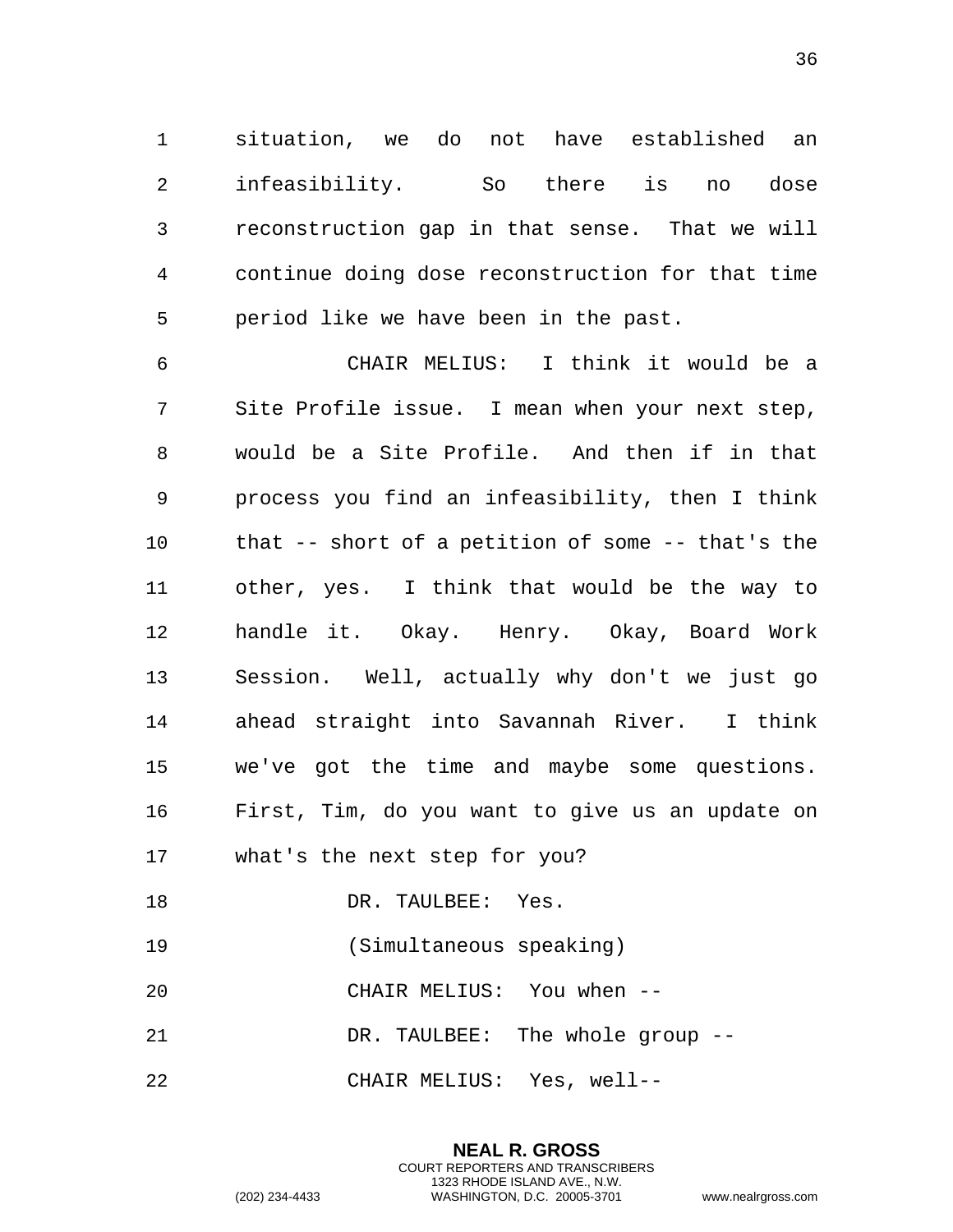## <span id="page-36-0"></span>1 **Board Work Sessions**

2 DR. TAULBEE: There's a lot of things 3 here. At the end of the presentation slides from 4 yesterday, there's kind of a breakdown of six 5 different issues that the Work Group was still 6 addressing. And so those are our primary focus 7 right now to report back to the Work Group. 8 Currently, NIOSH, we owe a response on 9 the SC&A report as well as the NOCTS Monitoring 10 Report that I went over yesterday. We haven't 11 actually issued those reports yet. We hope to 12 get those out. 13 The first of January we've got a lot of 14 staff out, the rest of this month. But we do 15 hope to get them out. And I'm not sure we could 16 do classification review, but around this time of 17 year, at least in a timely manner. But that's

18 the next two steps, major steps that we have.

19 We do, we are waiting on those 20 assessment reports that I mentioned during my 21 presentation, from the site. They are looking 22 for those. They did have some people out for the 23 past month, which we just learned last week,

> **NEAL R. GROSS** COURT REPORTERS AND TRANSCRIBERS 1323 RHODE ISLAND AVE., N.W.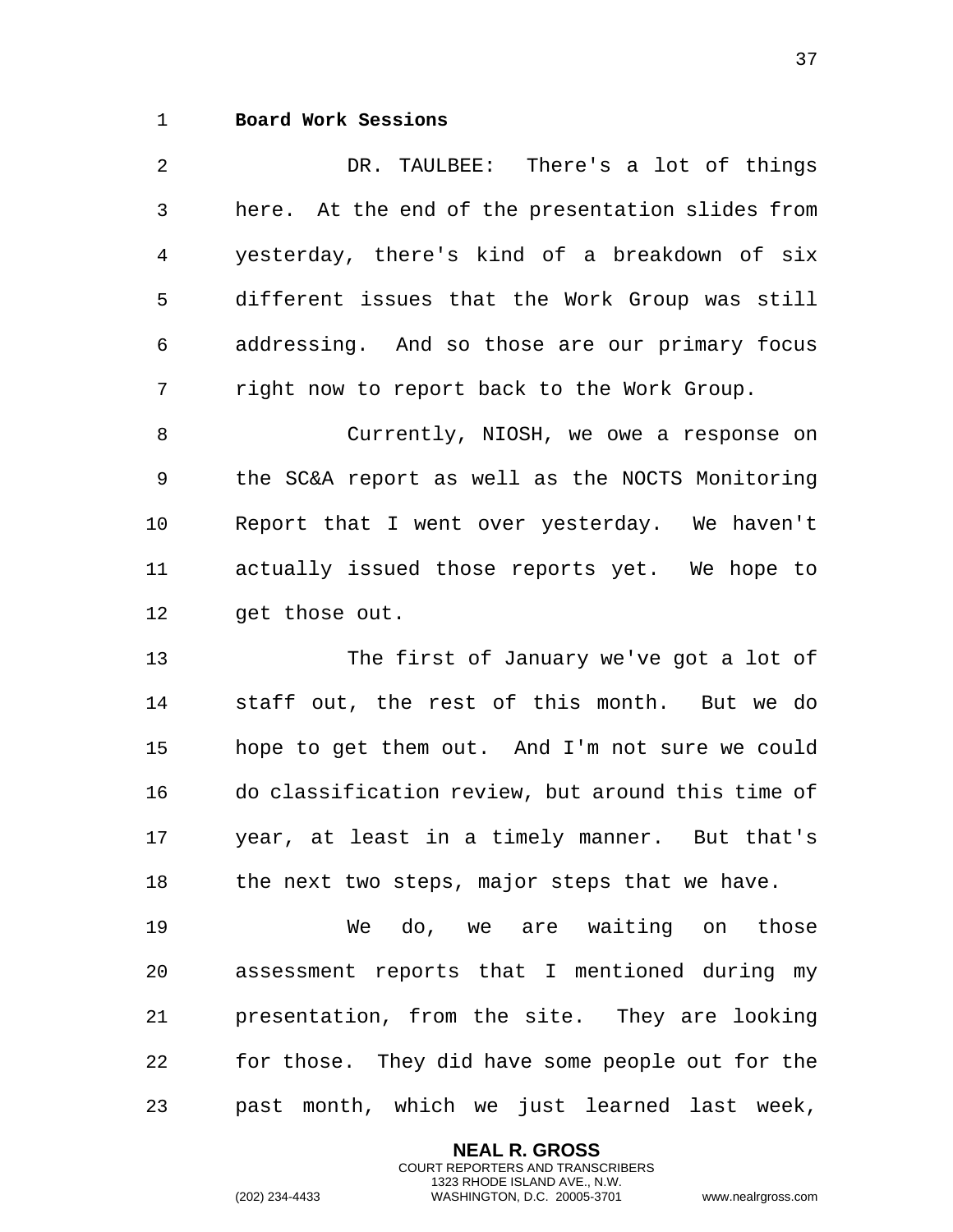1 which is why we had not received them yet. And 2 so they are working on that.

3 There's the IS evaluation that we 4 committed to the Work Group. That we'll be 5 presenting to them, hopefully again, in the first 6 of January. And then this transient comparison 7 that the Work Group asked for as well.

8 Yesterday I mentioned some of the RWPs 9 that we did just locate from an old finding aid, 10 it's 1997, was the finding aid. And I misspoke 11 when I said 300 boxes. It's actually over 700 12 boxes from the Atlanta Federal Record Center. So 13 we're trying to track those down.

14 What I'd like to propose is that we do 15 a short Work Group call the 3rd week of January 16 type of timeframe to give an update on what we 17 find from the site, and from Atlanta FRC, to see 18 where those boxes are, if they still exist, et 19 cetera. But we can give an update to the Work 20 Group at that time.

21 CHAIR MELIUS: When do you think you 22 would have actual access to them? At least in a

> **NEAL R. GROSS** COURT REPORTERS AND TRANSCRIBERS 1323 RHODE ISLAND AVE., N.W.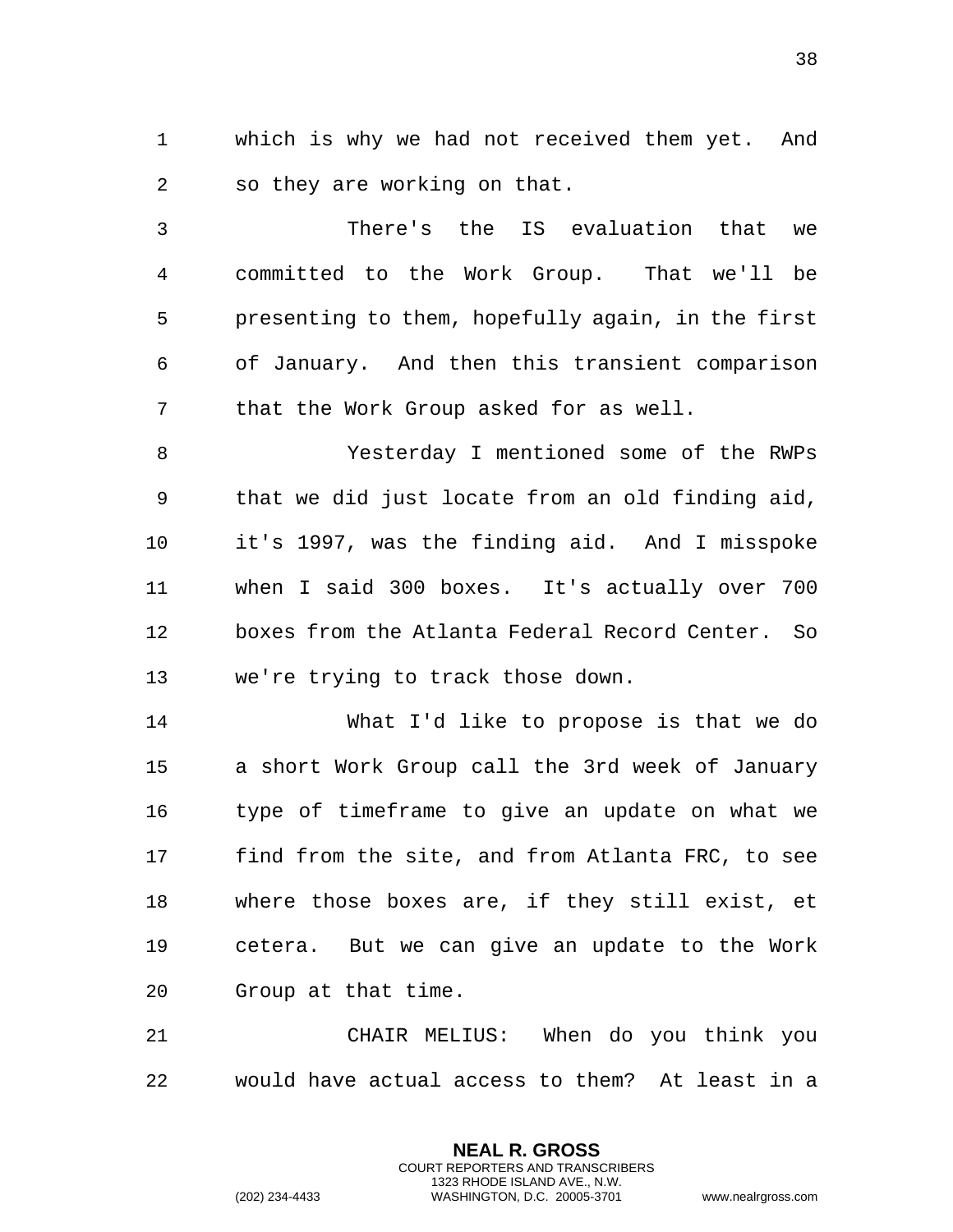1 preliminary way?

2 DR. TAULBEE: Well, to me one of the 3 issues is going to be, do you go through 700 4 boxes, or? 5 CHAIR MELIUS: Well, no -- 6 (Simultaneous speaking) 7 DR. TAULBEE: That's a lot of  $-$ 8 CHAIR MELIUS: -- obviously, we'd do a 9 sampling, obviously we'd do a sampling from that 10 standpoint. 11 DR. TAULBEE: Well it depends upon where 12 they're at, as to the access. If they're at the 13 Atlanta FRC still, getting access to them I think 14 would be fairly quick and easy. If they're on 15 site somewhere, then we've got to go through the 16 site records. And so I really can't give you a 17 time estimate on that. 18 CHAIR MELIUS: Okay, okay. 19 DR. TAULBEE: I do hope to, I would like 20 to give that update though to the Work Group, the 21 third week of January if we can schedule a quicker 22 short call. Maybe an hour type of timeframe to

> **NEAL R. GROSS** COURT REPORTERS AND TRANSCRIBERS 1323 RHODE ISLAND AVE., N.W.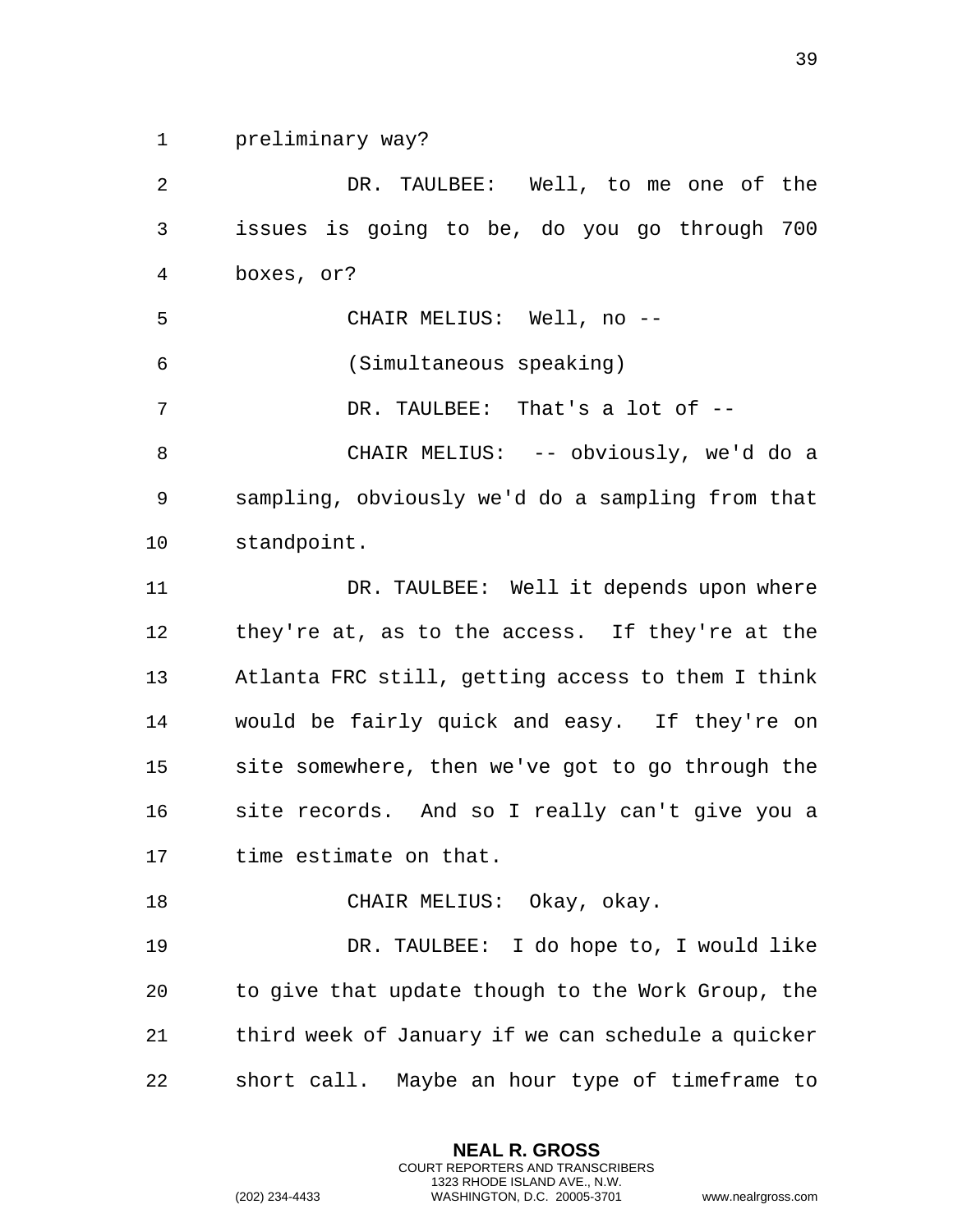1 go over that and decide the path forward with 2 regards to those.

3 CHAIR MELIUS: And I think, I was going 4 to suggest that also at some point. The fact 5 though, do you think you'd get through the 700 6 boxes over the holiday?

7 DR. TAULBEE: No, no, gosh no, no, no. 8 I mean first we've got to get with the site to 9 see if they can respond. And honestly, I don't 10 know that we're going to get much of a response 11 before the first of January because they'll have 12 staff out as well.

13 CHAIR MELIUS: DOE works hard though. 14 DR. TAULBEE: Right. So those are the 15 next steps, at least from the NIOSH standpoint. 16 And SC&A they can speak on what they're steps 17 are.

18 CHAIR MELIUS: Okay. Joe, Bob? 19 MR. FITZGERALD: Okay, of the six action 20 items in the Work Group, we have two of them. 21 Okay, one of them deals with an issue that came 22 out of the review that we did of the NOV and the

> **NEAL R. GROSS** COURT REPORTERS AND TRANSCRIBERS 1323 RHODE ISLAND AVE., N.W.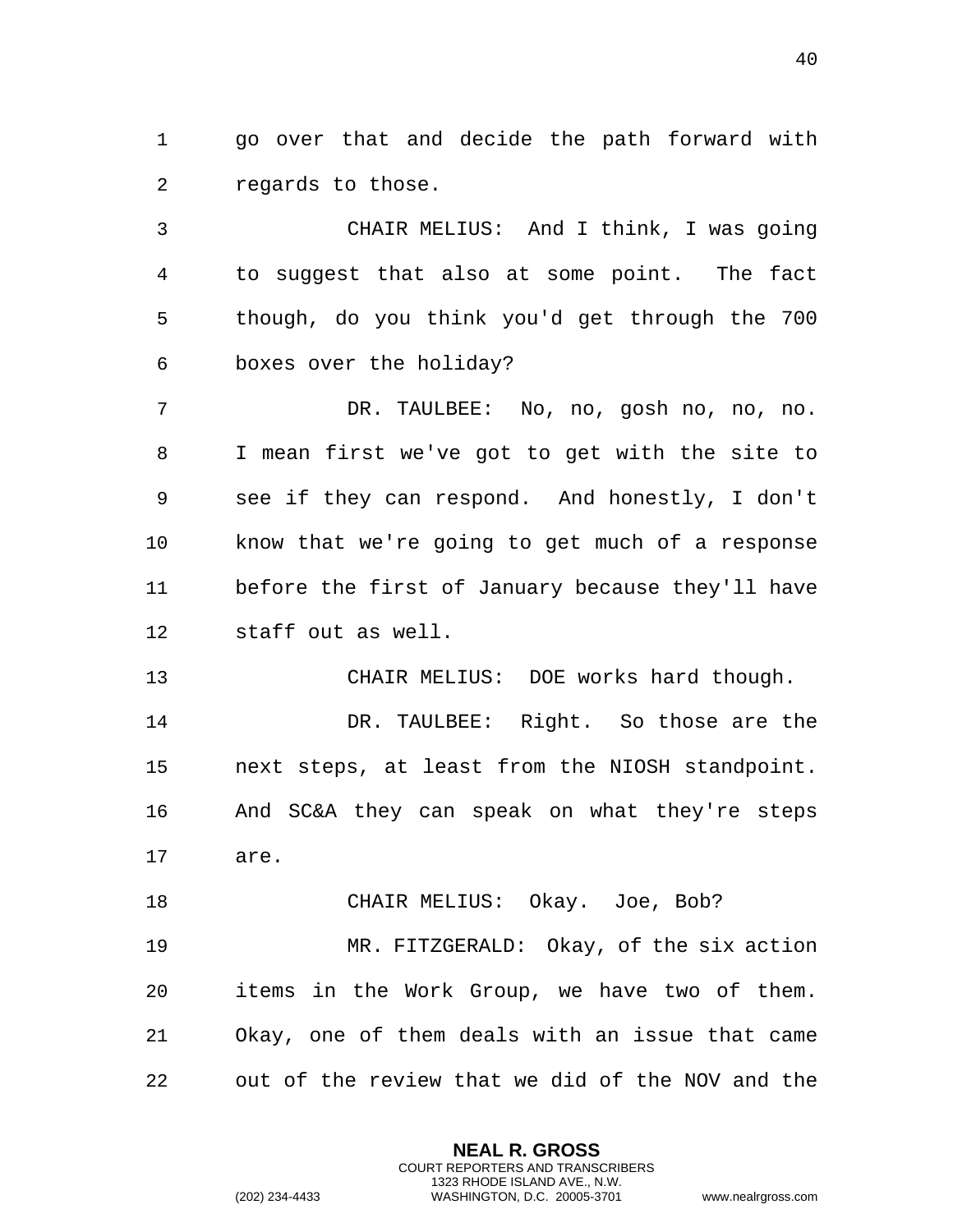1 31 corrective actions that were a part of a 2 process of self-assessment that took place in 3 '98.

4 And one of the corrective actions was 5 to correct the facility characterization process. 6 They were finding that they were missing nuclides 7 and in particular americium-241 was being missed 8 in terms of certain operations. So they weren't 9 winding up on RWTs and workers were not being 10 bioassayed necessarily for those source terms in 11 certain locations.

12 Well that was, that's a red flag of 13 sorts obviously, in terms of unmonitored workers 14 and enrollment issues. And this is one reason 15 DOE insisted that all the sites do a self-16 assessment against 31 generic deficiencies they 17 were finding across the complex where these 18 things were cropping up.

19 So in fact, Savannah River did establish 20 that yes, the facility characterization process 21 was faulty. And they needed to have more 22 systematic process based on actual analysis of

> **NEAL R. GROSS** COURT REPORTERS AND TRANSCRIBERS 1323 RHODE ISLAND AVE., N.W.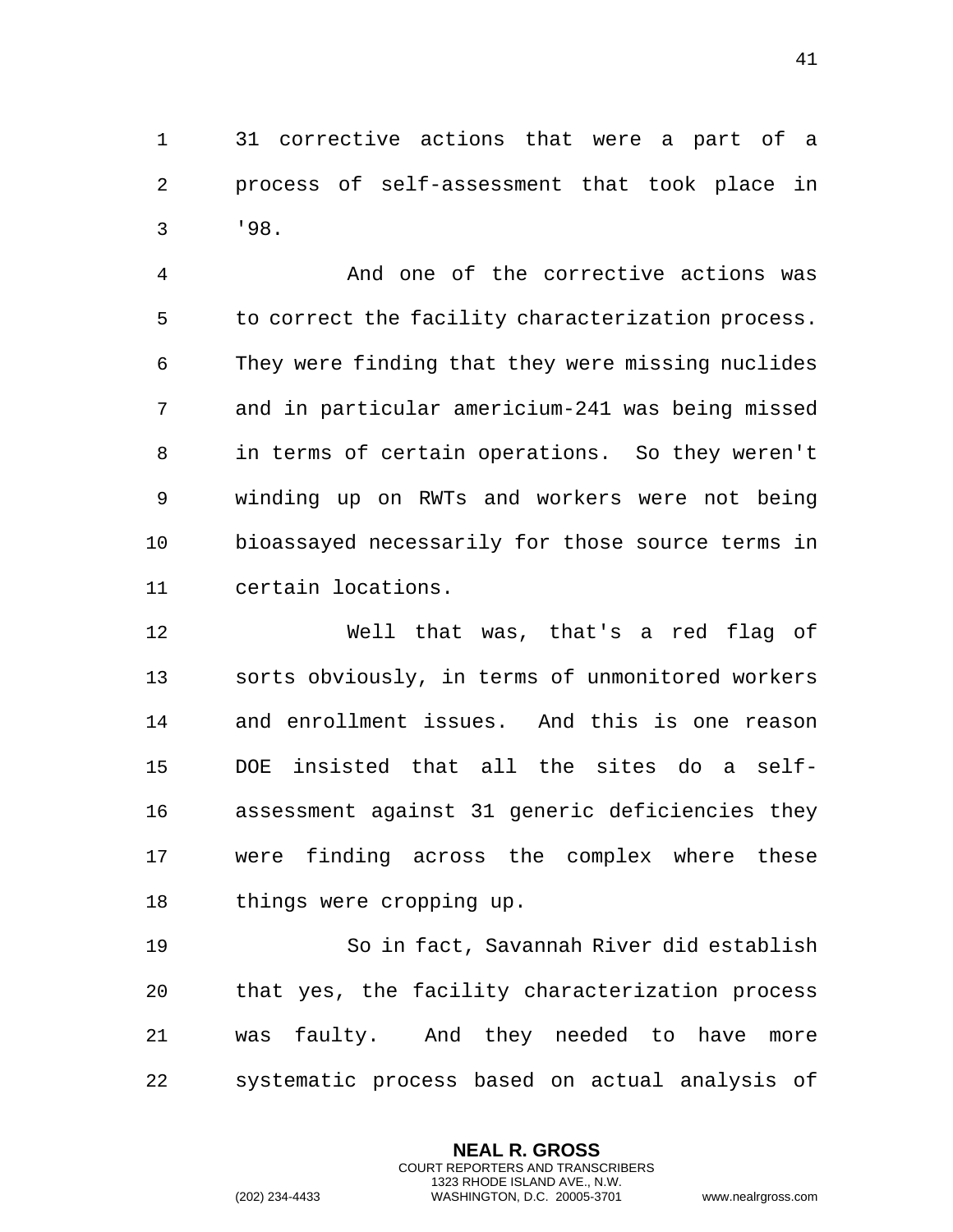1 operations, versus sort of a historical knowledge 2 of sites and everything.

3 What was happening was the operations 4 were changing rapidly in the 90s and the 5 characterization process wasn't keeping pace. So 6 our action was to one, we've already given the 7 SRDB numbers to NIOSH. But we're going to write 8 this up. And certainly it's a sort of a sidebar 9 issue, but a very important sidebar issue that 10 needs to be addressed. So we're doing that.

11 The second issue is more on the notion 12 of stratification and NOCTS data -- as you heard 13 yesterday we're concerned about stratification. 14 But how subcontractors are being, you know, 15 addressed appropriately in coworker model 16 development.

17 And we provided comments in the context 18 of OTIB-75 about a month ago. And we got into a 19 discussion, it was an abbreviated discussion at 20 the Work Group meeting. But it was pretty clear 21 that we needed to sort of take those comments and 22 address them in the context of OTIB-81, which is

> **NEAL R. GROSS** COURT REPORTERS AND TRANSCRIBERS 1323 RHODE ISLAND AVE., N.W.

(202) 234-4433 WASHINGTON, D.C. 20005-3701 www.nealrgross.com

42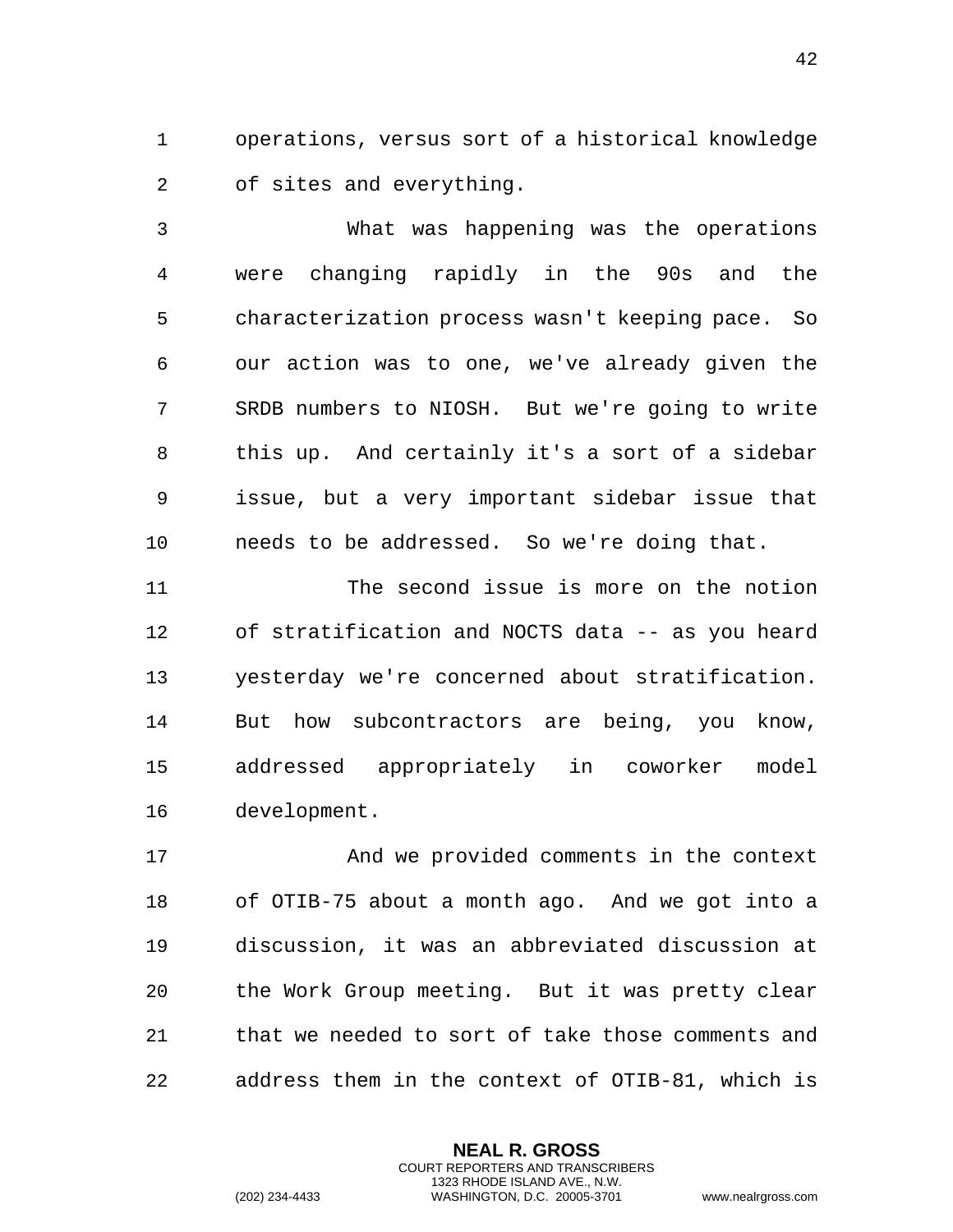1 the more relevant OTIB in terms of what we're 2 talking about for Savannah River.

3 And so we're doing that. I don't think 4 it's going to change some of the concerns we're 5 raising, which is in fact the appropriate 6 stratification of subcontractor groups, and the 7 extent to which this is very relevant for what 8 we're talking about, in terms of the use of NOCTS 9 data.

10 Whether that, you know, NOCTS data, for 11 routinely monitored workers. Whether that can be 12 applied appropriately for this cohort? And so we 13 really look at that. And that actually tends to 14 be a prerequisite, I think, to our diving deeply 15 into the analysis, which I think NIOSH is 16 providing in terms of NOCTS monitoring data.

17 We saw some of the raw data at the Work 18 Group meeting and we're going to hopefully get 19 the datasets after DOE gets finished with them, 20 sometime in January or February. But we're going 21 to look at that. I think it's appropriate to 22 look at. I think it's going to be informative.

> **NEAL R. GROSS** COURT REPORTERS AND TRANSCRIBERS 1323 RHODE ISLAND AVE., N.W.

(202) 234-4433 WASHINGTON, D.C. 20005-3701 www.nealrgross.com

43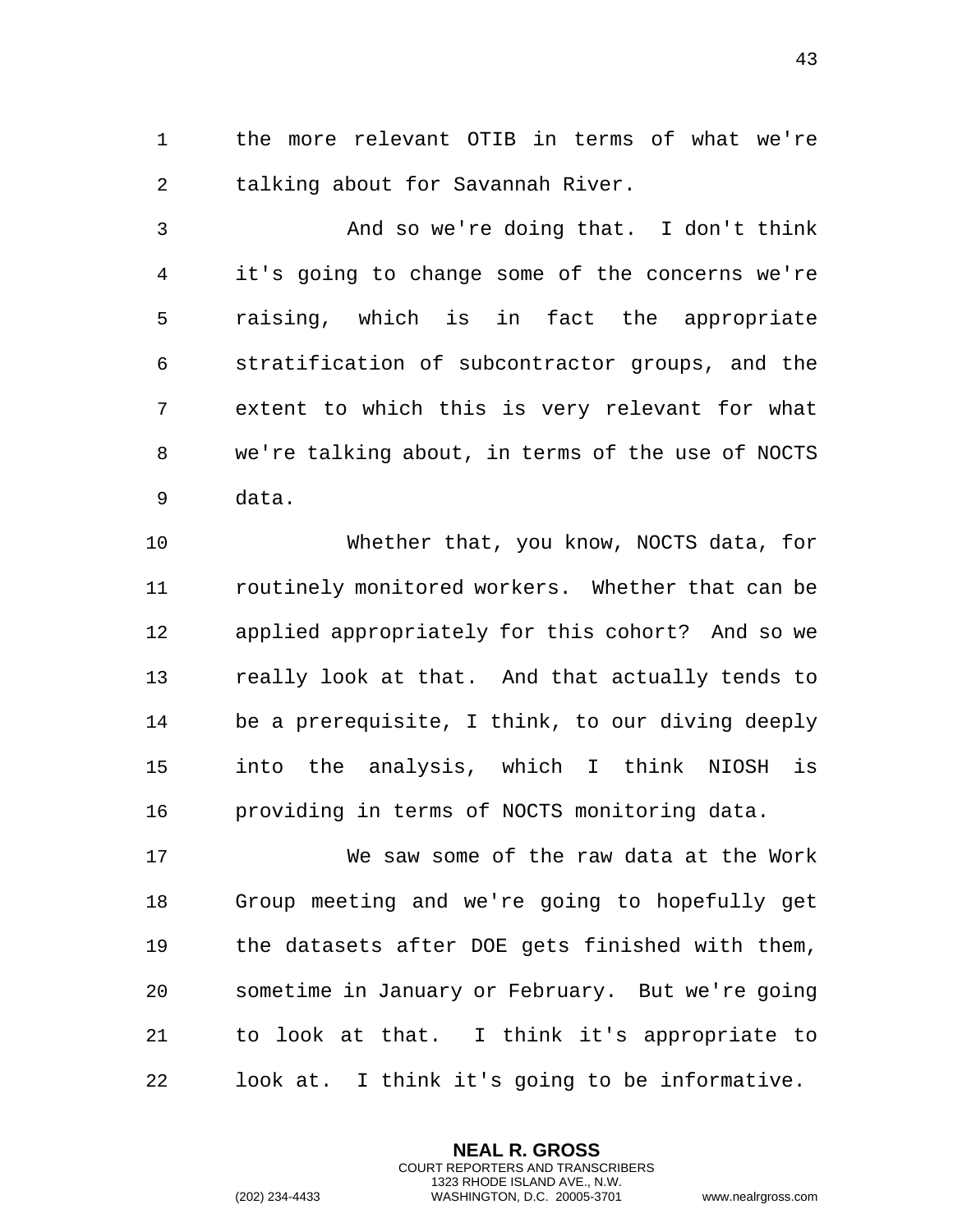1 I think, you know, this is a cart and 2 horse issue. The horse in this case is, you know, 3 whether or not the datasets are the same? Or the 4 ones that, you know, the routine data can be, in 5 fact, used for the subcontractor Class we're 6 talking about, whether that stratifications were 7 done appropriately?

8 So that, you know, I think we need to 9 deal with that issue. Try to get that resolved 10 before we end up spending a lot of time doing a 11 data analysis on the NOCTS monitoring results. 12 So we're going to do that, but sort of with an 13 eye toward resolving that fundamental question 14 first.

15 Let's see, I guess the other question 16 is we're waiting with baited breath on the now 17 700 boxes of RWPs. You've heard me talk about 18 the dearth of RWPs, all 13 that we found last 19 summer. So, obviously this is like the 20 motherlode.

21 I think it might actually offer a 22 pathway, although it's going to be a torturous

> **NEAL R. GROSS** COURT REPORTERS AND TRANSCRIBERS 1323 RHODE ISLAND AVE., N.W.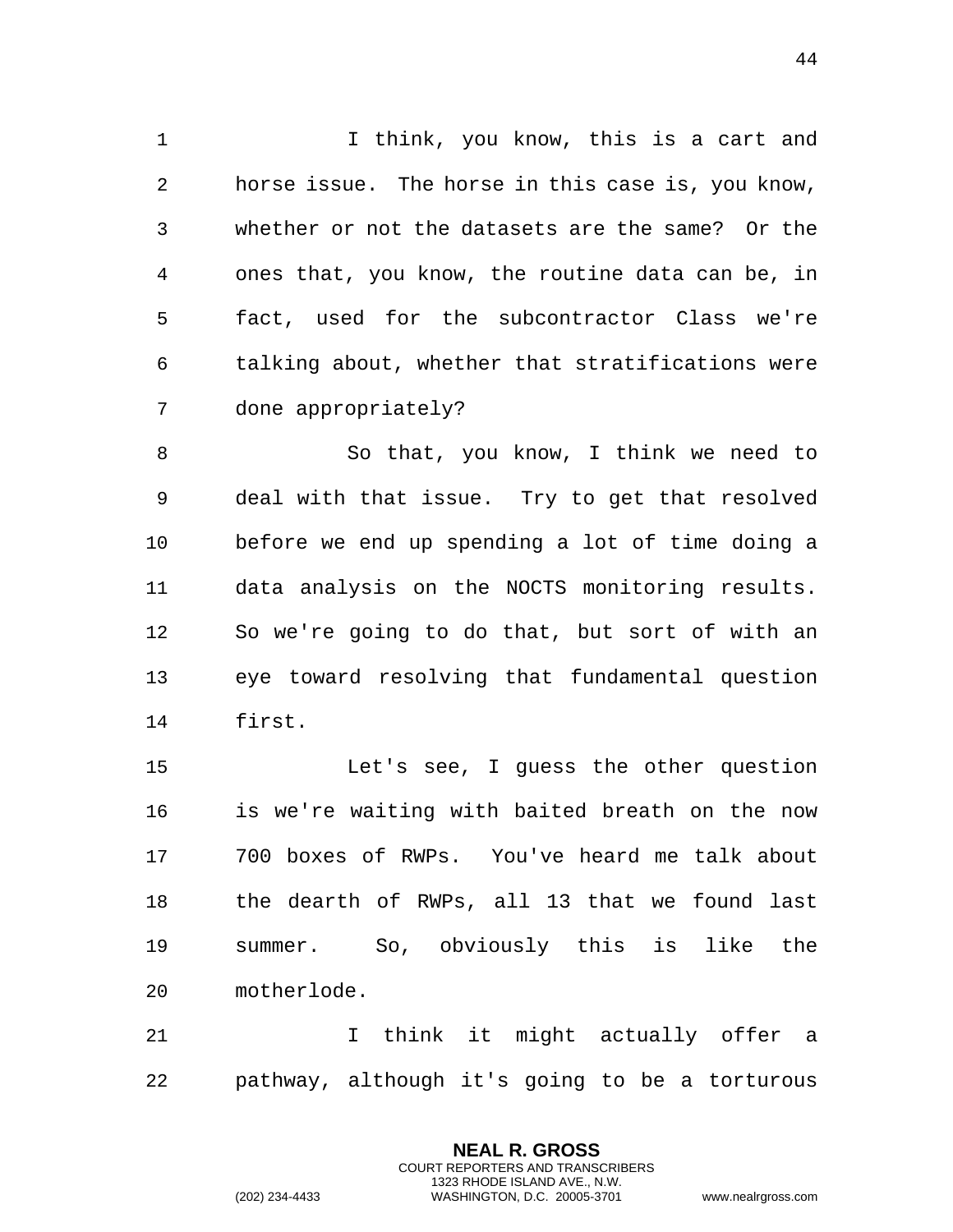1 pathway to sort of informing the process. We're 2 dealing with lack of data at this point. So, you 3 know, any data is going to be helpful. But the 4 amount of data we're talking about sort of makes 5 your head spin. So, you know, we'll certainly be 6 interested in seeing what that comes to.

7 CHAIR MELIUS: Horse and cart, but I'm 8 not sure which way the horse is pointing all the 9 time.

10 MEMBER RICHARDSON: When you look at one 11 of these RWPs, is it a single page? Is it a 12 multi-page document?

13 DR. TAULBEE: Typically it's a single 14 page. But in many cases they are multi-pages. 15 Where they'll be an additional sign-in sheet 16 stapled to it. And so the main page will have 17 the basic information of the work being done, the 18 PPE requirements, the bioassay requirements. And 19 then at the bottom, there will be a sign-in sheet. 20 It'll have their payroll ID to identify, you 21 know, whether they are construction trades and so 22 forth. But for some of the bigger jobs, there

> **NEAL R. GROSS** COURT REPORTERS AND TRANSCRIBERS 1323 RHODE ISLAND AVE., N.W.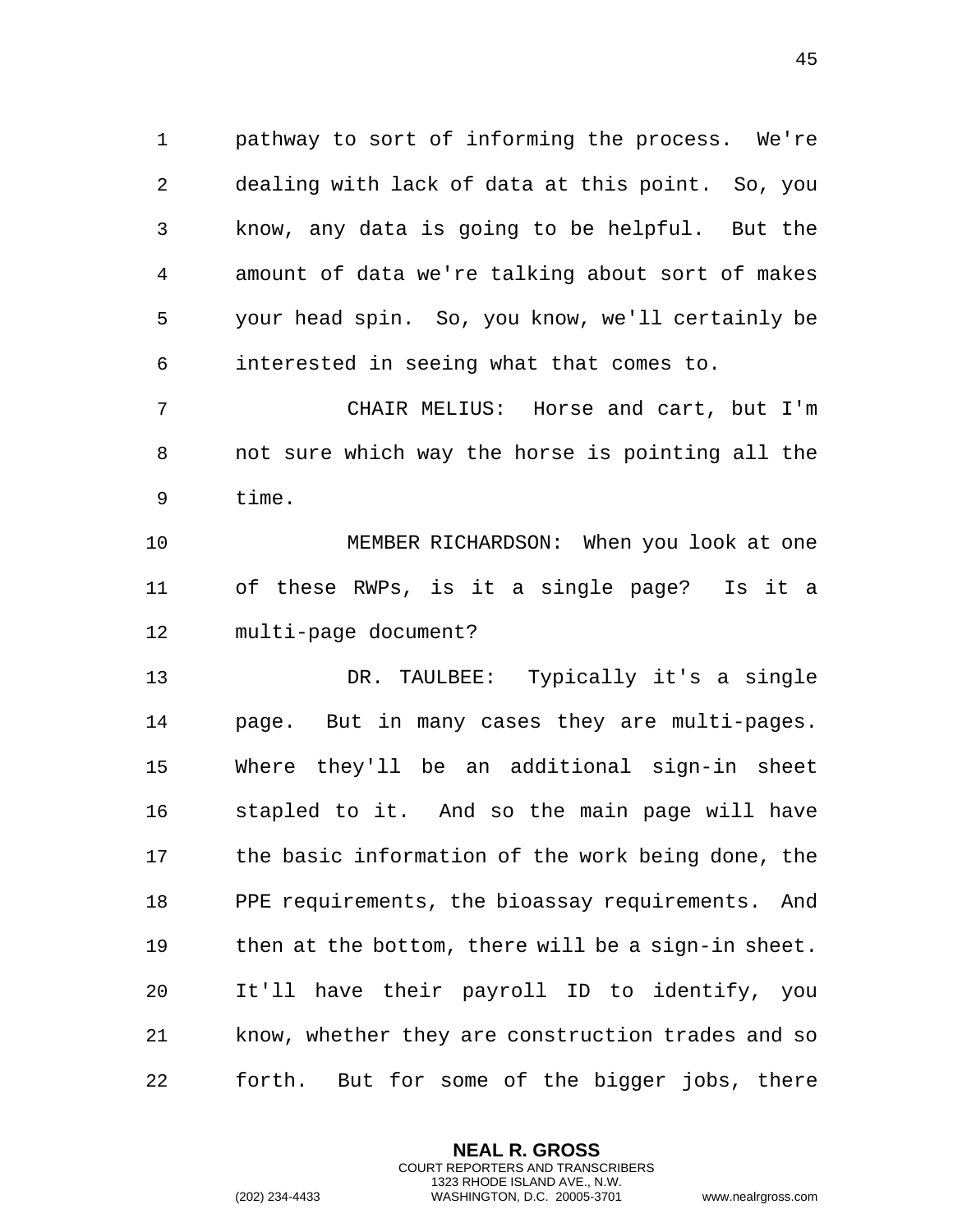1 will be multiple secondary sign-in sheets.

2 MEMBER RICHARDSON: And it would cover, 3 is there a page per worker? Or is there is a 4 page per task?

5 DR. TAULBEE: Page per task.

6 MR. FITZGERALD: And what complicates 7 it further -- and I think Tim and I also saw this 8 when we were on site -- is that you have -- and 9 this before '98 when they decided to consolidate 10 and come up with a uniform RWP process, which 11 again, I find a little shocking -- but in '98, 12 before '98 there were several different forms 13 that were carried forward.

14 Some were actually very explicit. Had 15 a lot of, you know, the data on the job and 16 identified nuclides. Others were sign-up sheets. 17 I guess you can almost imagine if you're dealing 18 with hundreds of subcontractors coming in and 19 out, basically they have a badge. But they're 20 signing for work that they may or may not be given 21 a task for.

22 So, you know, it's a very fluid process

**NEAL R. GROSS** COURT REPORTERS AND TRANSCRIBERS 1323 RHODE ISLAND AVE., N.W.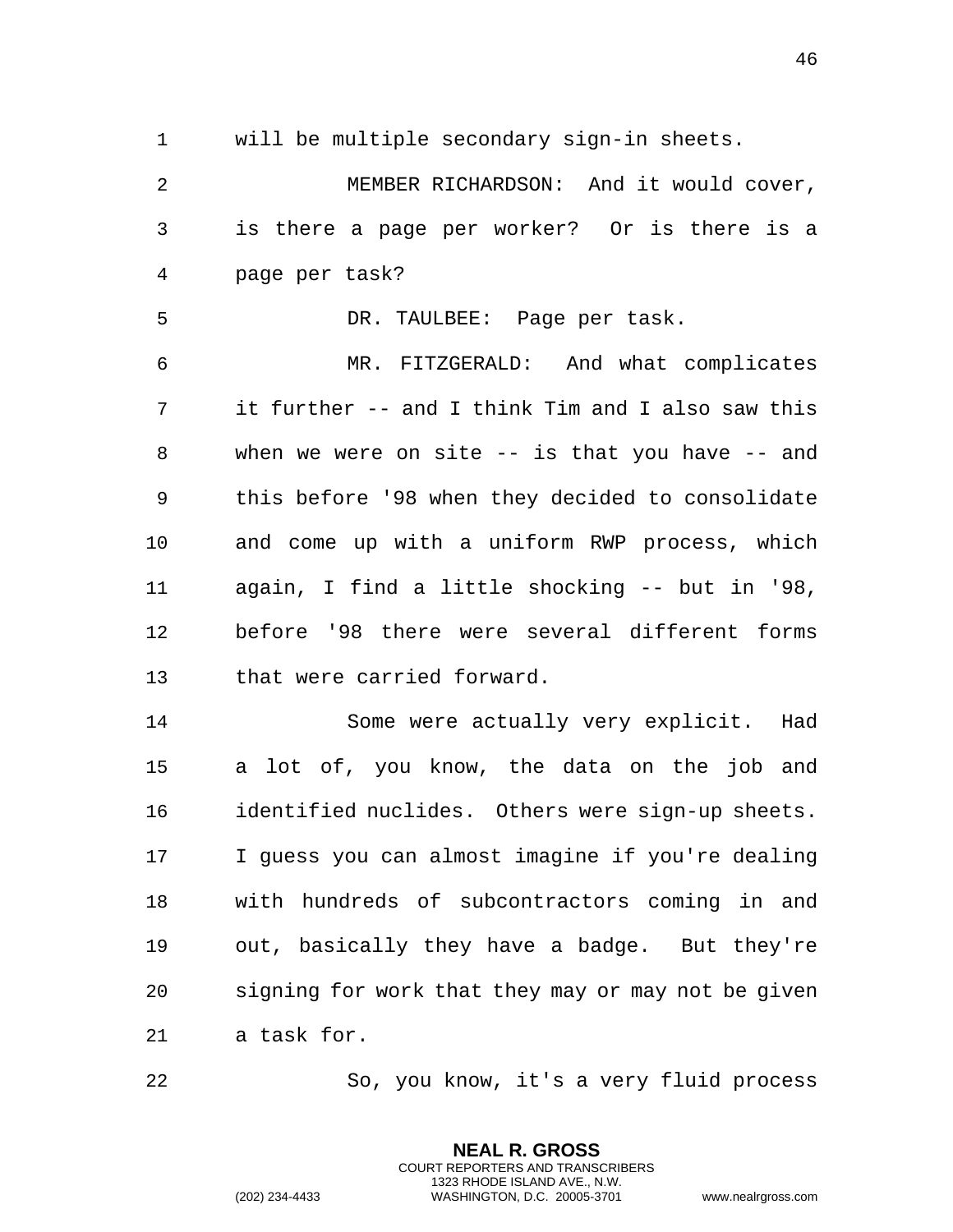1 in the, they call them standing RWPs. It's not 2 always clear who actually got called into work. 3 And what they actually did. So there's a lot of 4 questions on that. And actually the standing RWP 5 was a source of problems for Savannah River.

6 And some of the corrective actions in 7 '98 were to correct the fact that that was such 8 a loose system. So, it was interesting that a 9 lot of the traditional ways of doing business 10 with RWPs were corrected in '98 because of the 11 concerns over, that were raised by the 12 violations, as well as DOE headquarters.

13 CHAIR MELIUS: Okay. Any other 14 questions?

15 I think we also need another meeting, 16 joint meeting of the SRS Coworker. I meant this 17 is again the horse and cart issue. But I think 18 that might be helpful to at least get some issues 19 out of the way, or address what else might need 20 to be done that we've overlooked. So we'll try 21 to schedule also. I may wait until we hear from 22 the Work Group probably. We'll figure it out.

> **NEAL R. GROSS** COURT REPORTERS AND TRANSCRIBERS 1323 RHODE ISLAND AVE., N.W.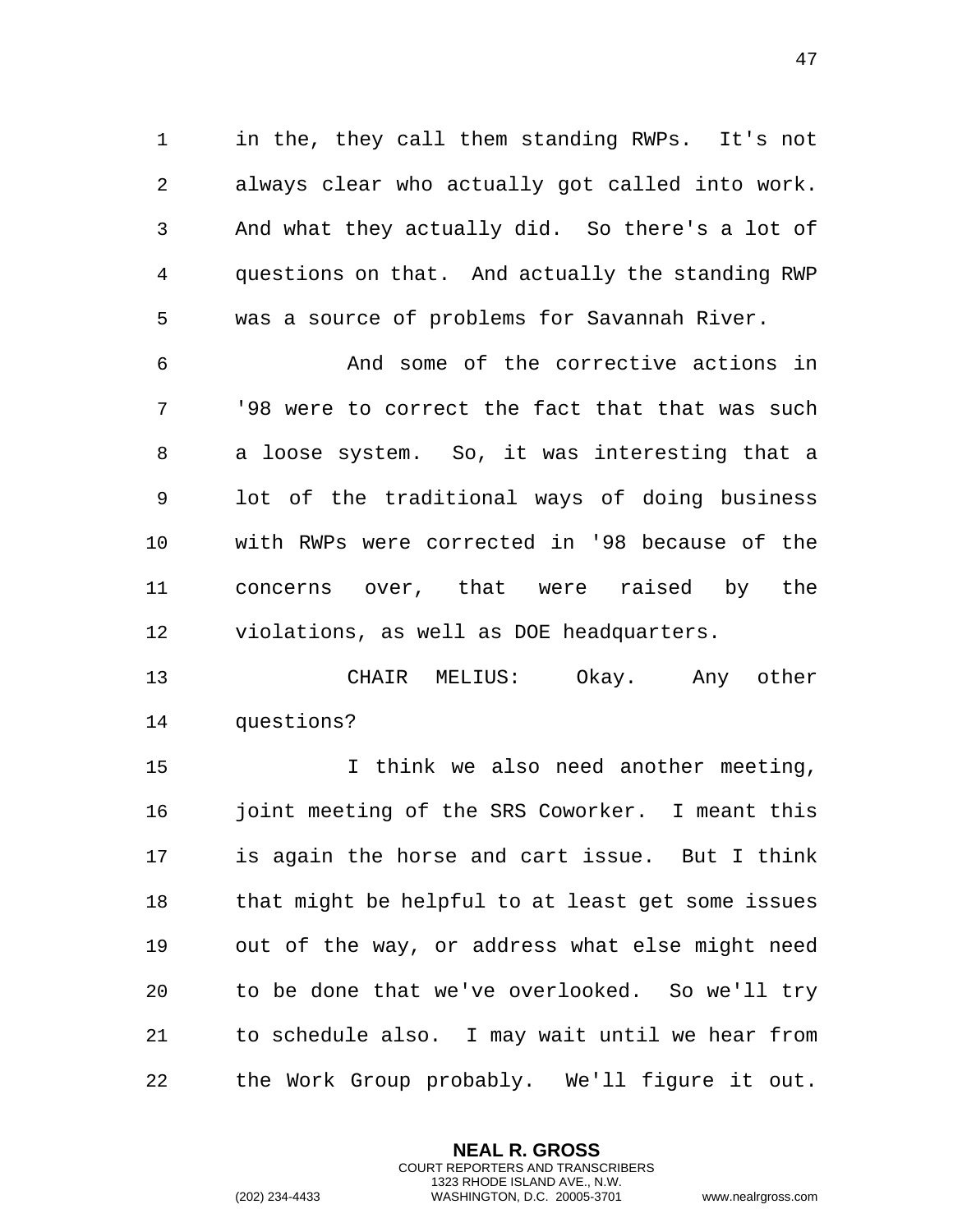1 There's only so many days in the month to the 2 end, left.

3 Any other, anybody have any leftover 4 questions, or from yesterday? We had to cut that 5 session short.

6 MEMBER BEACH: I'm going to hold mine. 7 CHAIR MELIUS: I waited until Stu took 8 away the computer, so Tim, the other 30 slides. 9 But we all have them. Okay.

10 Get caught back up on the Work Group and 11 Subcommittees. I don't know if Jim Lockey is on 12 the line?

13 Pacific Proving Ground? We have one, a 14 couple issues left over on that. I think that's 15 NIOSH's court.

16 DR. NETON: That was, when I tried to 17 answer yesterday.

18 CHAIR MELIUS: Pick a site, we'll get 19 there.

<span id="page-47-0"></span>20 **Work Group Comments** 

21 DR. NETON: Yes, the Work Group actually 22 closed all the issues. And Dr. Lockey reported

> **NEAL R. GROSS** COURT REPORTERS AND TRANSCRIBERS 1323 RHODE ISLAND AVE., N.W.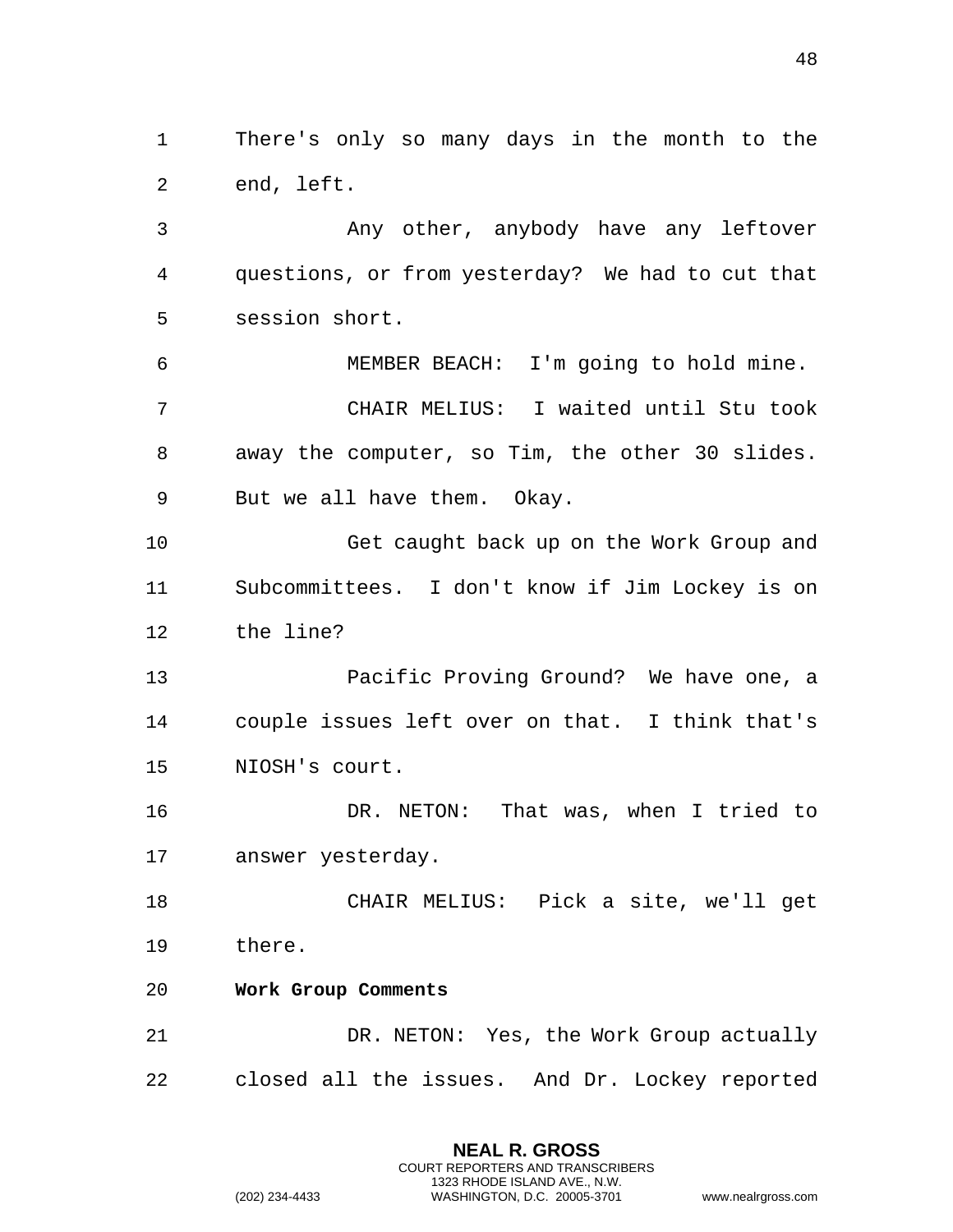1 out on that last Board meeting. And Dr. Melius 2 raised a concern and the Board concurred that we 3 need to flesh out a little better how we can do 4 external dose reconstruction with sufficient 5 accuracy.

6 To that end, we actually, we were 7 relying on the summary data to generate 8 distributions. Where so many people between 9 certain limits, and they were very coarse, crude 10 distributions. It turned out during discussions, 11 and Tim Taulbee pointed this out, that the actual 12 raw data were available in tabular form from the 13 Department of Energy, all along.

14 So, we requested that and as of last 15 week, I just heard that we received those. So 16 it'll be a short coding effort to get that in and 17 we'll generate some more refined distributions 18 that will hopefully put this issue to bed.

19 CHAIR MELIUS: The point Tim, like the 20 dog, finding missing data of some 700 boxes, 21 sniffing around, you know, DOE.

22 Okay. It's again a Phil issue, I'm not

**NEAL R. GROSS** COURT REPORTERS AND TRANSCRIBERS 1323 RHODE ISLAND AVE., N.W.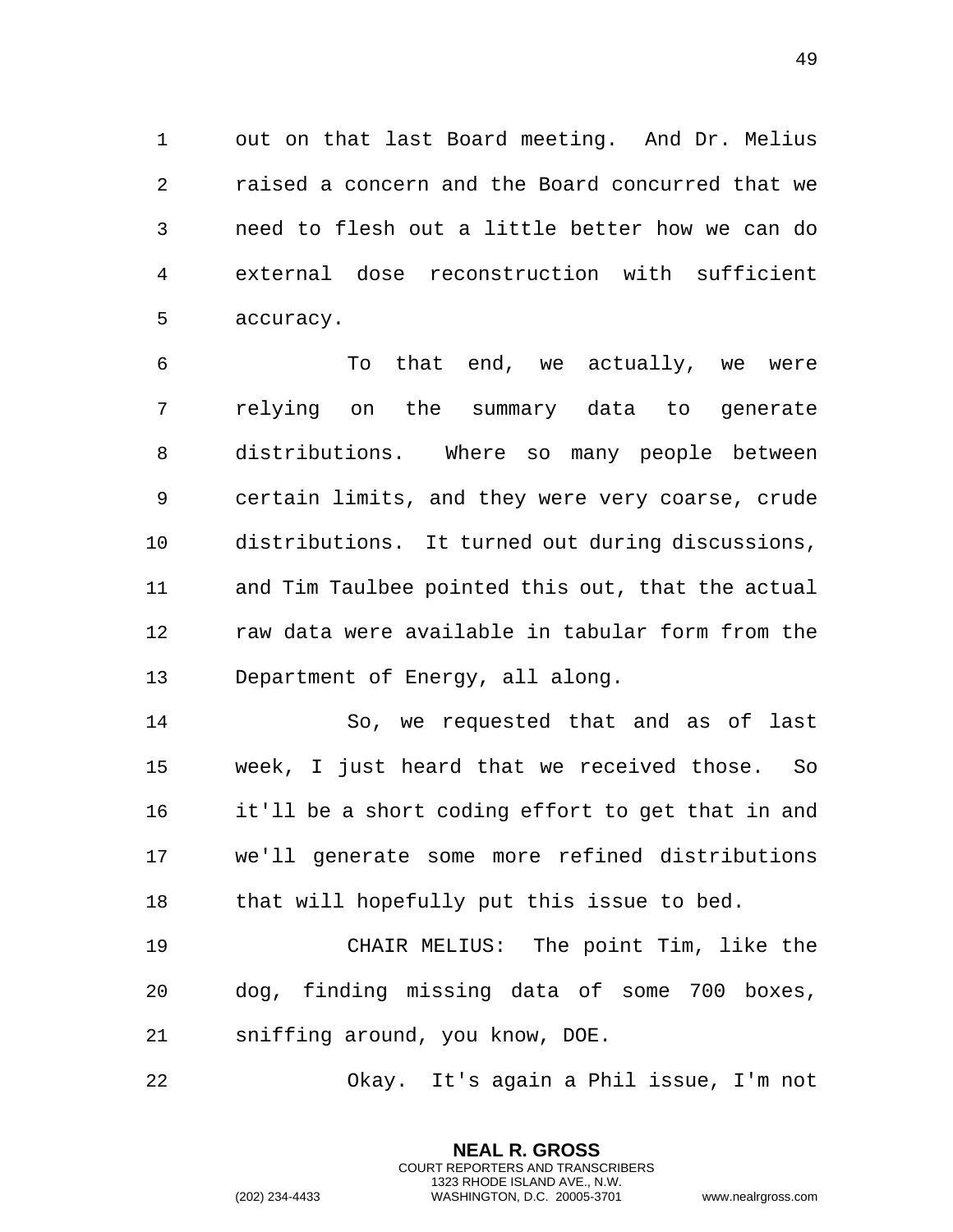1 sure there's much activity

2 Portsmouth-Paducah K-25?

3 Okay, Rocky? David.

4 MEMBER KOTELCHUCK: Sure. Well the only 5 thing to report is that as we discussed 6 previously, folks are going to be looking for any 7 magnesium-thorium records at LANL, with the boxes 8 that were there. That we talked about during the 9 earlier Board meetings.

10 And LaVon is in touch with me and said 11 that he will be going in January to look at the 12 final records. So we're still pursuing the 13 possibility that something will appear. And if 14 there is new information about that, obviously 15 we'll have a meeting and we'll talk about that. 16 They'll give a report. And we'll talk about that.

17 CHAIR MELIUS: That's good. Sandia, 18 Santa Susana, Savannah River, we've done science 19 issues today.

20 MEMBER RICHARDSON: So several months 21 ago we received a large report from ORAU on dose 22 and dose rate effectiveness factors. It was 394

> **NEAL R. GROSS** COURT REPORTERS AND TRANSCRIBERS 1323 RHODE ISLAND AVE., N.W.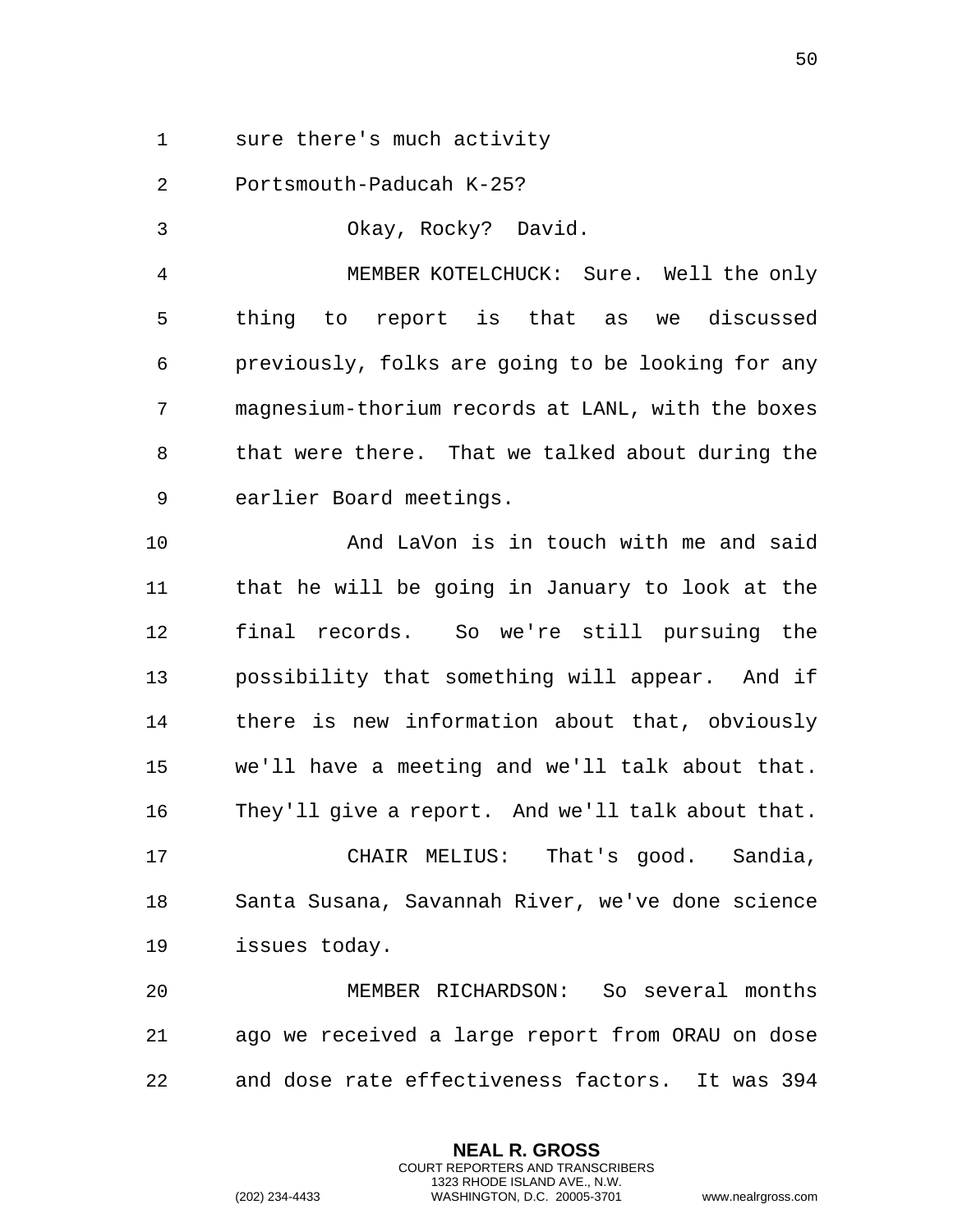1 pages. It was circulated. I've had a chance to 2 read it. I hope others have. I was hoping that 3 we could schedule a time for at least a conference 4 call to go over it.

5 And prior to that I can at least point 6 people to the first 40 pages of the report -- 7 give a really nice summary of it. And I think 8 the report is much more digestible than the 9 previous draft that we saw, in terms of 10 sharpening the focus on a few key topics rather 11 than a lot of what's reviewed. In some sort of 12 meaningful -- we can set aside pretty quickly.

13 CHAIR MELIUS: Jim.

14 DR. NETON: I just have a couple 15 comments and an update. The report is really 16 long but as Dr. Richardson points out, it's 17 pretty digestible in the sense that a wide range 18 of issues are reviewed. But it really boils down 19 to the epidemiologic studies that are in there 20 that will form the basis, or at least their basis, 21 for a recommended revision to the DDREF.

22 Also I would report that Oak Ridge

**NEAL R. GROSS** COURT REPORTERS AND TRANSCRIBERS 1323 RHODE ISLAND AVE., N.W.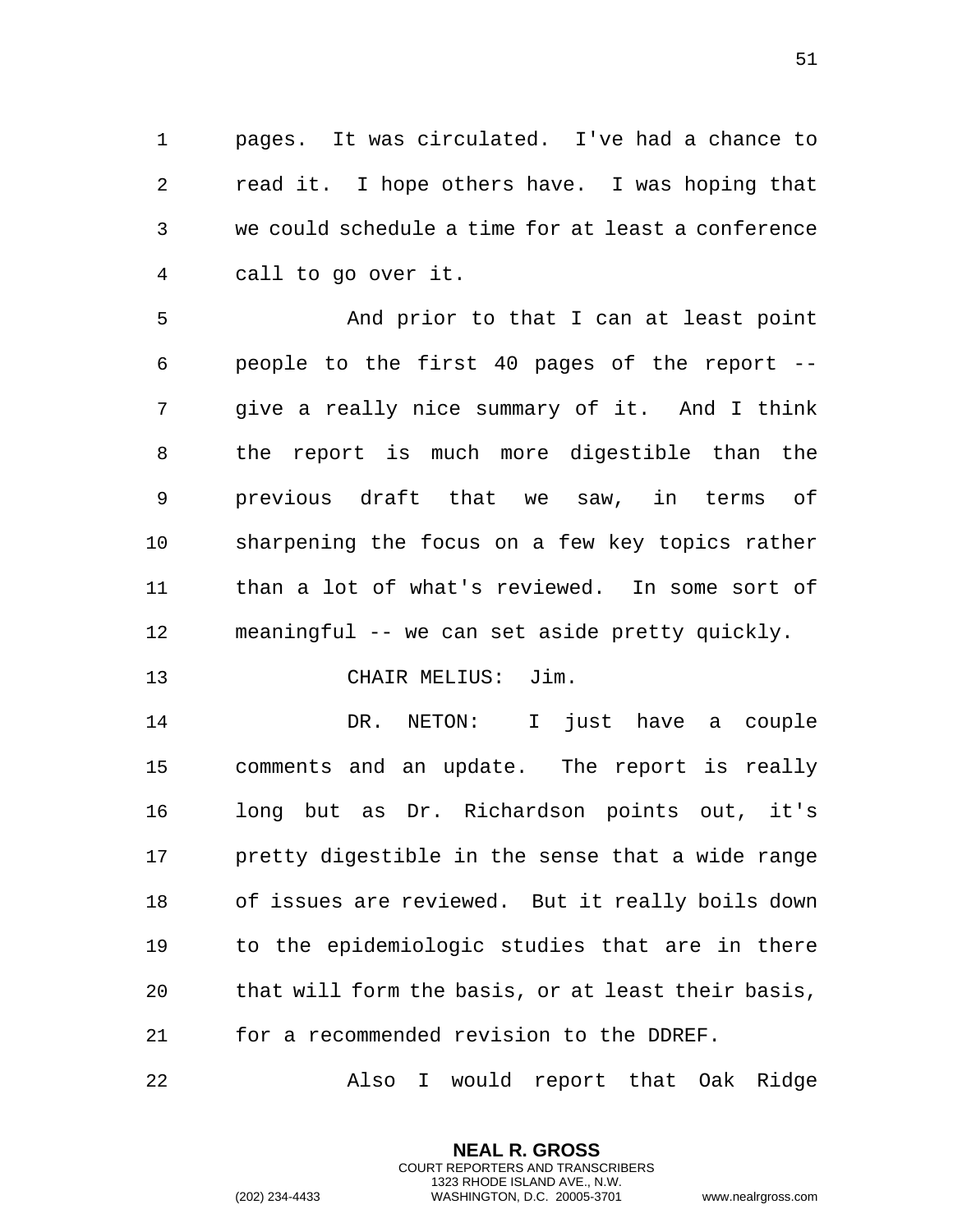1 Center for Risk Analysis, who wrote the report, 2 requested that they will be able to submit the 3 document for publication in Health Physics 4 journal.

5 And we thought that was a good idea to 6 get another external source of peer review. So 7 we said, okay. It's in the journal for review 8 now. But I could possibly make a draft of that 9 available because it is a fairly digestible. For 10 publication it comes down to about 20 pages. And 11 I don't think I sent that out. But I don't think 12 there's any prohibition that I couldn't.

13 So, I could provide that Health Physics 14 journal version of it, which is much more reduced 15 and refined in scope. And I may be able to make 16 that available.

17 MR. KATZ: Okay, sounds great. I just 18 questioning timing. So, what are talking about? 19 A month from now, or weeks from now, or what would 20 you like?

21 DR. NETON: Well, I think weeks from now 22 will be sort of in the middle of holidays.

> **NEAL R. GROSS** COURT REPORTERS AND TRANSCRIBERS 1323 RHODE ISLAND AVE., N.W.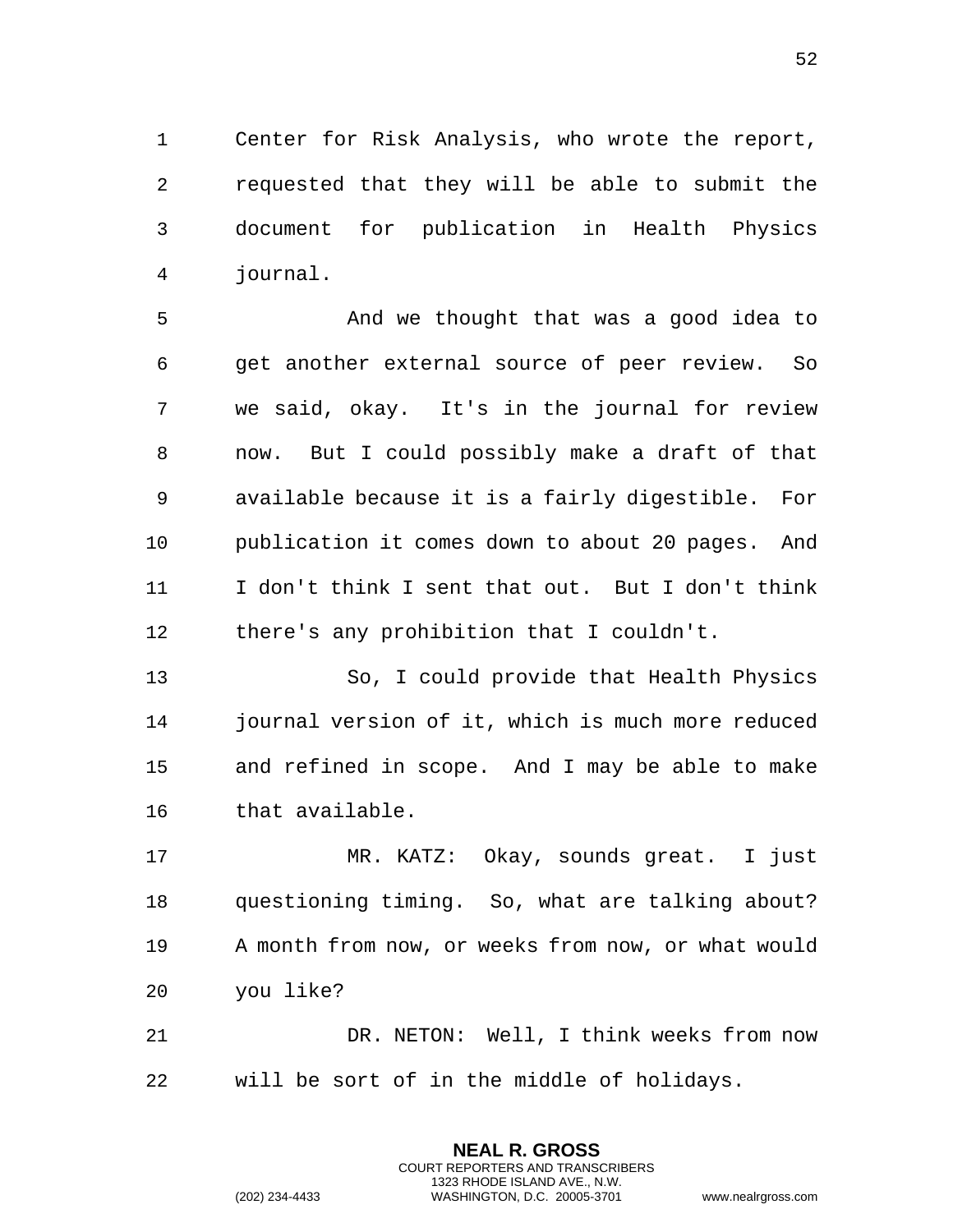<span id="page-52-0"></span>1 MR. KATZ: I mean, in other words, mid-2 January? 3 DR. NETON: Yes. 4 MR. KATZ: Or February, or what works 5 for you? 6 DR. NETON: Mid-January. 7 MR. KATZ: Okay, so I'll send out a 8 schedule and request things. 9 **SEC Issues**  10 CHAIR MELIUS: Okay. SEC issues, 11 evaluation issues? That's me on that. And the 12 one addition to that I believe at the last Board 13 meeting, we had discussed the issues with how to 14 deal with DOE Order 835, or whatever, on 15 monitoring issues and so forth. 16 And so Stu and I, and LaVon talked and 17 we're going to have the SEC Issues Work Group 18 sort of handle that preliminarily. Because it 19 deals across several sites. And we may have to 20 have some site specific follow-up on it. 21 But at least to try to figure out a 22 general methodology, how we want to approach

> **NEAL R. GROSS** COURT REPORTERS AND TRANSCRIBERS 1323 RHODE ISLAND AVE., N.W.

(202) 234-4433 WASHINGTON, D.C. 20005-3701 www.nealrgross.com

53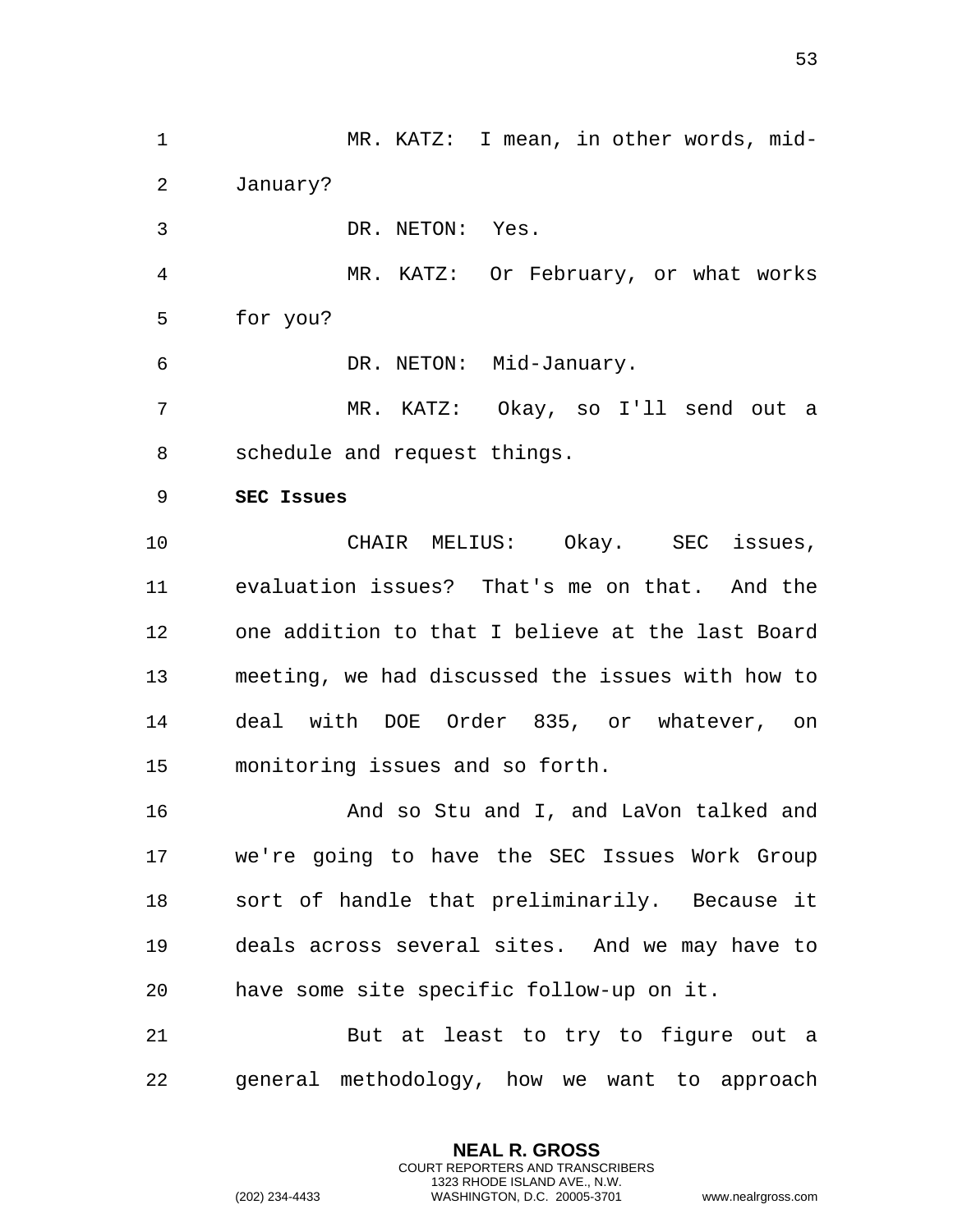1 that. So we will be doing that. We just need to 2 work out a schedule and so forth to be able to 3 follow-up on that. But we -- Subcommittee on 4 Dose Reconstruction I think is that --

5 MEMBER KOTELCHUCK: Yes, the only thing 6 I didn't mention yesterday on the report was that 7 we are, our next meeting is January 9th. It's 8 all set.

9 MR. KATZ: The other thing I think we 10 might just report for everyone else. You know 11 that we've been working through the backlog. But 12 now we've gotten quite a ways through it. And we 13 restarted the machinery to add additional sets of 14 normal dose reconstruction reviews from SC&A. So 15 that's in the works.

16 MEMBER KOTELCHUCK: Yes.

17 CHAIR MELIUS: Subcommittee on 18 Procedures Review.

- 19 Wanda.
- <span id="page-53-0"></span>20 **Subcommittee on Procedures Review**

21 MEMBER MUNN: We met November 20th for 22 the first time in a number of months. So, we

> **NEAL R. GROSS** COURT REPORTERS AND TRANSCRIBERS 1323 RHODE ISLAND AVE., N.W.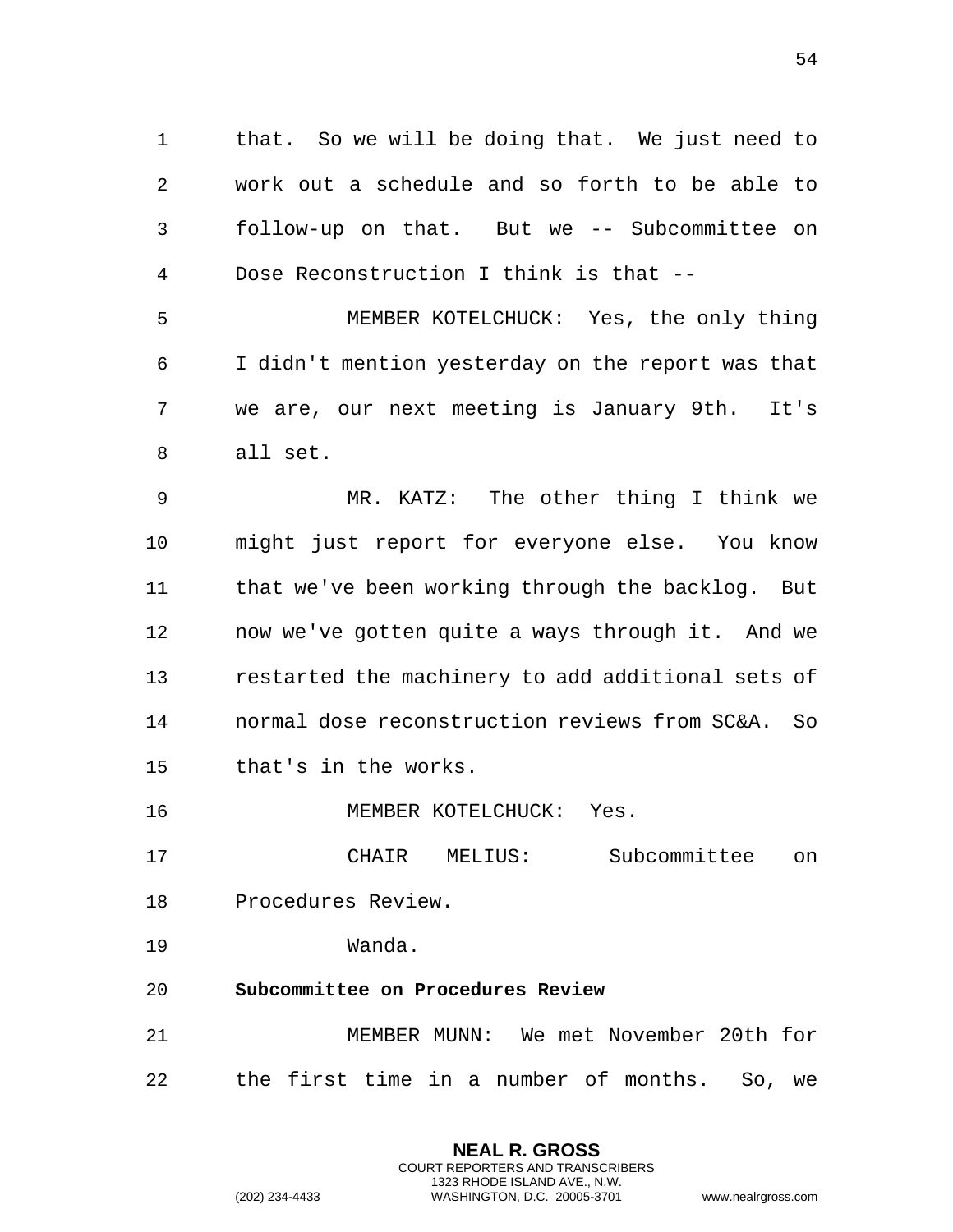1 have a couple of things that the Board needs to 2 be aware of, or take action with. Among the 3 things that we covered during our meeting were a 4 review of Report 5 on Alternative Dissolution 5 Models for Insoluble Plutonium 238. It's still 6 one or two things to be completed with that, but 7 it's moving forward.

8 We took a look at SC&A's very complete 9 review of Report 78, Technical Basis for Sampling 10 Plans. An interesting and for me, unusual paper 11 that required me to think about hypergeometric 12 distribution. But which I didn't think very much 13 about frankly.

14 But we looked at outstanding findings 15 for our two Subcommittee reviews that we hadn't 16 addressed yet. And tried to get a little better 17 handle on that. We're expecting during out next 18 meeting to have a fairly broad concept of what 19 our next steps are going to be, with regard to 20 whittling down what's still on the books.

21 Our contractor is very heavily involved 22 as I've said repeatedly with Program Evaluation

> **NEAL R. GROSS** COURT REPORTERS AND TRANSCRIBERS 1323 RHODE ISLAND AVE., N.W.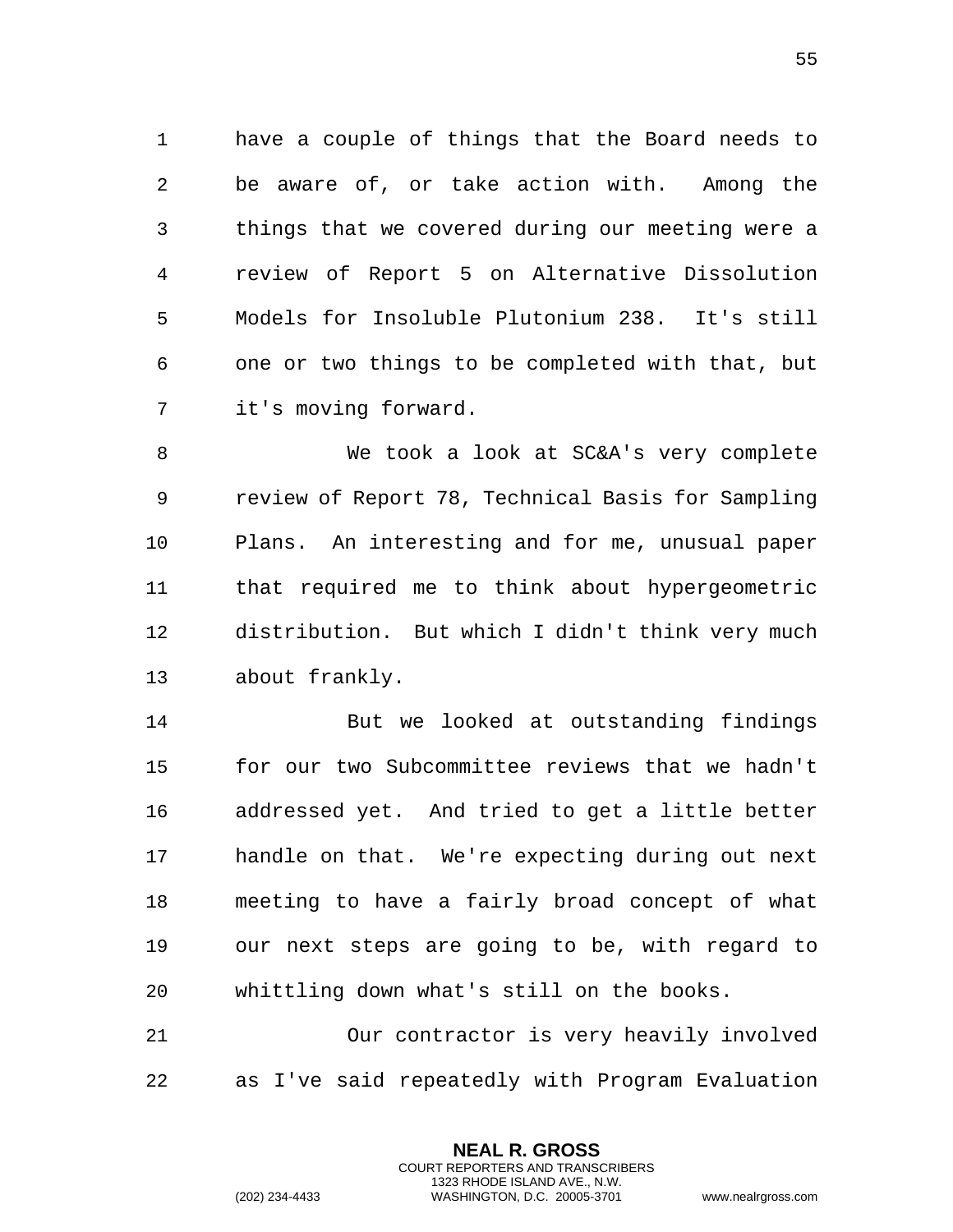1 Reports at this point. And one of the things 2 that we did was assign for Task 4. Assignments 3 to 4, as we've discussed several places 4 otherwise, PER 80 GSI, PER 76 Aliquippa Forge, 5 PER 77 Simonds Saw and Steel, and PER 81 Hooker. 6 Those are underway and selections, case 7 selections criteria are being provided and cases 8 chosen at this time.

9 There were two things we need to bring 10 to the Board's attention. One was, in our review 11 where we are with the exposure matrix for Linde, 12 TKBS 25. We have a bit of stalemate. In that 13 our most recent activities from SC&A with their 14 review of previous revisions from the matrix, and 15 they recommended a focused review of the TBD to 16 ensure the changes that are agreed on, were 17 appropriately being incorporated.

18 The position that NIOSH has taken is 19 that Revision 4 of Linde was prepared to respond 20 to the comments on the previous revision. So, 21 they don't feel that an in-depth review is 22 warranted. So what our next steps are on that

> **NEAL R. GROSS** COURT REPORTERS AND TRANSCRIBERS 1323 RHODE ISLAND AVE., N.W.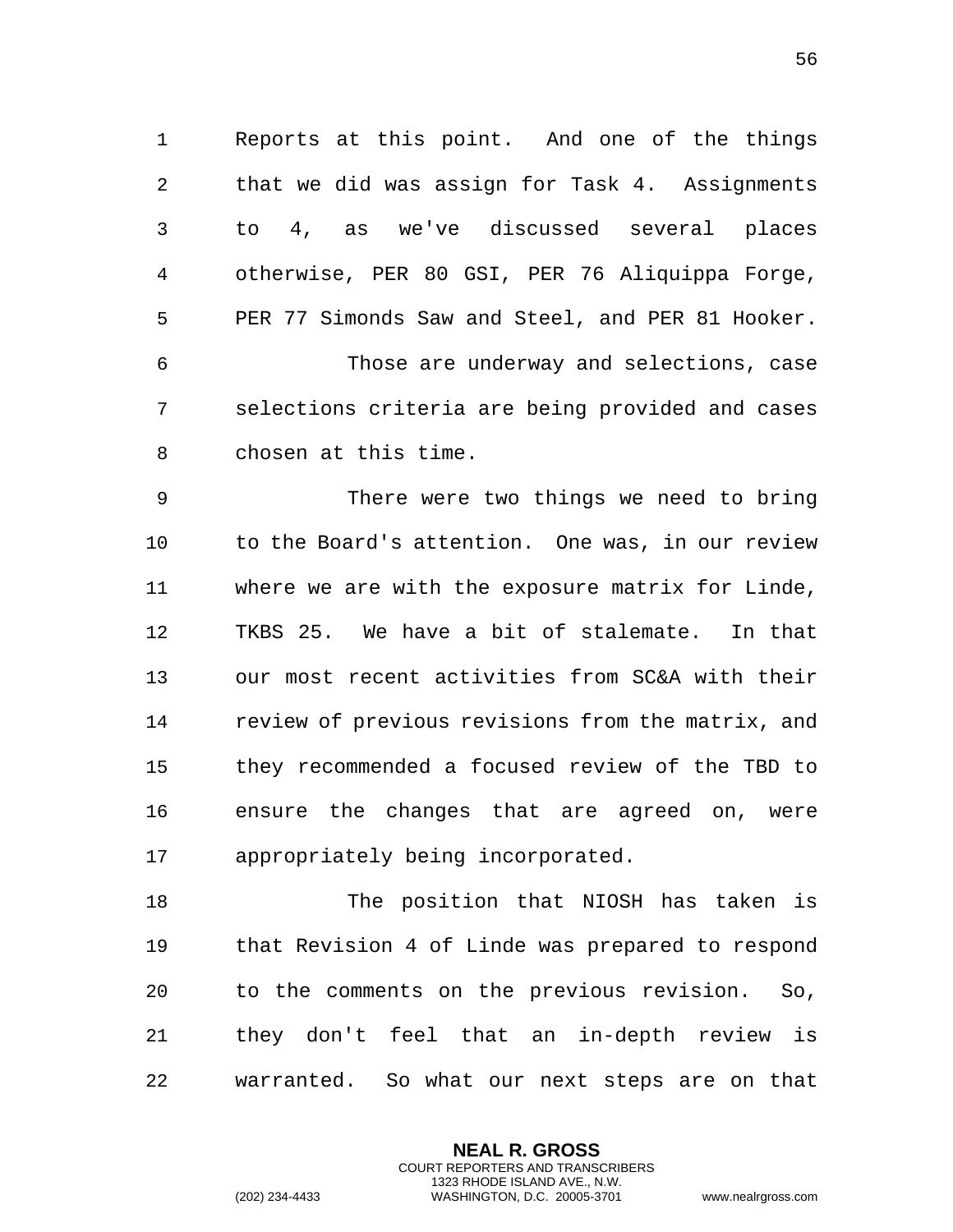1 have yet to be defined. But it's something that 2 the Board needs to be aware of, we believe. 3 And SC&A requested assignment for a 4 complete review of one of the TBD-6000 items. At 5 one of the sites that I think very few of us have 6 any knowledge of at all. 7 MEMBER BEACH: Wanda, I think it's 73. 8 MR. KATZ: It's Birdsboro Steel. 9 MEMBER MUNN: It's -- I beg your pardon. 10 MR. KATZ: It's Birdsboro Steel. 11 MEMBER MUNN: Birdsboro, yes, I know. 12 MR. KATZ: Okay. 13 MEMBER MUNN: Birdsboro is, I was trying 14 to identify the name of the appropriate PER. But 15 Birdsboro is one of the small activities for 16 which we never did a full site document, which 17 explains its presence in the TBD-6000. 18 They were a rolling operation that 19 assisted in the design and implementation of the 20 Paducah plant. It's a 1951-1952 time site. And 21 the Subcommittee discussed that and recommends 22 that Birdsboro do in fact be given a full review

> **NEAL R. GROSS** COURT REPORTERS AND TRANSCRIBERS 1323 RHODE ISLAND AVE., N.W.

(202) 234-4433 WASHINGTON, D.C. 20005-3701 www.nealrgross.com

57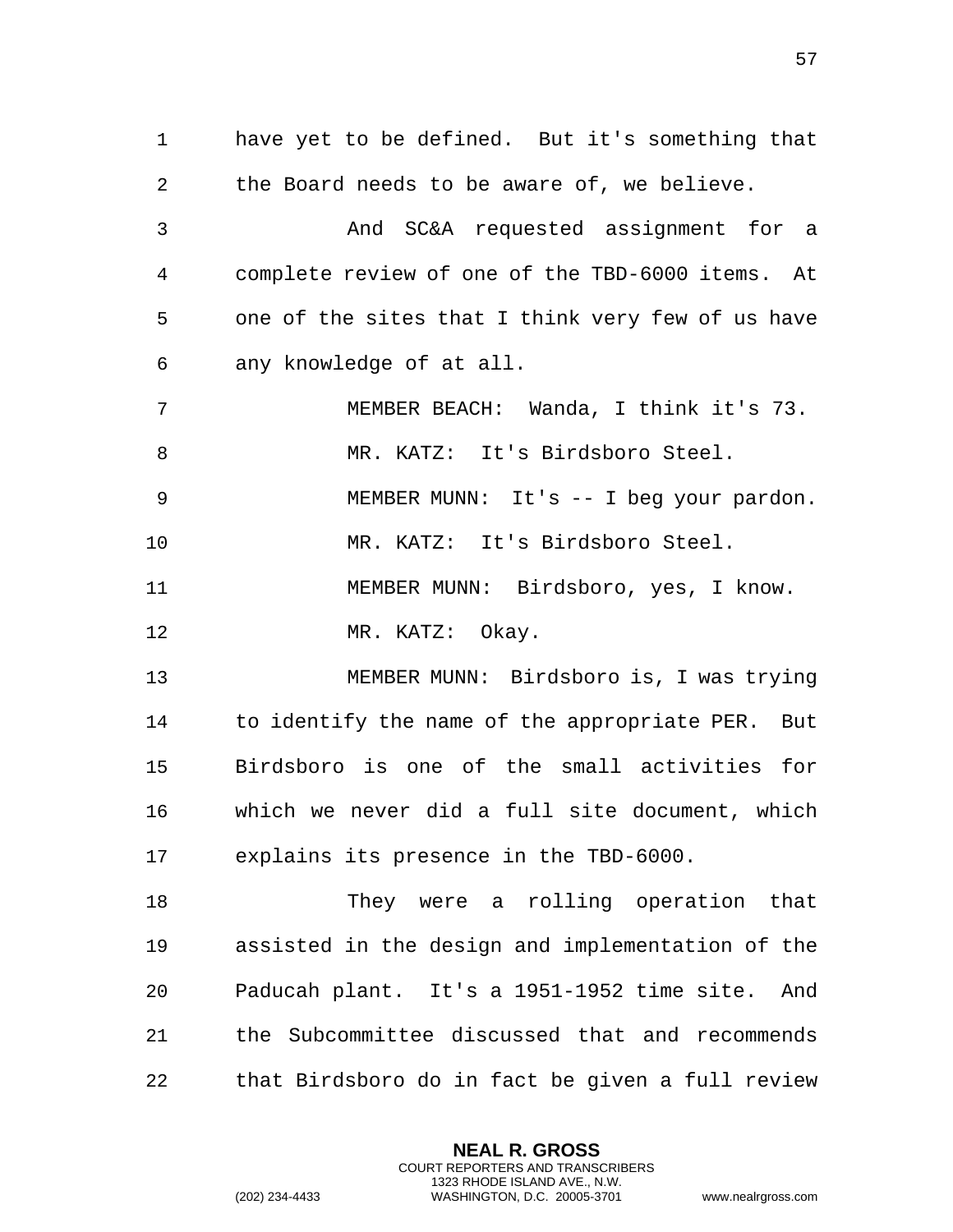1 by SC&A.

2 I'd like to propose that to Board to get 3 started. 4 MEMBER BEACH: I'll second that. 5 CHAIR MELIUS: I think we have, don't 6 we have another one? 7 MR. KATZ: There is a second one. 8 CHAIR MELIUS: Okay, so why don't we do 9 them both together, so? 10 MEMBER MUNN: Huh? 11 CHAIR MELIUS: Go onto the next, and 12 lets' do them both together. You have a 62? 13 MEMBER MUNN: We do have 62? 14 MR. KATZ: PER-62. 15 CHAIR MELIUS: PER-62. 16 MR. KATZ: Which relates to OTIB-52. 17 MEMBER MUNN: Oh. 18 CHAIR MELIUS: You mentioned it several 19 times. 20 MEMBER MUNN: Yes, I did. 21 CHAIR MELIUS: And I thought we'd so one 22 motion.

> **NEAL R. GROSS** COURT REPORTERS AND TRANSCRIBERS 1323 RHODE ISLAND AVE., N.W.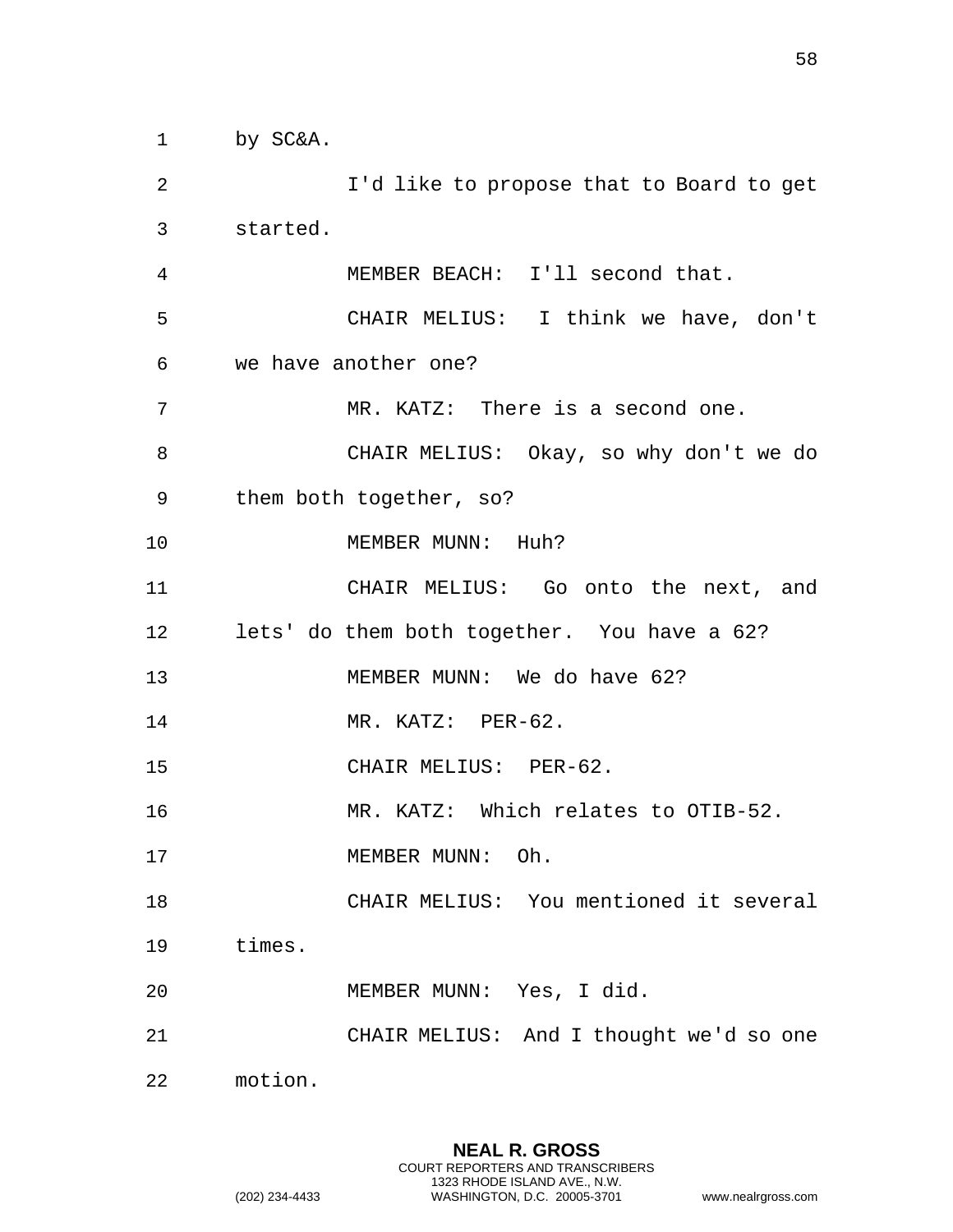| $\mathbf 1$    | MEMBER MUNN: Yes, why not?                   |
|----------------|----------------------------------------------|
| $\overline{2}$ | CHAIR MELIUS: Yes.                           |
| 3              | MEMBER MUNN: Please do, I would like         |
| 4              | to recommend that we accept the contractor's |
| 5              | request to pursue those two items as we      |
| 6              | previously have previously discussed.        |
| 7              | CHAIR MELIUS: Any further discussion?        |
| 8              | If not, voice vote. All in favor?            |
| 9              | (Multiple ayes)                              |
| 10             | CHAIR MELIUS: Opposed?                       |
| 11             | (No audible response)                        |
| 12             | CHAIR MELIUS: Abstained?                     |
| 13             | (No audible response)                        |
| 14             | CHAIR MELIUS: A few, not here.               |
| 15             | MEMBER MUNN: Thank you.                      |
| 16             | CHAIR MELIUS: Jim, you have a question,      |
| 17             | or you --                                    |
| 18             | (Off the record comment)                     |
| 19             | CHAIR MELIUS: What, yes.                     |
| 20             | MR. KATZ: Deal with the folks on the         |
| 21             | phone.                                       |
| 22             | Okay, so<br>CHAIR MELIUS:<br>Yes.<br>move    |

59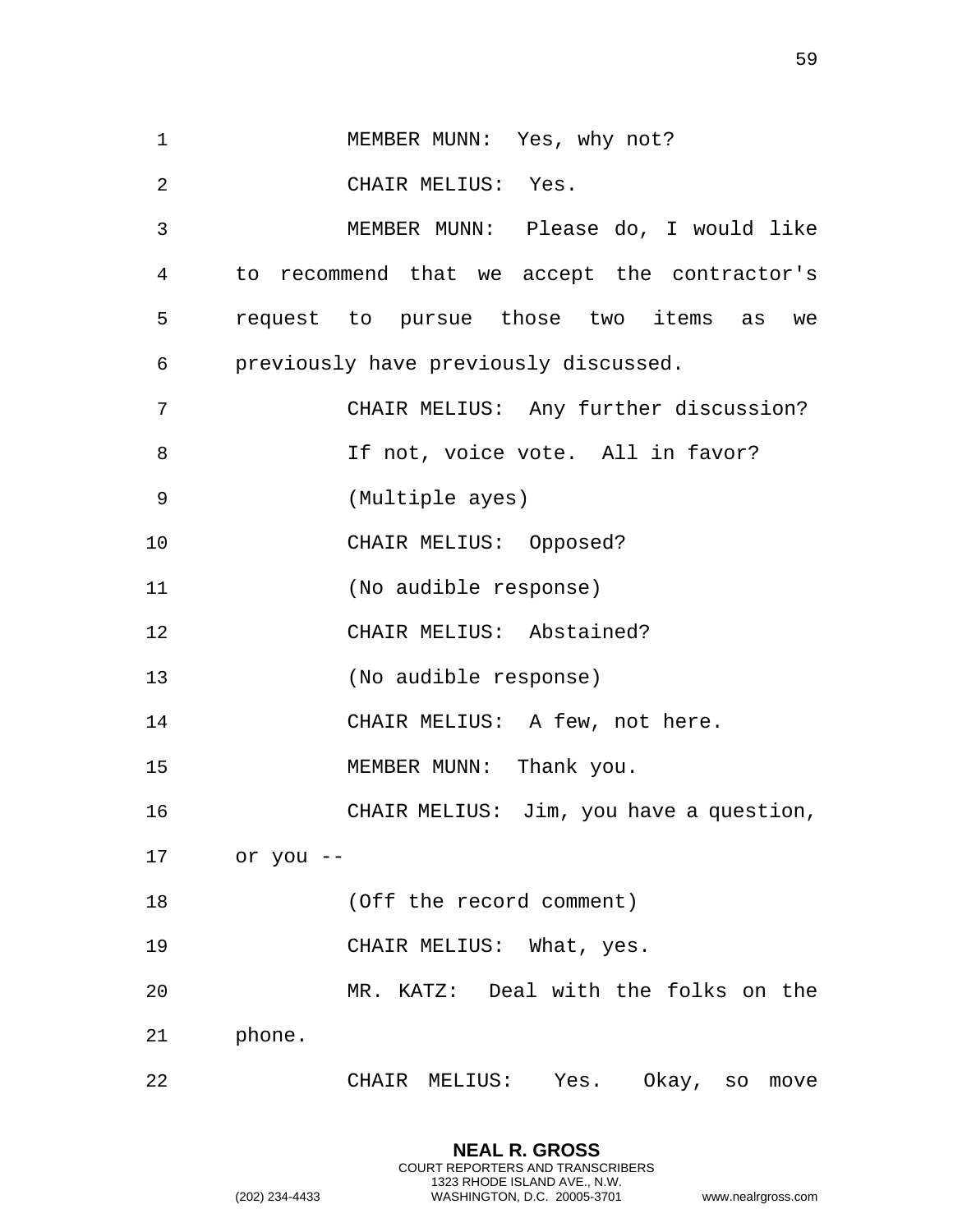1 forward on that. Anything else Wanda?

2 MEMBER MUNN: Nope. That's all for us. 3 We don't have a timeframe because we don't have 4 a good feel for exactly when we're going to get 5 feedback with respect to how many we have 6 outstanding, and what the progress of the Task 4 7 items is going to be. 8 CHAIR MELIUS: Very good, thank you. 9 MEMBER BEACH: Jim, I have a real quick 10 comment. 11 CHAIR MELIUS: Yes. 12 MEMBER BEACH: And I mentioned it 13 yesterday on the BRS system and updating and 14 making sure that everything that we've discussed 15 is loaded into the BRS. Is that a tasking for - 16 17 MR. KATZ: No, not for the Board. 18 MEMBER BEACH: Not for the Board, okay. 19 It would be helpful to have that all in there. 20 MR. KATZ: Yes, and normally it get 21 there. I mean I think you've found some problems 22 or something, but normally that gets done

> **NEAL R. GROSS** COURT REPORTERS AND TRANSCRIBERS 1323 RHODE ISLAND AVE., N.W.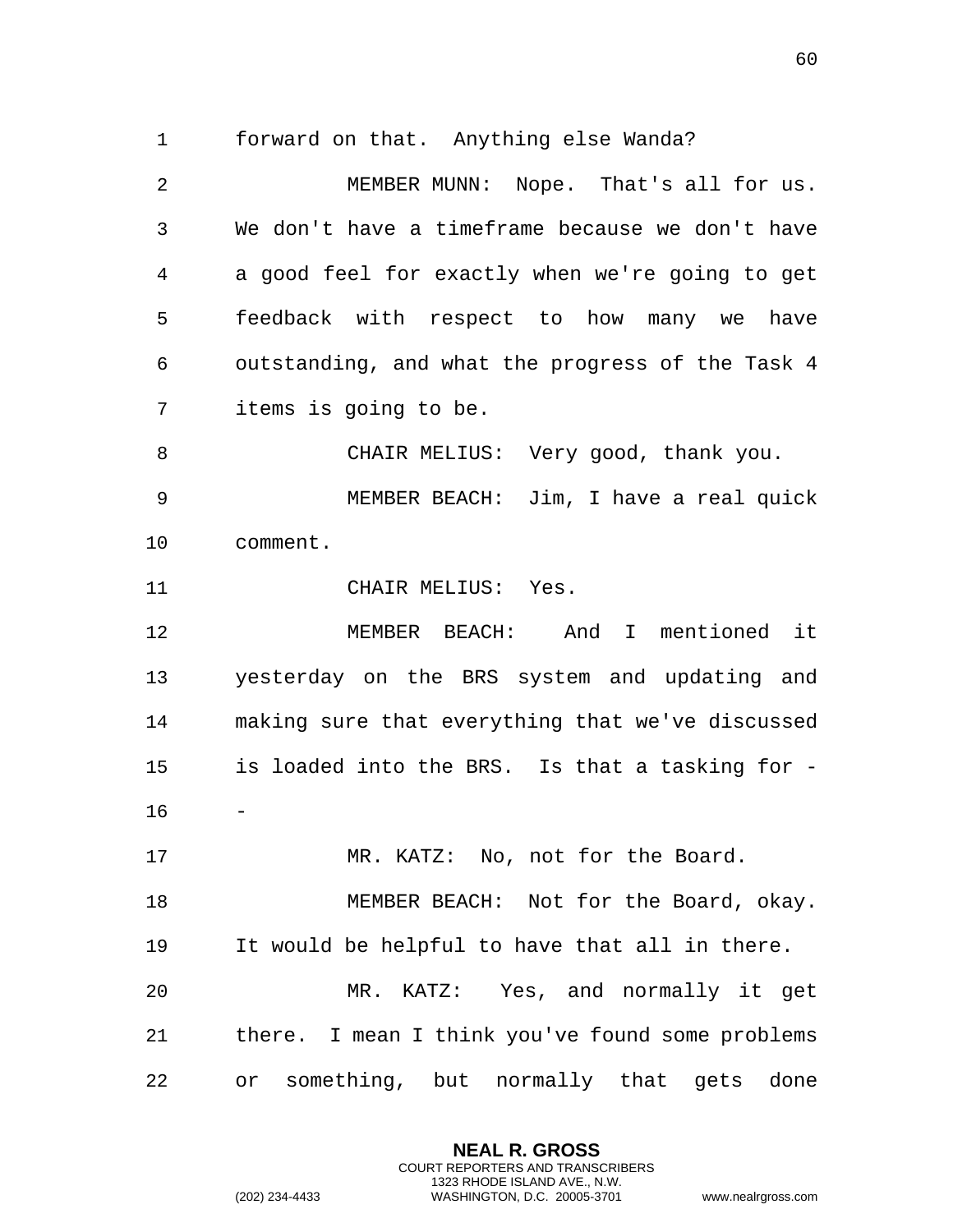1 routinely, by either SC&A --

2 MEMBER MUNN: Yes, they do and we did 3 have verbal commitments from both NIOSH and SC&A 4 to take a double check. 5 CHAIR MELIUS: I think it's pretty clear 6 it's not being done. So, I mean -- 7 MR. KATZ: Well, it is being -- it's 8 generally being done. 9 (Simultaneous speaking) 10 CHAIR MELIUS: But general isn't good 11 enough. 12 MR. KATZ: No, but I'm saying -- 13 CHAIR MELIUS: -- for other Board 14 Members. 15 MEMBER BEACH: Well, just like yesterday 16 we talked about 20 and 52 -- 17 MEMBER MUNN: 20. 18 MEMBER BEACH: -- and if somebody would 19 have went back and looked at those OTIBs to make 20 sure everything was loaded, that would have been 21 helpful. And that's not done. That's why I 22 brought it up.

> **NEAL R. GROSS** COURT REPORTERS AND TRANSCRIBERS 1323 RHODE ISLAND AVE., N.W.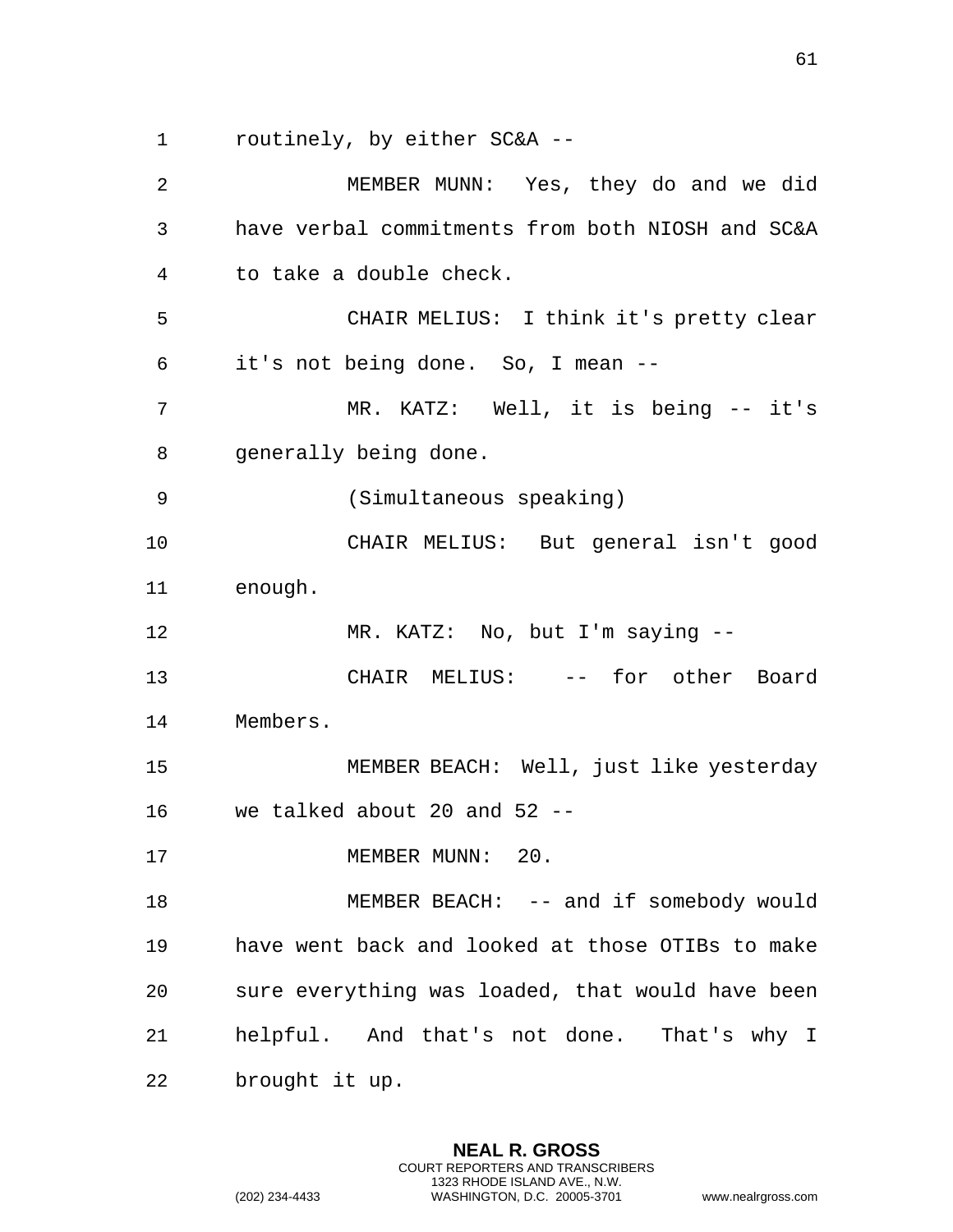1 MEMBER MUNN: Yes, that's quite true, 2 and you had said you found that to be true in 20. 3 And that surprised me a little because we got 4 most of that. 5 MEMBER BEACH: Fifty-two was better, 20 6 was not. 7 MEMBER MUNN: Yes. 8 MEMBER BEACH: So anyway, just --9 MR. HINNEFELD: After this was brought 10 up yesterday, I consider it NIOSH's action to go 11 back and try to remedy that. 12 MEMBER BEACH: Thank you. 13 CHAIR MELIUS: Okay. I'm not sure if 14 Dr. Ziemer is back on the line, TBD-6000 Work 15 Group? 16 Okay, Henry? 17 MR. KATZ: Henry's gone. 18 CHAIR MELIUS: He disappeared too, huh? 19 Strike the item. 20 And Surrogate Data really nothing to 21 update on that. 22 And Weldon Spring, there's a meeting on

62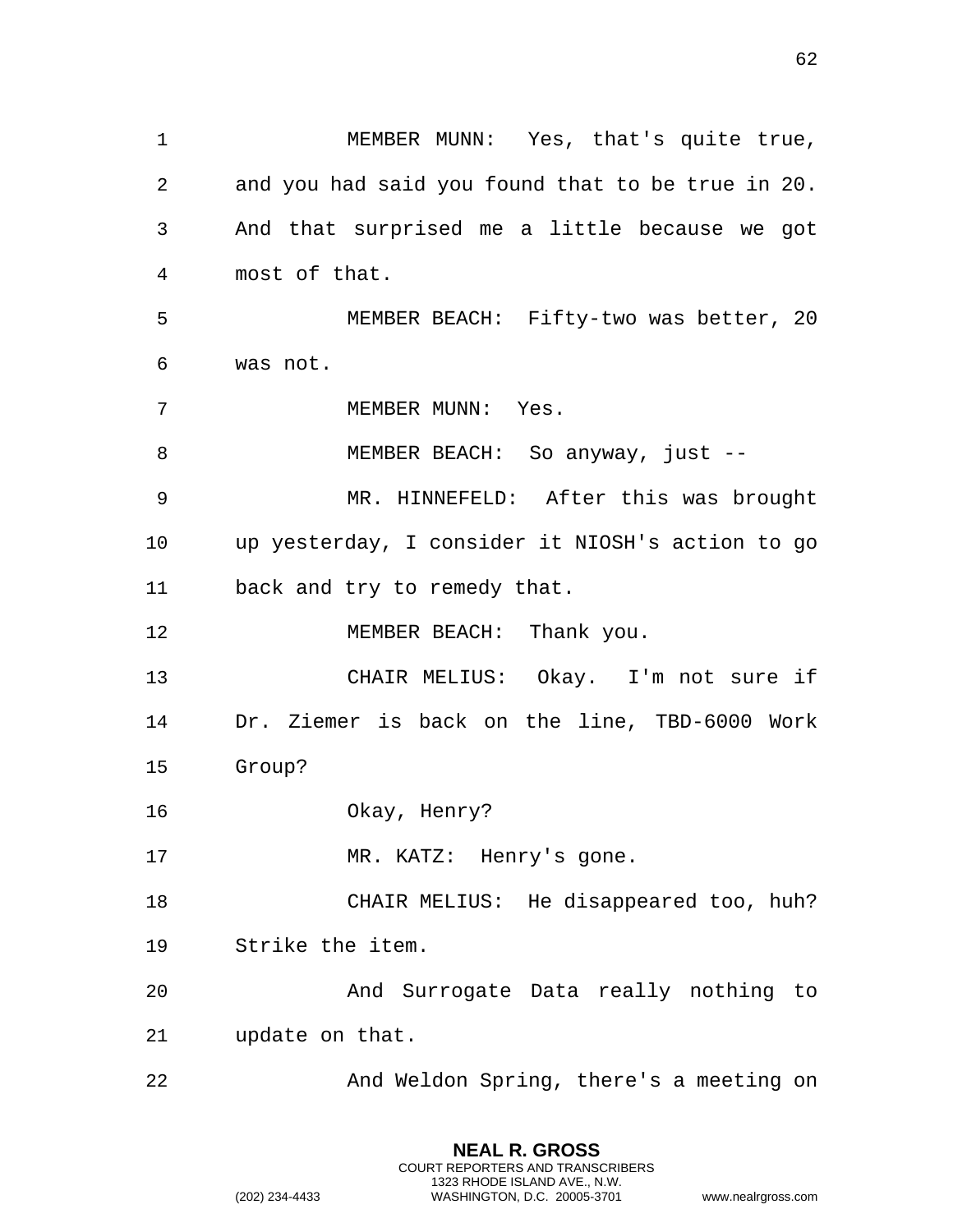<span id="page-62-0"></span>1 -- okay, Weldon Spring? 2 MR. KATZ: I don't think we do have a -  $3 -$ 4 CHAIR MELIUS: Yes, we scheduled a 5 meeting for January, February. 6 MR. KATZ: February. 7 CHAIR MELIUS: February 1st. 8 MR. KATZ: Right. 9 **Public Comments**  10 CHAIR MELIUS: Okay, and I think that 11 completes our Work Group reports. And public 12 comments. 13 (Off the record comment) 14 MR. KATZ: I have the updates, there 15 were a couple missing updates that I sent to 16 everybody, I sent everybody an updated public 17 comments session that I just got when I was 18 traveling. So, I forwarded it by phone. So, you 19 should all have that. But Jim couldn't open that. 20 So he doesn't that, there were two Jim Neton 21 responses, I think that Josh hadn't included 22 previously, and one other item.

> **NEAL R. GROSS** COURT REPORTERS AND TRANSCRIBERS 1323 RHODE ISLAND AVE., N.W.

(202) 234-4433 WASHINGTON, D.C. 20005-3701 www.nealrgross.com

63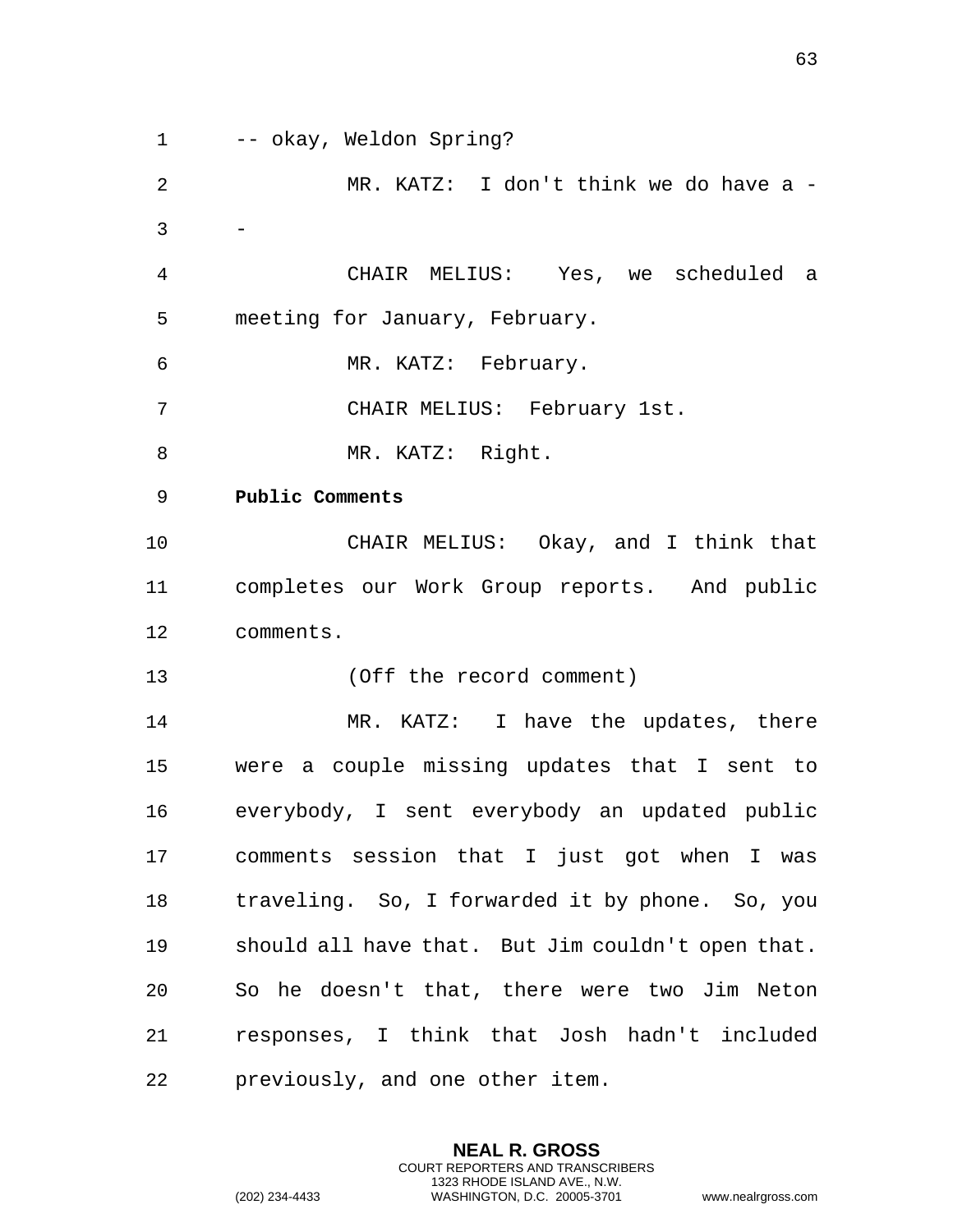1 CHAIR MELIUS: So we can cover those 2 next -- I'm not going to, I wasn't going to spend 3 an hour trying to compare the two documents. 4 Okay, this we can do relatively quickly, 5 so you -- and I think the document everyone has, 6 whichever version you're looking at could be

7 fine.

8 But the Numbers 1 through 6, Petitioner 9 relative to Los Alamos. And LaVon has followed 10 up on those. That Phil said from Senator Udall's 11 staff, comments, again LaVon.

12 Additional Number 8 and additional 13 comments on LANL, again LaVon. Everything here 14 is LaVon on that. And a number of the individual 15 comments down through 16, also LaVon or they 16 didn't reply. These were people that spoke at 17 the public meeting we had.

18 And the same through -- you were busy, 19 Lavon. Up through 31, those are all pretty 20 straight forward. Comments regarded, questions 21 regarded Pacific Proving Ground. Those may have 22 been what Jim followed up on, that's Numbers 32

> **NEAL R. GROSS** COURT REPORTERS AND TRANSCRIBERS 1323 RHODE ISLAND AVE., N.W.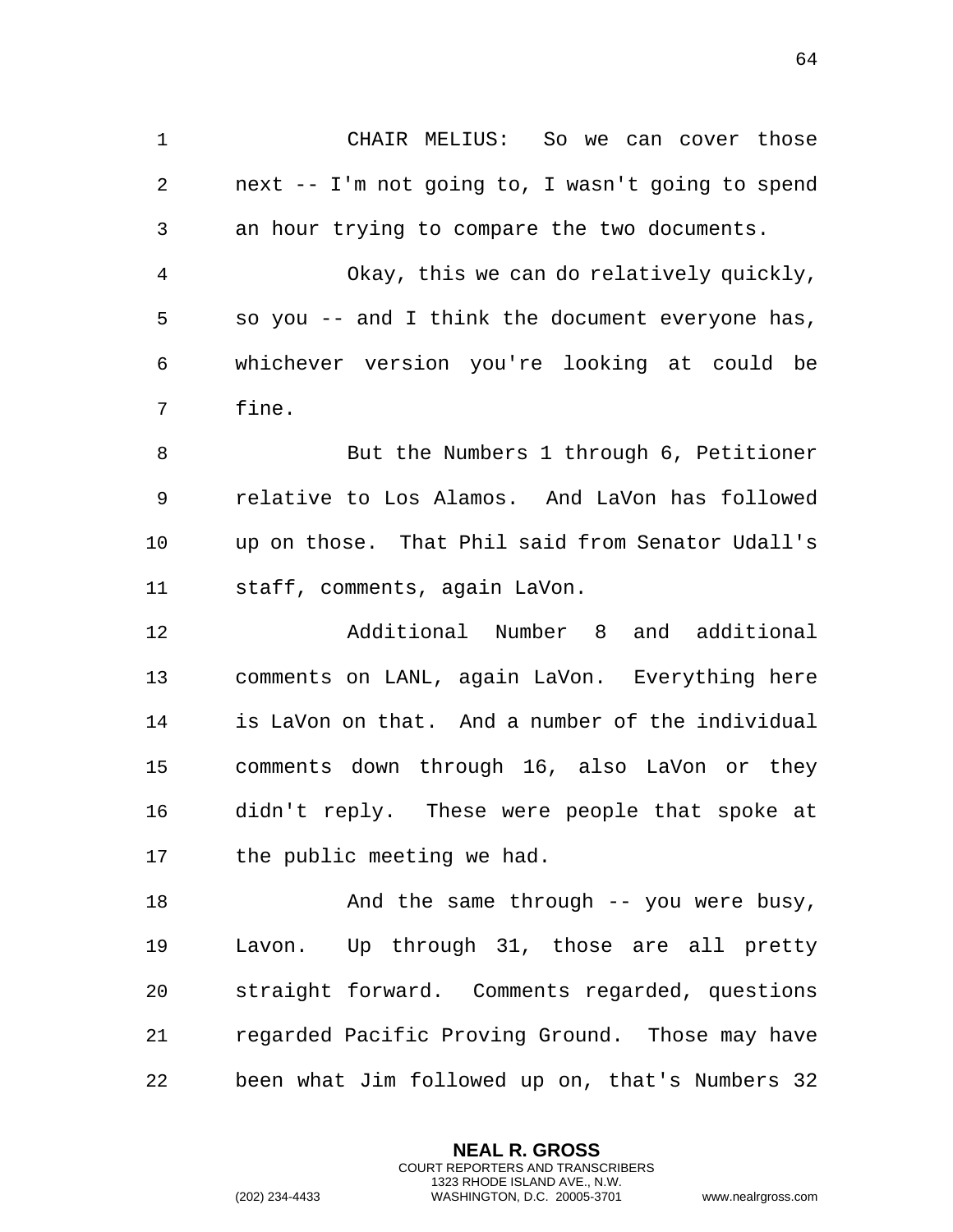1 and 33.

| There were comments from Fernald about            |
|---------------------------------------------------|
| the workers there, and the people that attended   |
| the meeting, that's Number 34, 35. Again, Mark    |
| Rolfes followed up on those.                      |
| Terrie Barrie had comments on Los Alamos          |
| and Rocky Flats. Again, Lavon followed up on      |
| those.                                            |
| Number 39 is an attorney who had issues           |
| about how we handle non-SEC cancers.<br>That,     |
| there's another commenter regarding Idaho         |
| National Laboratory. FOI requests that one.       |
| Don't have a response on, that may be another one |
| that he's following -- it's an FOI issue so it    |
| may not have been addressed in the meeting.       |
| Again 41 and 42 are some questions                |
| regarding Fernald again. Mark Rolfes followed up  |
| on those. Then we had a whole series on Metals    |
| and Controls by Pete Darnell followed up on       |
| those.                                            |
| Then we had a whole series of comments            |
|                                                   |

22 on Area IV Santa Susana. And Lara Hughes followed

**NEAL R. GROSS** COURT REPORTERS AND TRANSCRIBERS 1323 RHODE ISLAND AVE., N.W.